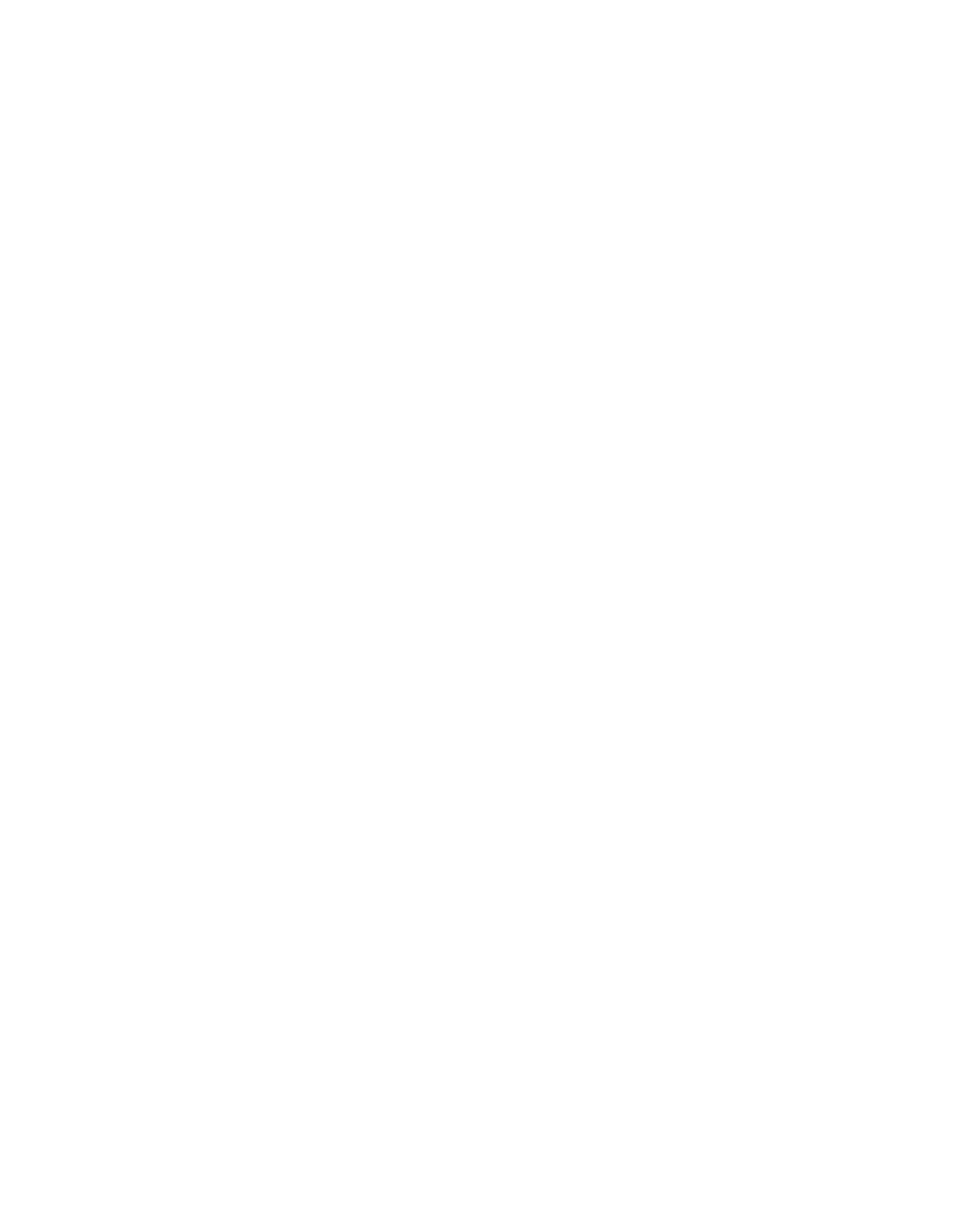

*The Minnesota Housing Finance Agency does not discriminate on the basis of race, color, creed, national origin, sex, religion, marital status, status with regard to public assistance, disability, familial status, gender identity, or sexual orientation in the provision of services.*

*An equal opportunity employer.*

*This information will be made available in alternative format upon request.*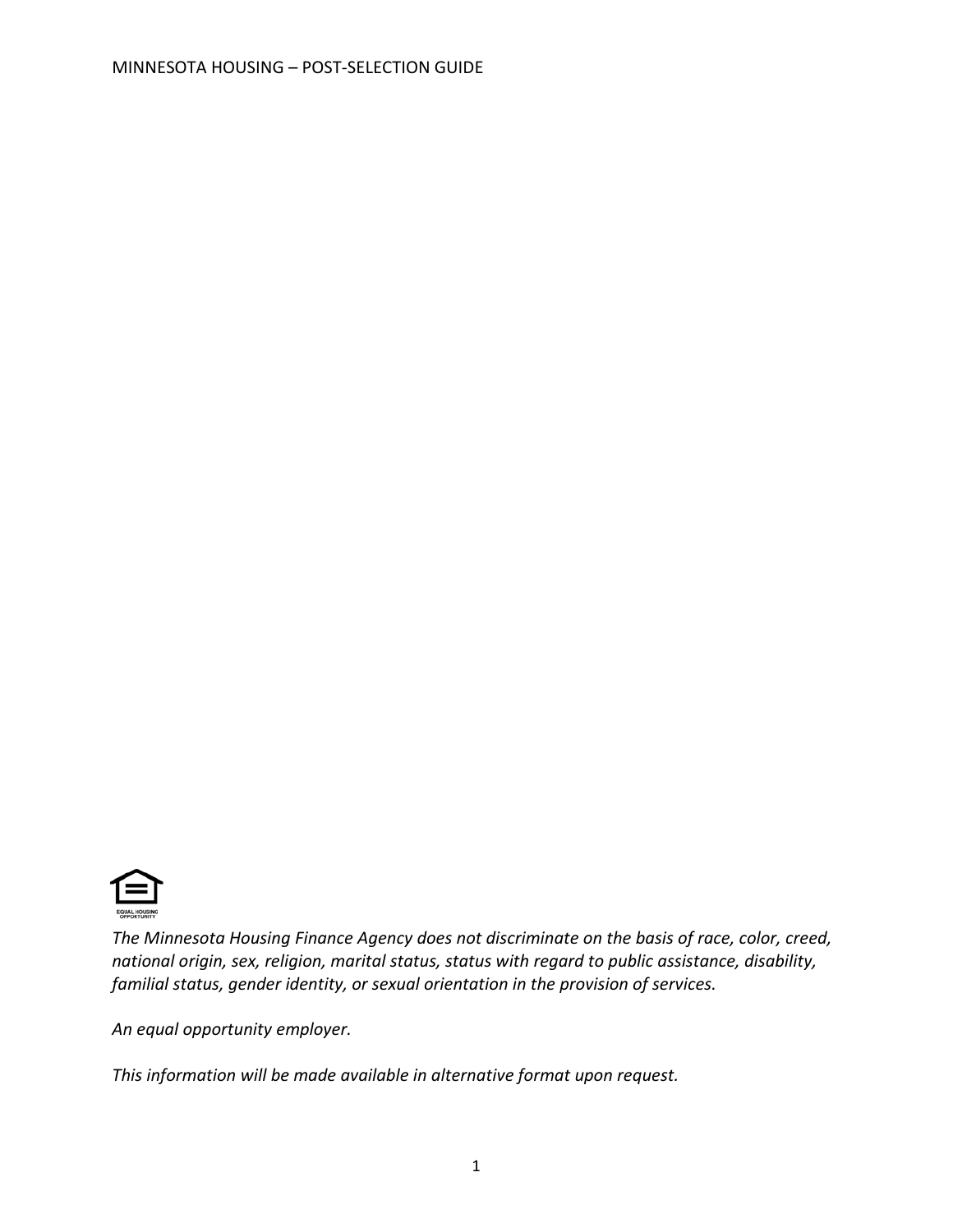# **Table of Contents**

| 1.01 |                                                                               |  |
|------|-------------------------------------------------------------------------------|--|
| 1.02 |                                                                               |  |
| 1.03 |                                                                               |  |
|      | Chapter 2 - LMIR First Mortgage with HUD Risk-Sharing Insurance 7             |  |
| 2.01 |                                                                               |  |
| 2.02 |                                                                               |  |
| 2.03 |                                                                               |  |
|      |                                                                               |  |
| 3.01 |                                                                               |  |
| 3.02 |                                                                               |  |
| 3.03 |                                                                               |  |
|      | Chapter 4 – Housing Tax Credits (HTC) Program – 4% HTCs with Private Activity |  |
|      |                                                                               |  |
| 4.01 |                                                                               |  |
| 4.02 |                                                                               |  |
| 4.03 |                                                                               |  |
|      |                                                                               |  |
| 5.01 |                                                                               |  |
| 5.02 |                                                                               |  |
| 5.03 |                                                                               |  |
|      | Chapter 6 - Housing Infrastructure Bonds (Private Activity Bonds) 19          |  |
| 6.01 |                                                                               |  |
| 6.02 |                                                                               |  |
| 5.03 |                                                                               |  |
|      | Chapter 7 - Housing Infrastructure Bonds (Governmental and 501(c)3 Bonds).21  |  |
| 7.01 |                                                                               |  |
| 7.02 |                                                                               |  |
| 7.03 |                                                                               |  |
|      | Chapter 8 - HOME and National Housing Trust Fund (NHTF)23                     |  |
| 8.01 |                                                                               |  |
| 8.02 |                                                                               |  |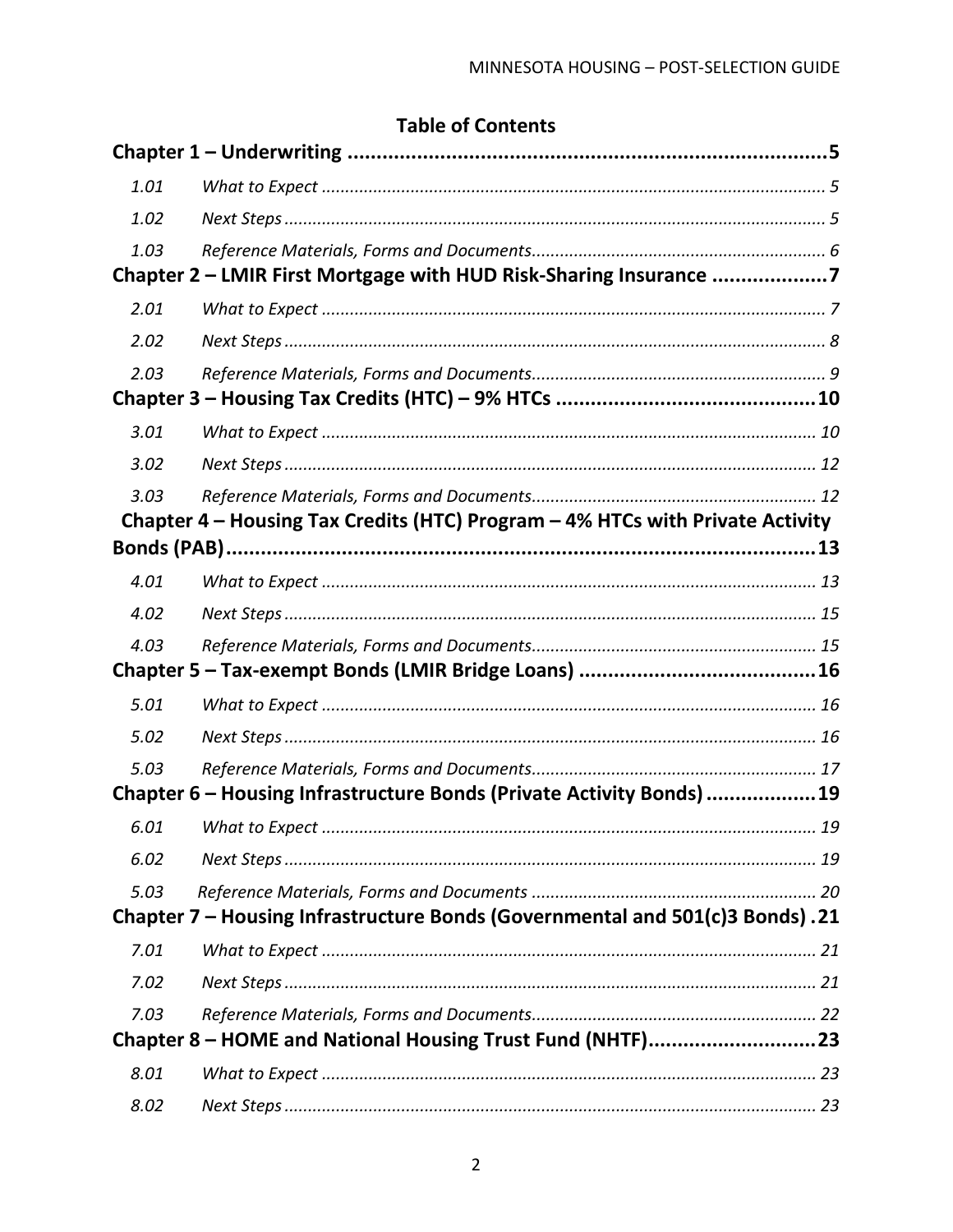| 8.03  |                                                                                |  |
|-------|--------------------------------------------------------------------------------|--|
|       |                                                                                |  |
| 9.01  |                                                                                |  |
| 9.02  |                                                                                |  |
| 9.03  |                                                                                |  |
| 9.04  |                                                                                |  |
|       | Chapter 10 - Black, Indigenous, and People of Color-owned Business Enterprises |  |
|       |                                                                                |  |
| 10.01 |                                                                                |  |
| 10.02 |                                                                                |  |
| 10.03 |                                                                                |  |
|       |                                                                                |  |
| 11.01 |                                                                                |  |
| 11.02 |                                                                                |  |
| 11.03 |                                                                                |  |
| 11.04 |                                                                                |  |
| 11.05 |                                                                                |  |
| 11.06 |                                                                                |  |
|       |                                                                                |  |
| 12.01 |                                                                                |  |
| 12.02 |                                                                                |  |
| 12.03 |                                                                                |  |
|       |                                                                                |  |
| 13.01 |                                                                                |  |
|       |                                                                                |  |
| 14.01 |                                                                                |  |
| 14.02 |                                                                                |  |
| 14.03 |                                                                                |  |
|       |                                                                                |  |
| 15.01 |                                                                                |  |
| 15.02 |                                                                                |  |
| 15.03 |                                                                                |  |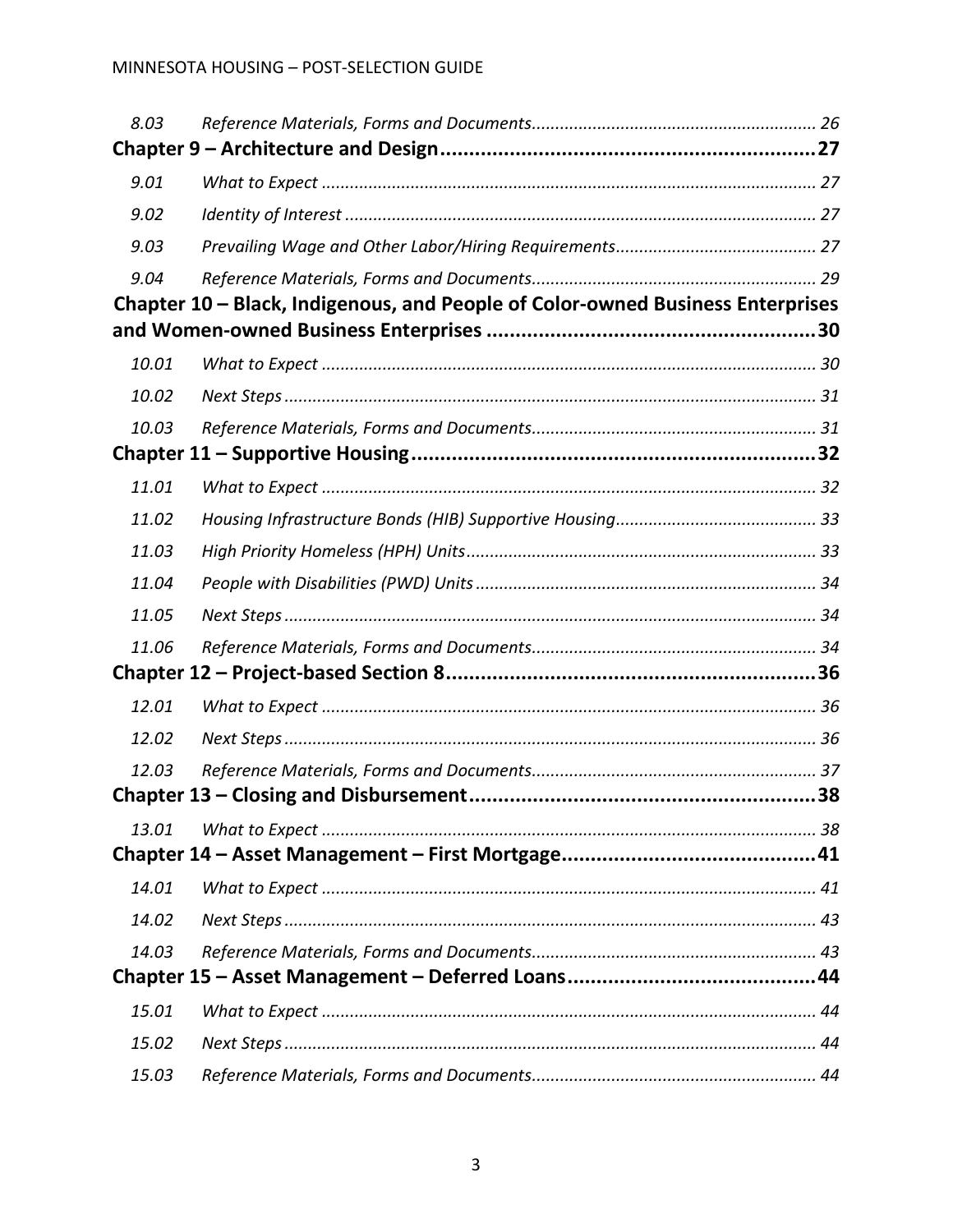|       | Chapter 16 - Asset Management - HOME and National Housing Trust Fund       |  |
|-------|----------------------------------------------------------------------------|--|
|       |                                                                            |  |
| 16.01 |                                                                            |  |
| 16.02 |                                                                            |  |
| 16.03 |                                                                            |  |
|       | Chapter 17 - Asset Management - Housing Infrastructure Bonds (HIB) and     |  |
|       |                                                                            |  |
| 17.01 |                                                                            |  |
| 17.02 |                                                                            |  |
| 17.03 |                                                                            |  |
|       |                                                                            |  |
| 18.01 |                                                                            |  |
| 18.02 |                                                                            |  |
| 18.03 |                                                                            |  |
|       |                                                                            |  |
|       | Chapter 20 – Fraud, Misuse of Funds, Conflict of Interest, Suspension, and |  |
|       |                                                                            |  |
| 20.01 |                                                                            |  |
| 20.02 |                                                                            |  |
| 20.03 |                                                                            |  |
| 20.04 |                                                                            |  |
| 20.05 |                                                                            |  |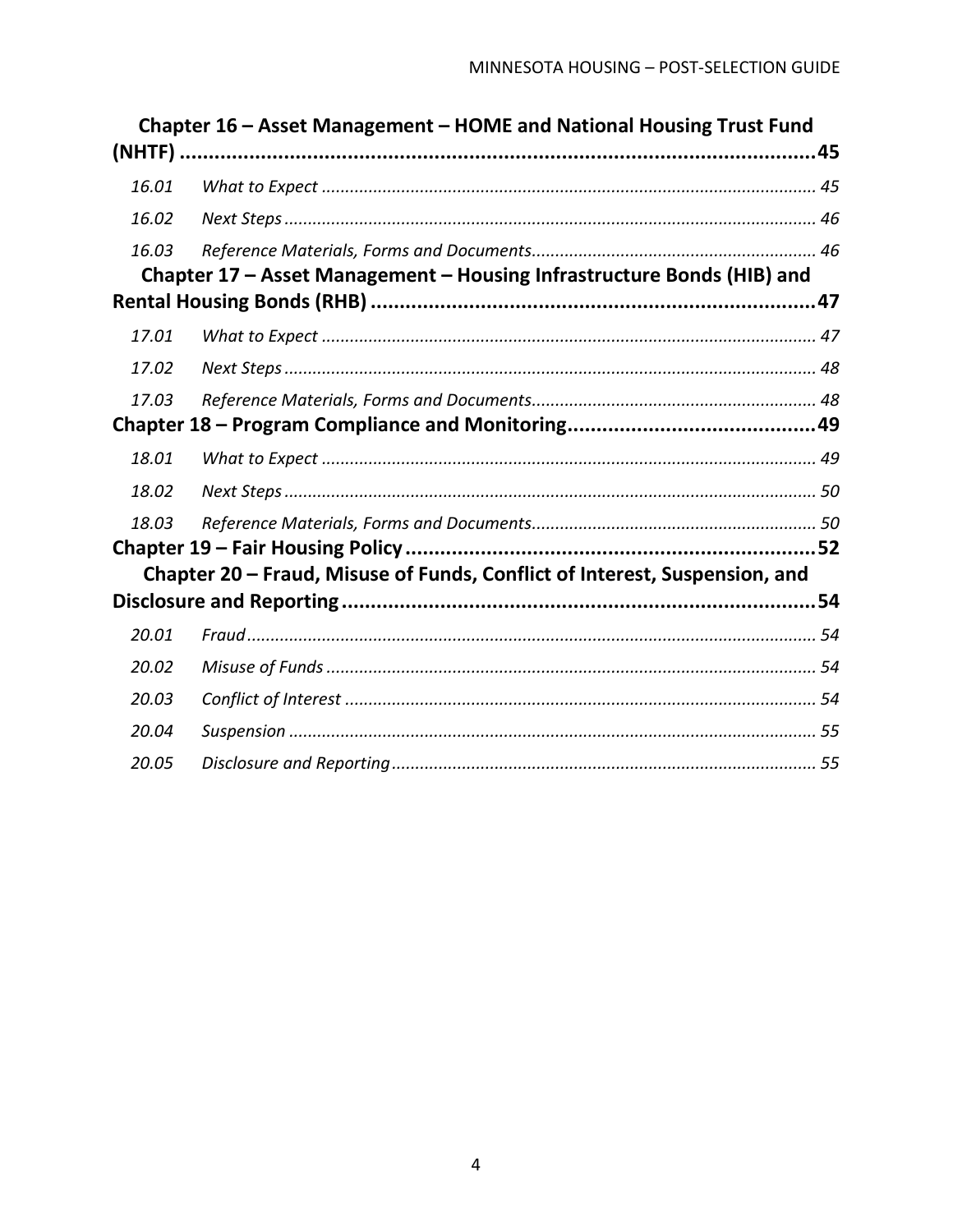# <span id="page-6-0"></span>**Chapter 1 – Underwriting**

### <span id="page-6-1"></span>**1.01 What to Expect**

Proposals that include any type of loan from Minnesota Housing will be assigned an underwriting team that includes a loan processor and an underwriter. The underwriter is responsible for evaluating the feasibility of the proposed project and getting final Minnesota Housing Mortgage Credit Committee (a Minnesota Housing internal, decision-making committee) and board approval, if applicable. The review process includes helping ensure compliance with Minnesota statutes, rules, and program requirements, as well as Minnesota Housing's Multifamily Underwriting Standards. The Multifamily Underwriting Standards reflect Minnesota Housing's general approach to underwriting, but they are not meant to be comprehensive or address every possible situation.

The loan processor is responsible for coordinating the submission, review, and approval of all due diligence items prior to the hand-off to the closing team. The loan processor will be your main contact for submitting documents outlined on the pre- and post-construction Portal checklists.

The processing time from funding award to loan commitment and/or closing depends on the project's source of funds and the responsiveness of the external development team in submitting all required due diligence in an acceptable form. Generally, the final Workbook and due diligence package should be complete at least 90 to 120 days prior to the desired closing date to allow sufficient time for processing. Consult the Low- and Moderate-Income Rental (LMIR) First Mortgage with HUD Risk-Sharing, Tax-exempt Bonds and Housing Infrastructure Bonds (HIB) loan sections for additional steps and source-specific timing considerations. *This timeline is subject to change based on staffing and workloads. Extra time should always be factored in for developments looking to close by year-end.*

### <span id="page-6-2"></span>**1.02 Next Steps**

| <b>Next Steps</b>                                                                                                                                                                    | Person(s)<br><b>Responsible</b>      | Timeframe -                          |
|--------------------------------------------------------------------------------------------------------------------------------------------------------------------------------------|--------------------------------------|--------------------------------------|
| 1. Regular check-ins with development team and<br>funding partners to monitor status toward closing                                                                                  | Underwriter<br>and Loan<br>Processor | Ongoing                              |
| 2. Coordinate Minnesota Housing processing needed<br>to complete the due diligence package (e.g.,<br>environmental review, architect reviews, ordering<br>appraisals, as applicable) | Underwriter<br>and Loan<br>Processor | Ongoing                              |
| 3. Submit final Workbook and complete due<br>diligence package via the Portal, including<br>supportive housing and closing due diligence                                             | <b>Borrower</b>                      | Minimum 30 days<br>prior to Mortgage |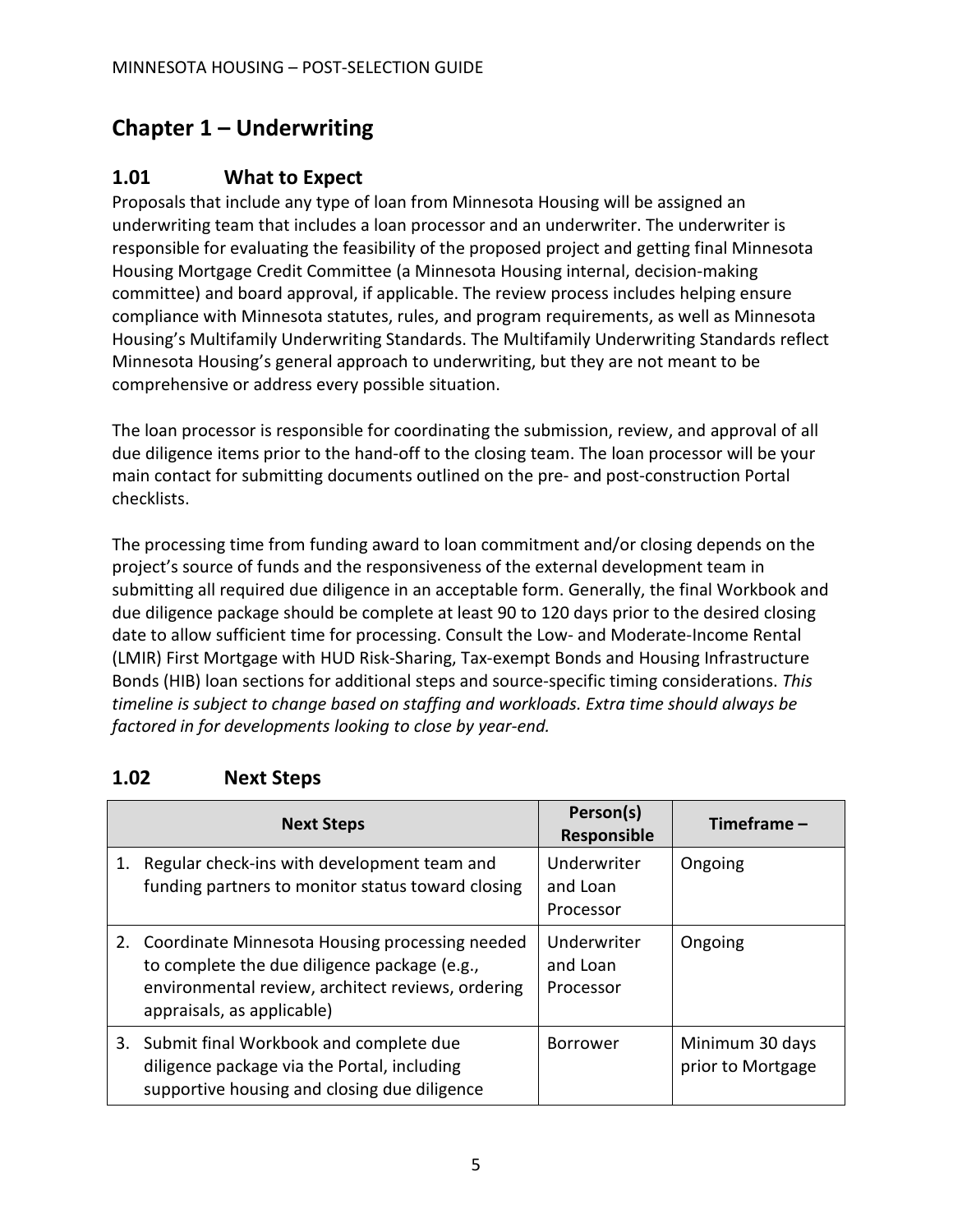|    | <b>Next Steps</b>                                                                                                          | Person(s)<br>Responsible             | Timeframe $-$                                                                                                                                            |
|----|----------------------------------------------------------------------------------------------------------------------------|--------------------------------------|----------------------------------------------------------------------------------------------------------------------------------------------------------|
|    |                                                                                                                            |                                      | <b>Credit Committee</b><br>approval                                                                                                                      |
|    | 4. Submit current financial information for<br>sponsor/guarantor credit review                                             | <b>Borrower</b>                      | Minimum 30 days<br>prior to Mortgage<br><b>Credit Committee</b><br>approval                                                                              |
|    | 5. Approve final Workbook and due diligence items;<br>draft Mortgage Credit Committee and board<br>reports (if applicable) | Underwriter<br>and Loan<br>Processor | Following receipt of<br>complete due<br>diligence and<br>sponsor/guarantor<br>packages                                                                   |
| 6. | Mortgage Credit Committee final loan approval                                                                              | Underwriter                          | Minimum 60-90<br>days prior to close                                                                                                                     |
|    | 7. Turn file over to Closing                                                                                               | Loan Processor                       | Following approval<br>by Mortgage Credit<br>Committee and<br>initial approval of<br>closing due<br>diligence. Minimum<br>60-90 days prior to<br>closing. |
| 8. | Board approval, if required                                                                                                | Underwriter                          | Prior to closing                                                                                                                                         |
| 9. | Closing                                                                                                                    |                                      |                                                                                                                                                          |

### <span id="page-7-0"></span>**1.03 Reference Materials, Forms and Documents**

- Portal checklist for due diligence items, including help text
	- o [Customer Portal Resources](https://www.mnhousing.gov/sites/multifamily/portal)
- [Multifamily Underwriting Standards](https://www.mnhousing.gov/get/MHFA_247348)
- [Due diligence reference materials, forms and guides](https://www.mnhousing.gov/sites/multifamily/postselection/developers) *–* Contains links to templates and guidance on other due diligence documentation.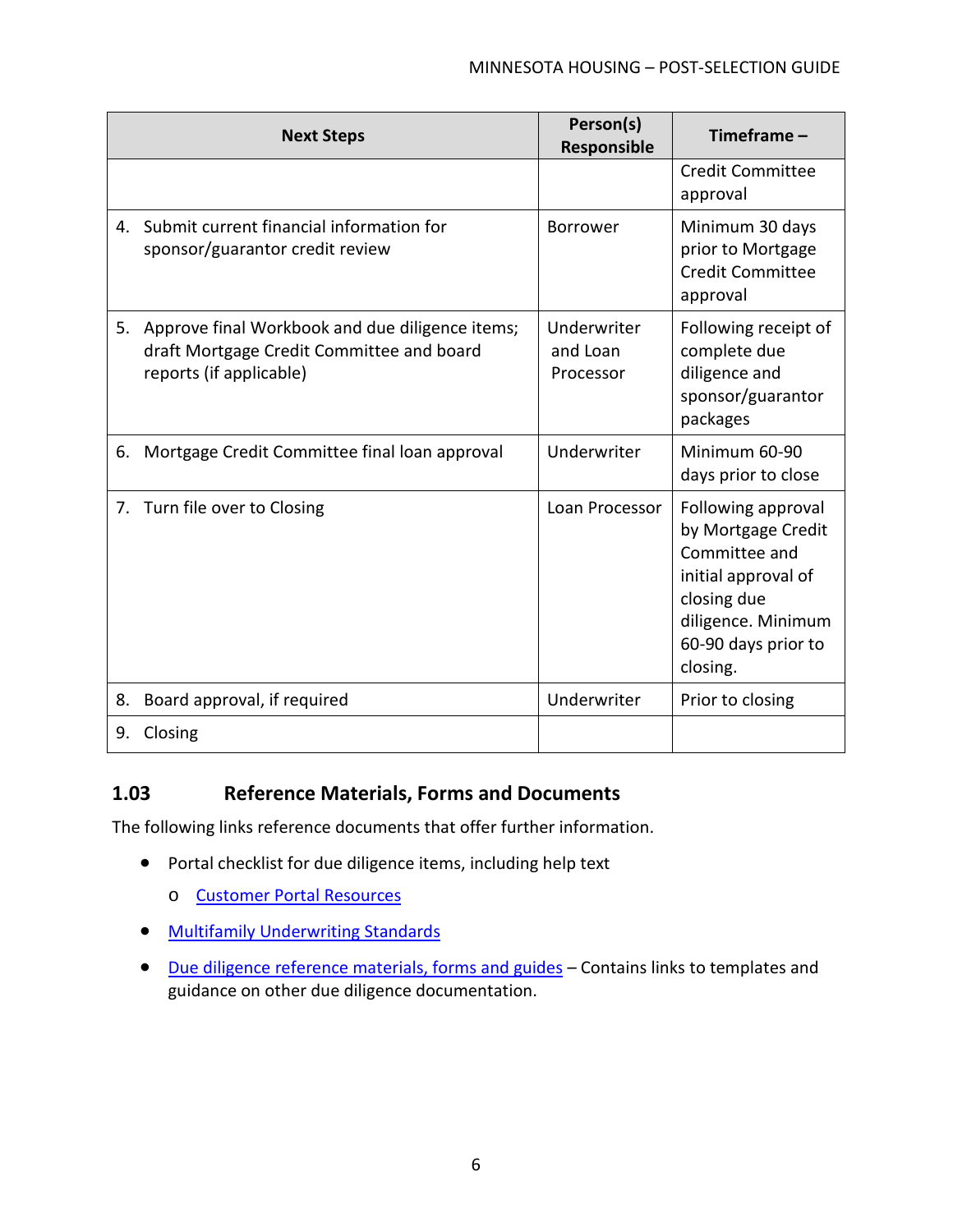# <span id="page-8-0"></span>**Chapter 2 – LMIR First Mortgage with HUD Risk-Sharing Insurance**

### <span id="page-8-1"></span>**2.01 What to Expect**

The purpose of the Low- and Moderate-Income Rental (LMIR) Program is to provide first mortgage amortizing debt for multifamily rental housing with rents affordable to low- and moderate-income households. It is important that developers, owners and other funders understand the terms and requirements that help ensure a smooth underwriting and closing process, as well as help ensure the development is well-suited for long-term compliance under the LMIR Program.

- LMIR loans are generally 30, 35, or 40-year fully-amortizing, fixed-rate.
- The interest rate as selected is contingent on specific hurdles being met (refer to the Selection Letter for hurdles).
- LMIR mortgages must always be in a first lien position.
- LMIR loans can be structured as a construction-to-permanent loan or as an end loan.
- If structured as an end loan (e.g. take-out loan), the borrower and Minnesota Housing will execute an end loan commitment at the initial closing of construction financing. The term of the commitment will generally be 18 months. Note that the interest rate of the permanent LMIR loan is subject to revision based on the hurdles set out in the Selection Letter. Longer term commitments will generally have higher interest rates.
- Rent and income limits will apply for the length of the loan.
- Minnesota Housing's required escrows and reserves may be held by Minnesota Housing.
- An Operating Deficit Escrow (ODE) is required until the project has stabilized. The ODE is not included in the total development costs and must not be derived from the proceeds of any development sources.
- Return on equity is limited to 15%.
- The LMIR loan is nonrecourse when provided to a single-asset entity and paired with housing tax credits (HTCs). A sponsor will be required to guarantee all monetary obligations until the property is stabilized. After stabilization, the individuals and/or organizations must guarantee all monetary obligations except principal and interest for the life of the loan.
- LMIR loans include a prepayment lockout of ten years.

Generally, LMIR loans will include HUD Risk-Sharing mortgage insurance. A mortgage insurance premium (MIP) of 0.125% will be charged in addition to Minnesota Housing's interest rate on the loan. In addition, 0.125% of the loan amount will be included in the development cost budget to pay for the first year of insurance. The MIP will be higher if a higher level of insurance is required.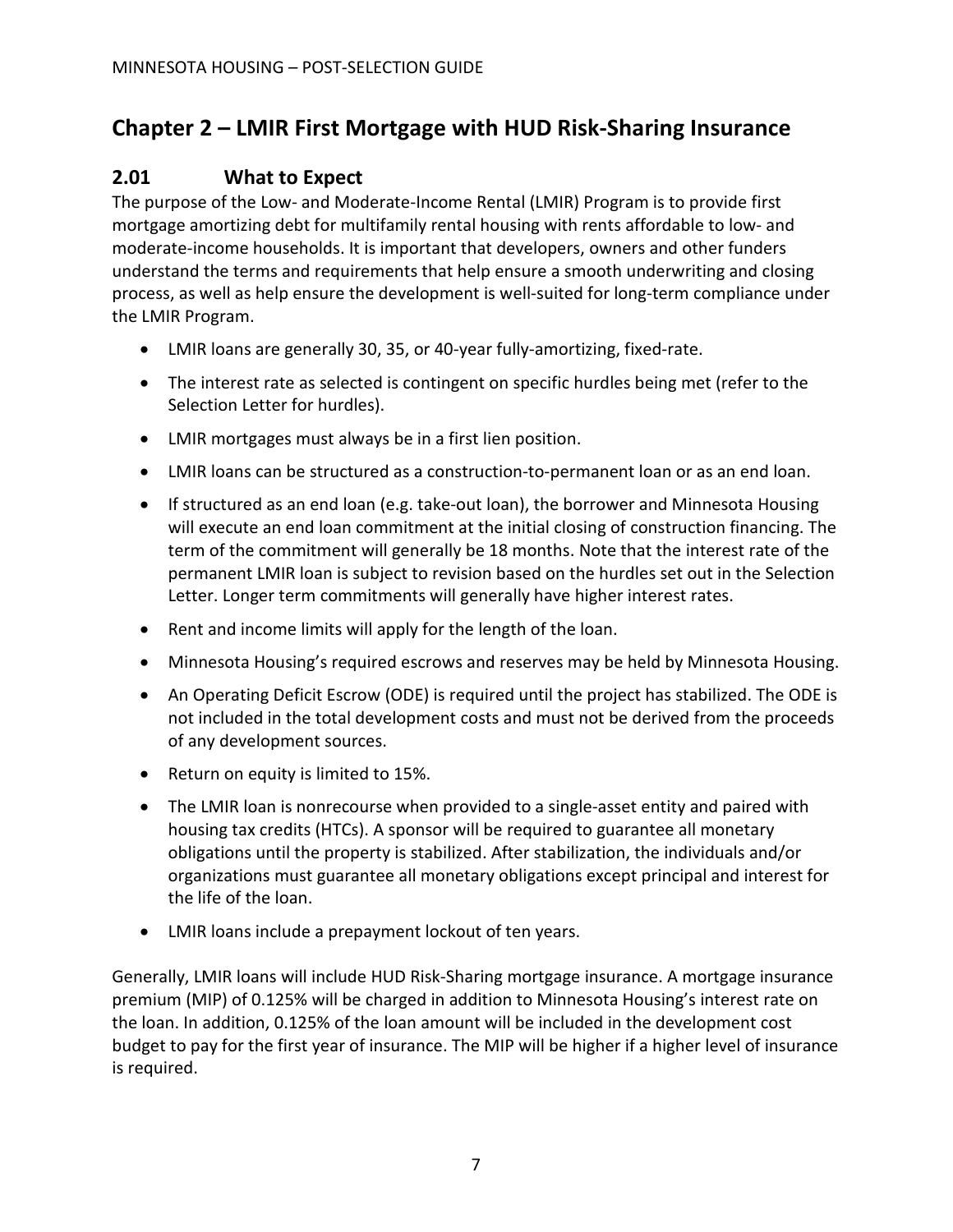**NOTE: Under HUD Risk-share, no work may be done on the project site until after Minnesota Housing has performed a National Environmental Policy Act (NEPA) Part 58 Environmental Review. General day-to-day maintenance can be performed, but no acquisition or site work may occur prior to environmental clearance.**

The Flexible Financing for Capital Costs (FFCC) loan works in tandem with LMIR loans and Housing Infrastructure Bond (HIB) loans. FFCC loans are typically structured as deferred loans at low or no interest and used:

- As a mechanism to reduce the overall interest rate to the development when structured in conjunction with a LMIR loan; or,
- To fund costs not otherwise funded with HIB proceeds when structured in conjunction with an HIB loan.

In either situation, the development will be subject to the rent, income, and occupancy restrictions imposed under the accompanying LMIR or HIB loan. The FFCC loan will be coterminus with the accompanying LMIR or HIB loan and will be due and payable upon maturity, prepayment, or forgiveness of the LMIR or HIB loan.

### <span id="page-9-0"></span>**2.02 Next Steps**

|    | <b>Next Steps</b>                                                                                                                     | Person(s)<br>Responsible                               | <b>Timeframe</b>                                                                          |
|----|---------------------------------------------------------------------------------------------------------------------------------------|--------------------------------------------------------|-------------------------------------------------------------------------------------------|
|    | 1. Submit documents required for completion of<br>NEPA Part 58 environmental clearance (including<br>Phase II, RAP, etc., as needed)  | <b>Borrower</b>                                        | As soon as possible<br>after launch<br>meeting                                            |
|    | 2. Receive HUD Release of Funds                                                                                                       | Risk-sharing<br>Program<br>Manager or<br>Processor/HUD | 60 days after<br>completion of<br>environmental<br>review                                 |
| 3. | Complete Subsidy Layering review, if applicable                                                                                       | Risk-sharing<br>Program<br>Manager or<br>Underwriter   | <b>Following Mortgage</b><br><b>Credit Committee</b><br>approval                          |
|    | 4. Submit HUD Risk-Share file to HUD                                                                                                  | Risk-Sharing<br>Program<br>Manager                     | <b>Following Mortgage</b><br><b>Credit Committee</b><br>approval                          |
| 5. | Submit HUD 2530 clearance for limited<br>partnership, general partner, limited partner,<br>management company, and general contractor | <b>Borrower</b>                                        | Following<br>submission of the<br>Risk-Share file to<br><b>HUD and</b><br>assignment of a |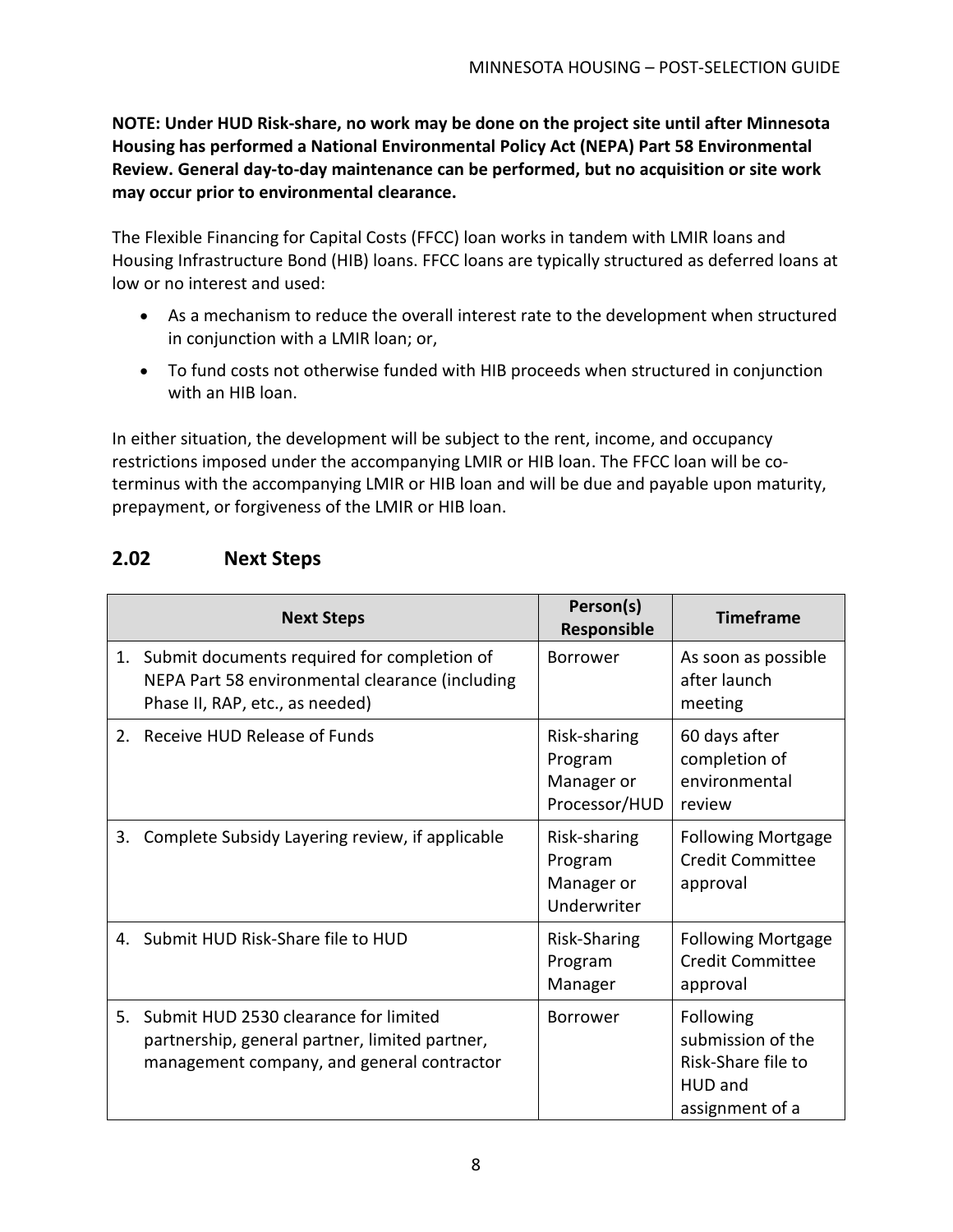|    | <b>Next Steps</b>                                                     | Person(s)<br>Responsible           | <b>Timeframe</b>              |
|----|-----------------------------------------------------------------------|------------------------------------|-------------------------------|
|    |                                                                       |                                    | <b>HUD</b> project<br>number. |
|    | 6. Board approval (required for all LMIR loans)                       | Underwriter                        | Prior to closing              |
|    | 7. Receive HUD Firm Commitment for Risk-Sharing<br>Insurance from HUD | Risk-Sharing<br>Program<br>Manager | Prior to closing              |
| 8. | Closing of loan or execution of loan commitment                       |                                    |                               |

### <span id="page-10-0"></span>**2.03 Reference Materials, Forms and Documents**

The following links reference documents that offer further information.

• [LMIR and FFCC Programs Procedural Guide](https://www.mnhousing.gov/get/mhfa_005386)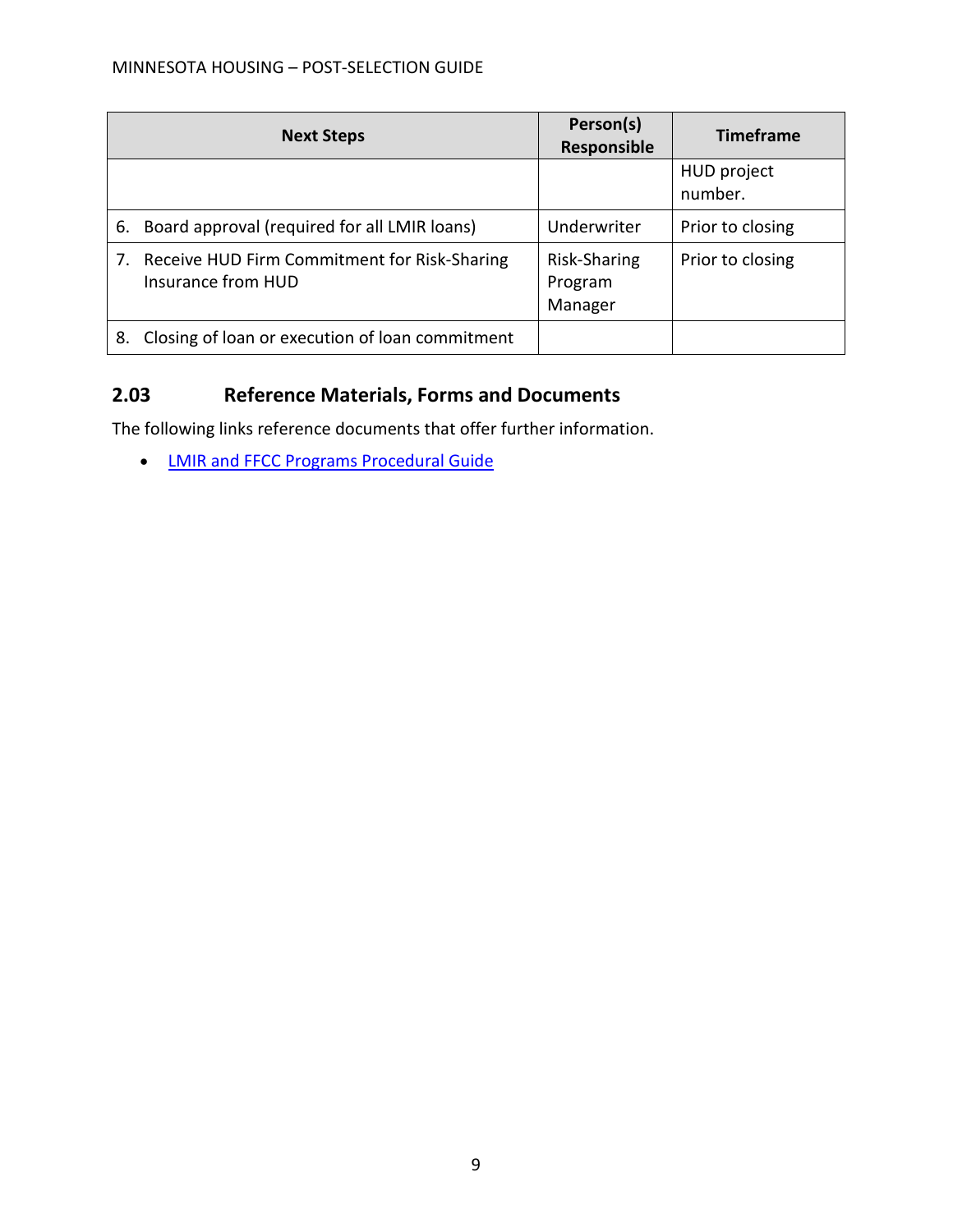# <span id="page-11-0"></span>**Chapter 3 – Housing Tax Credits (HTC) – 9% HTCs**

### <span id="page-11-1"></span>**3.01 What to Expect**

### **Changes to Project**

The allocation of HTCs is based upon information provided in the application and the preliminary plans submitted with the application. Until the property is placed in service, any material changes to the project or building design (i.e., changes in unit mix or unit size, those that affect applicable design standards or design features required for preference points) as submitted in the application require written notification to and approval from Minnesota Housing.

### **Supportive Housing/HPH Units**

There are specific expectations and requirements that have been established for supportive housing and units designated for high priority homeless (HPH).

The supportive housing officer (SHO) will review critical issues at the launch meeting and in some cases may schedule a separate supportive housing meeting to review components in more detail. To help ensure understanding of Minnesota Housing's supportive housing and HPH requirements, the development team, including the project manager, property management, compliance officer, and service provider are expected to attend the launch meeting. If a separate supportive housing meeting is needed, the SHO will schedule the meeting and coordinate with the housing management officer (HMO) to review the requirements and the supportive housing closing checklist items with the development team.

All supportive housing documents need to be completed by the development team and approved by Minnesota Housing at least 60 days prior to carryover.

Monitoring of the HPH requirements will be coordinated by the compliance officer assigned to the property.

### **Affirmative Fair Housing Marketing Plan**

Housing providers are required to have and follow an Affirmative Fair Housing Marketing Plan (AFHMP) to help ensure that properties are being marketed in compliance with fair housing obligations.

- Forms to Complete:
	- o Form HUD-935.2A, Affirmative Fair Housing Marketing Plan (AFHMP) Multifamily Housing
	- o Minnesota Housing Addendum to the Affirmative Fair Housing Marketing Plan
- Timing:
	- o Minnesota Housing must receive and approve your AFHMP forms prior to carryover.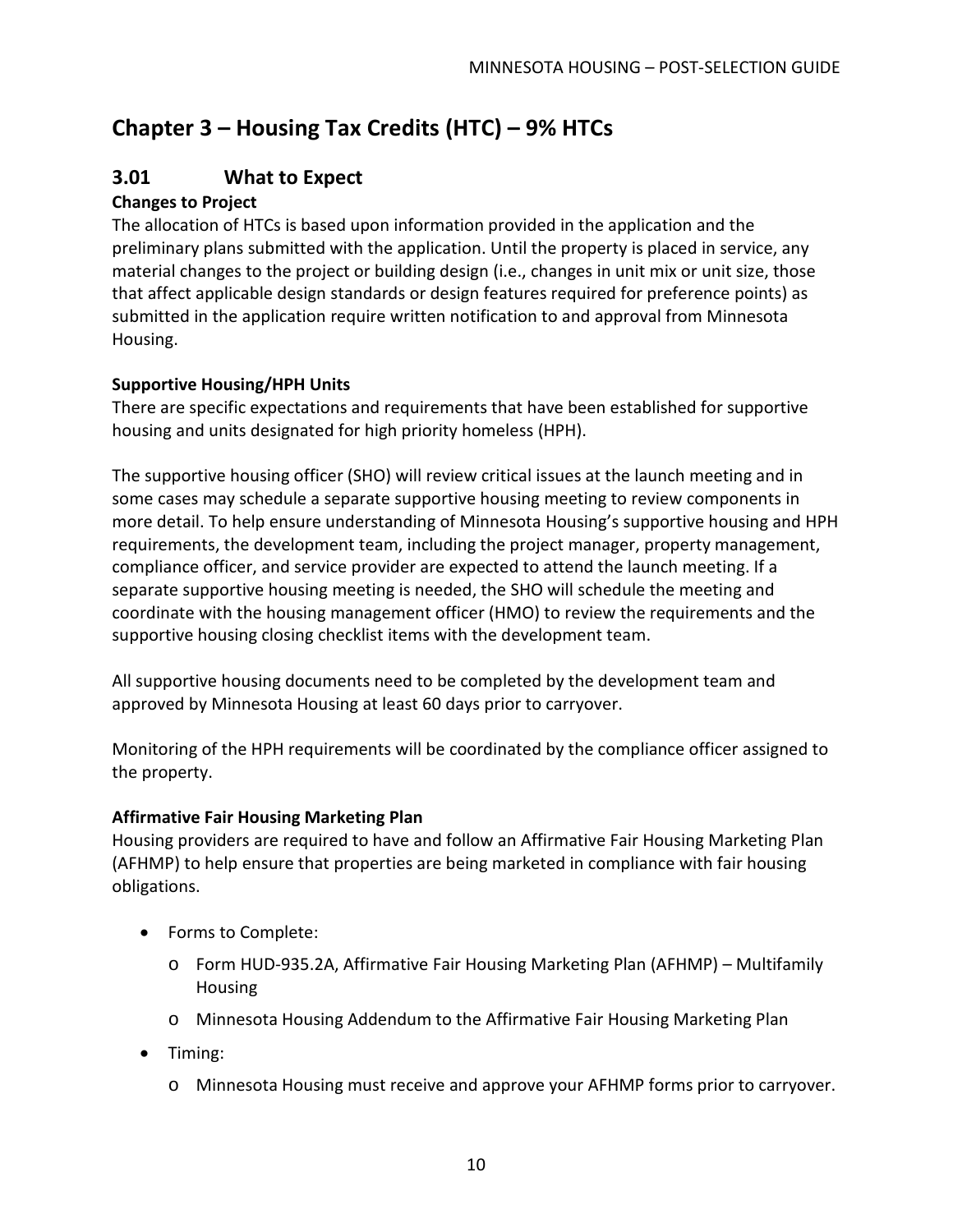- o Housing providers should review their AFHMP to help ensure it is current every one to two (1-2) years and should complete or update the AFHMP forms at least every five (5) years.
- Monitoring:
	- o Minnesota Housing will review your AFHMP forms as part of the inspection process.
	- o Minnesota Housing can ask to review your related marketing materials and can ask you to complete new AFHMP forms when warranted.

#### **Staff Architect Review**

All HTC projects must meet Minnesota Housing's design standards. Chapter 5 of the Rental [Housing Design/Construction Standards](https://www.mnhousing.gov/sites/multifamily/buildingstandards) includes design requirements, plan review submittals, construction close-out requirements, and other information applicable to projects receiving HTCs only. A project Design Certification Form and construction documents must be submitted to Minnesota Housing prior to the earlier of the start of construction or carryover.

#### **Applicable Percentage**

For 9% HTCs, Minnesota Housing's HTC Program permits its owners to elect the applicable percentage either at reservation or when the building is placed in service. If the election is not made at the time the reservation letter is issued, the percentage will be fixed for the month in which the building is placed in service.

#### **Carryover**

To receive a 9% carryover allocation, the owner must submit a complete carryover application to Minnesota Housing no later than November 1 of the allocation year for which the reservation was issued.

#### **Final Allocation (8609)**

Buildings must be placed in service within two years of the allocation year. Final allocations (Form 8609) may be requested when all eligible buildings are placed in service and the proper documentation and fees have been received. For 8609s to be issued by Minnesota Housing prior to year-end, the application must be submitted to by November 1 of that year.

#### **Declaration of Land Use Restrictive Covenants**

Prior to an allocation of Section 42 HTCs, a project will be subject to a Declaration of Land Use Restrictive Covenants (LURA) through which the owner commits the building(s) to low-income use for an extended use period of 15-35 years after the conclusion of the 15-year compliance period (for a total of 30-50 years).

**Refer to the applicable year HTC Qualified Allocation Plan (QAP) and HTC Compliance Guide for a complete list of requirements.**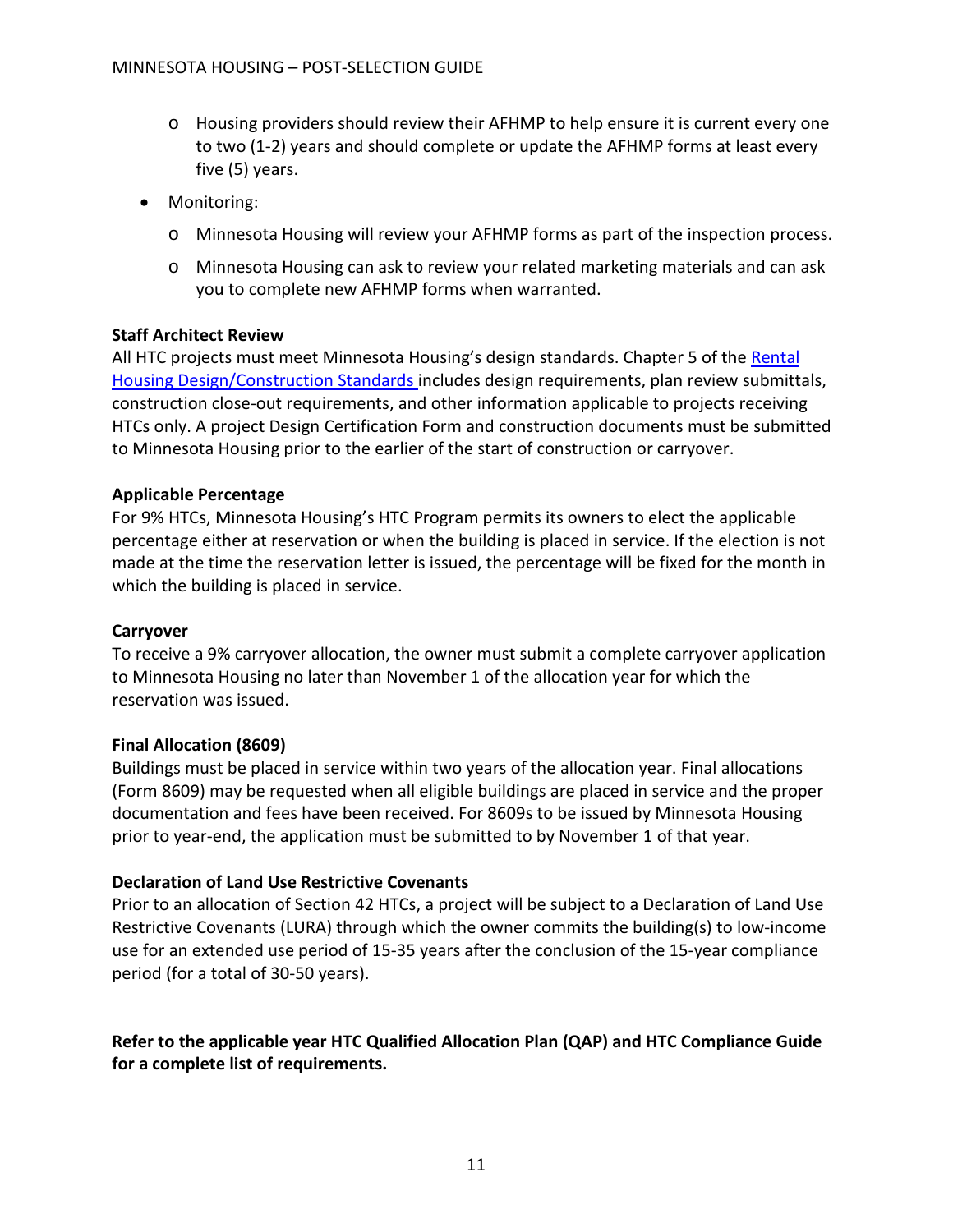### <span id="page-13-0"></span>**3.02 Next Steps**

|    | <b>Next Steps</b>                                                                                                                                                            | Person(s)<br>Responsible | <b>Timeframe</b>                                                                   |
|----|------------------------------------------------------------------------------------------------------------------------------------------------------------------------------|--------------------------|------------------------------------------------------------------------------------|
| 1. | Minnesota Housing plan review                                                                                                                                                | Architect                | Within 90 days of<br>selection                                                     |
|    | 2. Submit supportive housing due diligence                                                                                                                                   | Applicant                | 60 days prior to<br>carryover                                                      |
| 3. | Approve supportive housing due diligence                                                                                                                                     | SHO and HMO              | 30 days prior to<br>carryover                                                      |
| 4. | Carryover application<br>All supportive housing due diligence<br>completed and approved<br>All architectural design and construction due<br>diligence completed and approved | Applicant                | November 1 of<br>allocation year                                                   |
|    | 5. 8609 application                                                                                                                                                          | Applicant                | No later than 15<br>days after<br>November 1 of<br>second year after<br>allocation |

### <span id="page-13-1"></span>**3.03 Reference Materials, Forms and Documents**

- [2022-2023 Housing Tax Credit Qualified Allocation Plan](https://www.mnhousing.gov/get/mhfa_238915)
- [Due Diligence Reference Materials, Forms and Guides](https://www.mnhousing.gov/sites/multifamily/postselection/developers) Contains links to templates and guidance on other due diligence documentation.
- [Fair Housing](https://www.mnhousing.gov/wcs/Satellite?c=Page&cid=1358905739252&pagename=External%2FPage%2FEXTStandardLayout) Contains fair housing resources and links to templates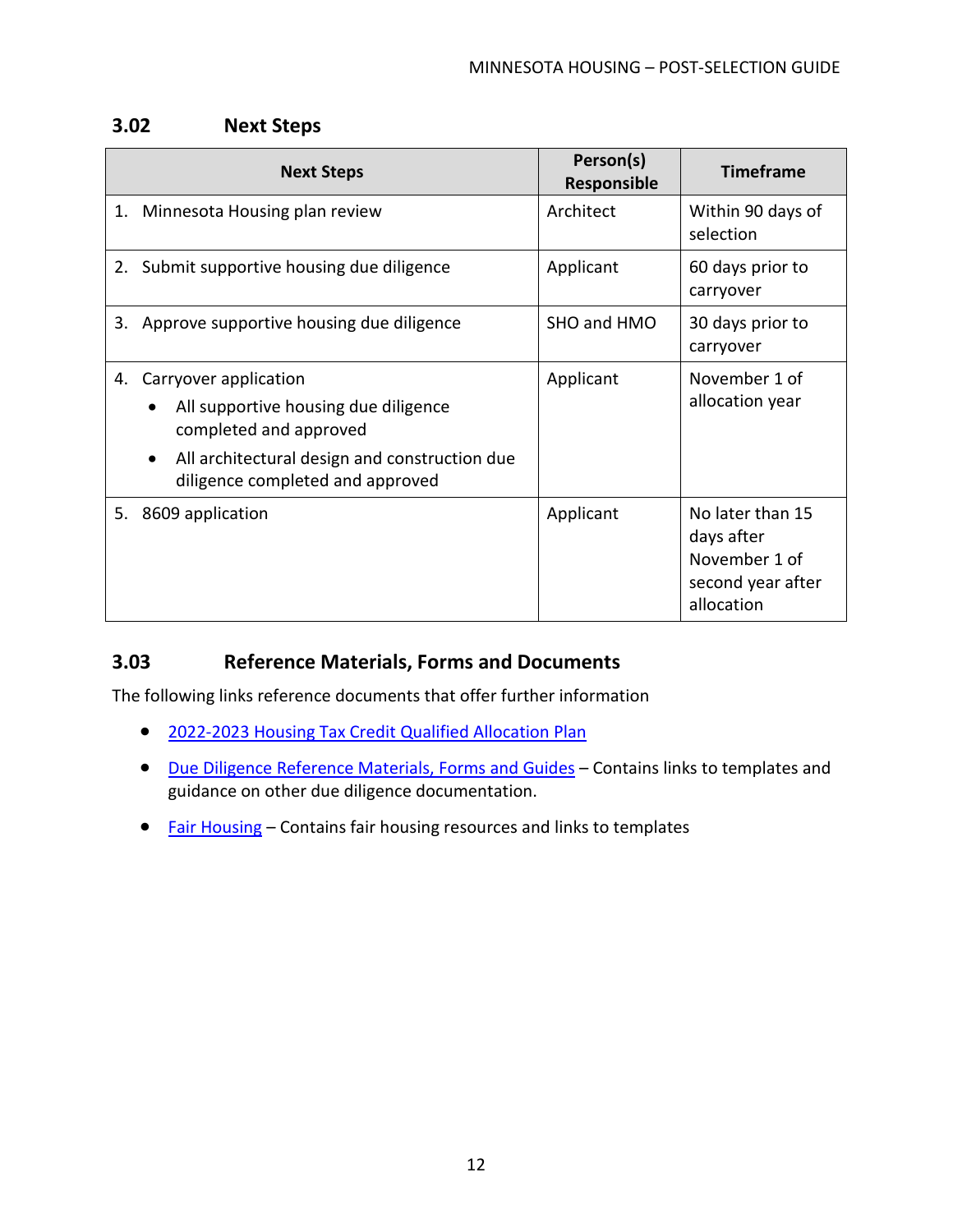# <span id="page-14-0"></span>**Chapter 4 – Housing Tax Credits (HTC) Program – 4% HTCs with Private Activity Bonds (PAB)**

### <span id="page-14-1"></span>**4.01 What to Expect**

### **Changes to Project**

The award of HTCs is based upon information provided in the application and the preliminary plans submitted with the application. Until the property is placed in service, any material changes to the project or building design (i.e., changes in unit mix or unit size, those that affect applicable design standards or design features required for preference points) as submitted in the application require written notification to and approval from Minnesota Housing.

#### **Supportive Housing/High Priority Homeless (HPH) Units**

There are specific expectations and requirements that have been established for supportive housing and units designated for HPH.

The supportive housing officer (SHO) will review critical issues at the launch meeting and in some cases may schedule a separate supportive housing meeting to review components in more detail. To help ensure understanding of Minnesota Housing's supportive housing and HPH requirements, the development team, including the project manager, property management, compliance and service provider are expected to attend the launch meeting. If a separate supportive housing meeting is needed, the SHO will schedule the meeting and coordinate with the housing management officer (HMO) to review the requirements and the supportive housing closing checklist items with the development team.

All supportive housing documents need to be completed by the development team and approved by Minnesota Housing at least 60 days prior to carryover.

Monitoring of the HPH requirements will be coordinated by the compliance officer assigned to the property.

#### **Affirmative Fair Housing Marketing Plan**

Housing providers are required to have and follow an Affirmative Fair Housing Marketing Plan (AFHMP) to help ensure that properties are being marketed in compliance with fair housing obligations.

- Forms to Complete:
	- o Form HUD-935.2A, Affirmative Fair Housing Marketing Plan (AFHMP) Multifamily Housing
	- o Minnesota Housing Addendum to the Affirmative Fair Housing Marketing Plan
- Timing:
	- o Minnesota Housing must receive and approve your AFHMP forms prior to carryover.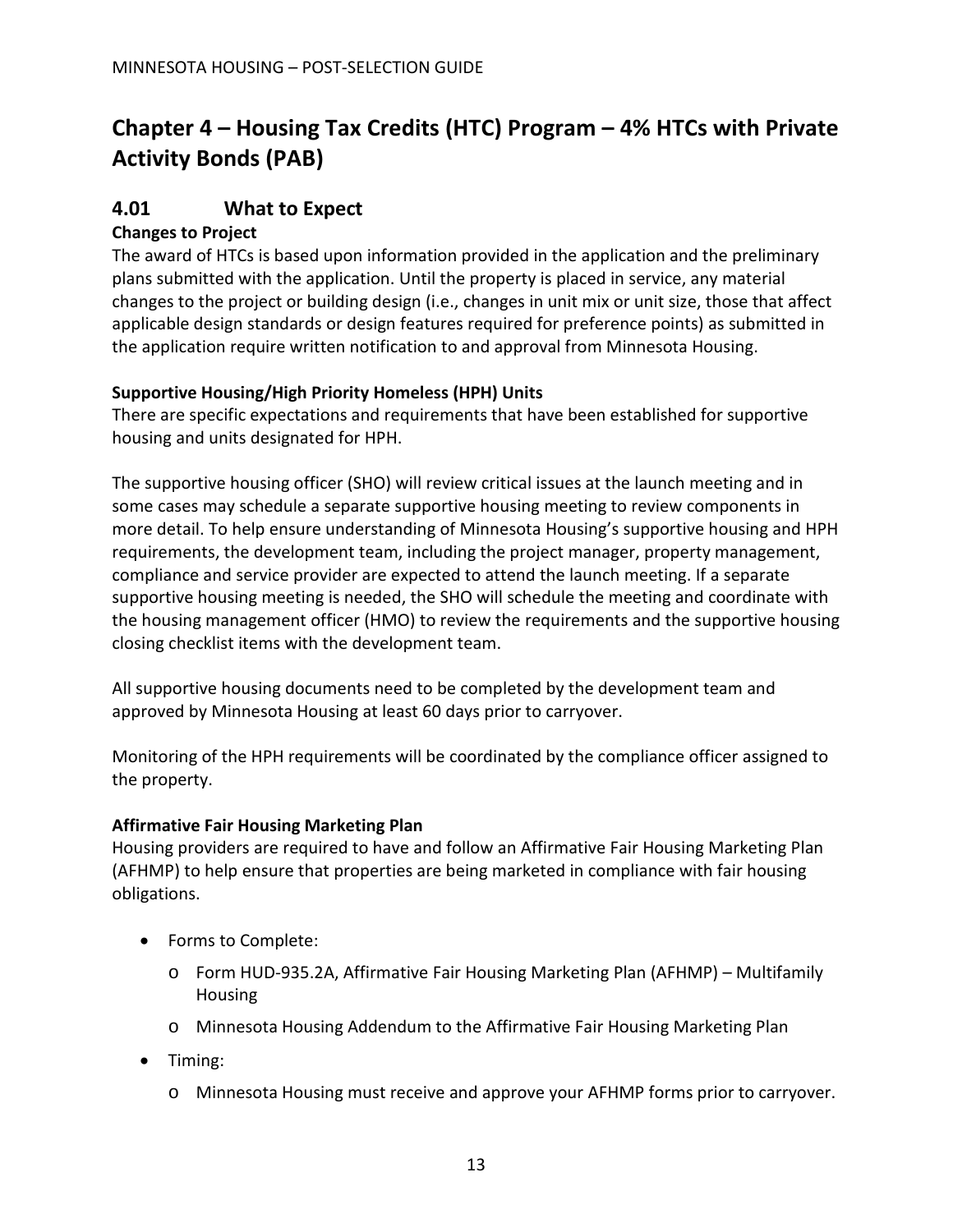- o Housing providers should review their AFHMP to help ensure it is current every one to two (1-2) years and should complete or update the AFHMP forms at least every five (5) years.
- Monitoring:
	- o Minnesota Housing will review your AFHMP forms as part of the inspection process.
	- o Minnesota Housing can ask to review your related marketing materials and can ask you to complete new AFHMP forms when warranted.

#### **Staff Architect Review**

All HTC projects must meet Minnesota Housing's design standards. Chapter 5 of the Rental [Housing Design/Construction Standards](https://www.mnhousing.gov/sites/multifamily/buildingstandards) includes design requirements, plan review submittals, construction close-out requirements, and other information applicable to projects receiving HTCs only. A project Design Certification Form and construction documents must be submitted to Minnesota Housing prior to the earlier of the start of construction or carryover.

#### **Fixed Applicable Percentage**

As part of the FY2021 Omnibus Spending bill, Congress established a 4% minimum LIHTC rate for developments placed in service, and financed with tax-exempt private activity bonds issued after, December 31, 2020. This is a new provision with some uncertainty surrounding the scope of application and may be subject to further guidance from Treasury. Consult with your tax counsel or accountant to determine whether this provision may apply to your development.

#### **Preliminary Determination Letter**

Based upon the submission of documents, Minnesota Housing will prepare a letter with its preliminary determinations pursuant to Section 42(m)(1)(D) and as appropriate 42(m)(2)(D) of the Internal Revenue Code. The letter will address whether the project satisfies the requirements for award of a housing credit dollar amount under the Qualified Allocation Plan (QAP), the tax credit dollar amount and project costs.

#### **Final Award (8609)**

Final award (Form 8609) may be requested when all eligible buildings are placed in service and the proper documentation and fees have been received.

#### **Declaration of Land Use Restrictive Covenants**

Prior to an award of HTCs, a project will be subject to a Declaration of Land Use Restrictive Covenants (LURA) through which the owner commits the building(s) to low income use for an extended use period of 15-35 years after the conclusion of the 15-year compliance period (for a total of 30-50 years).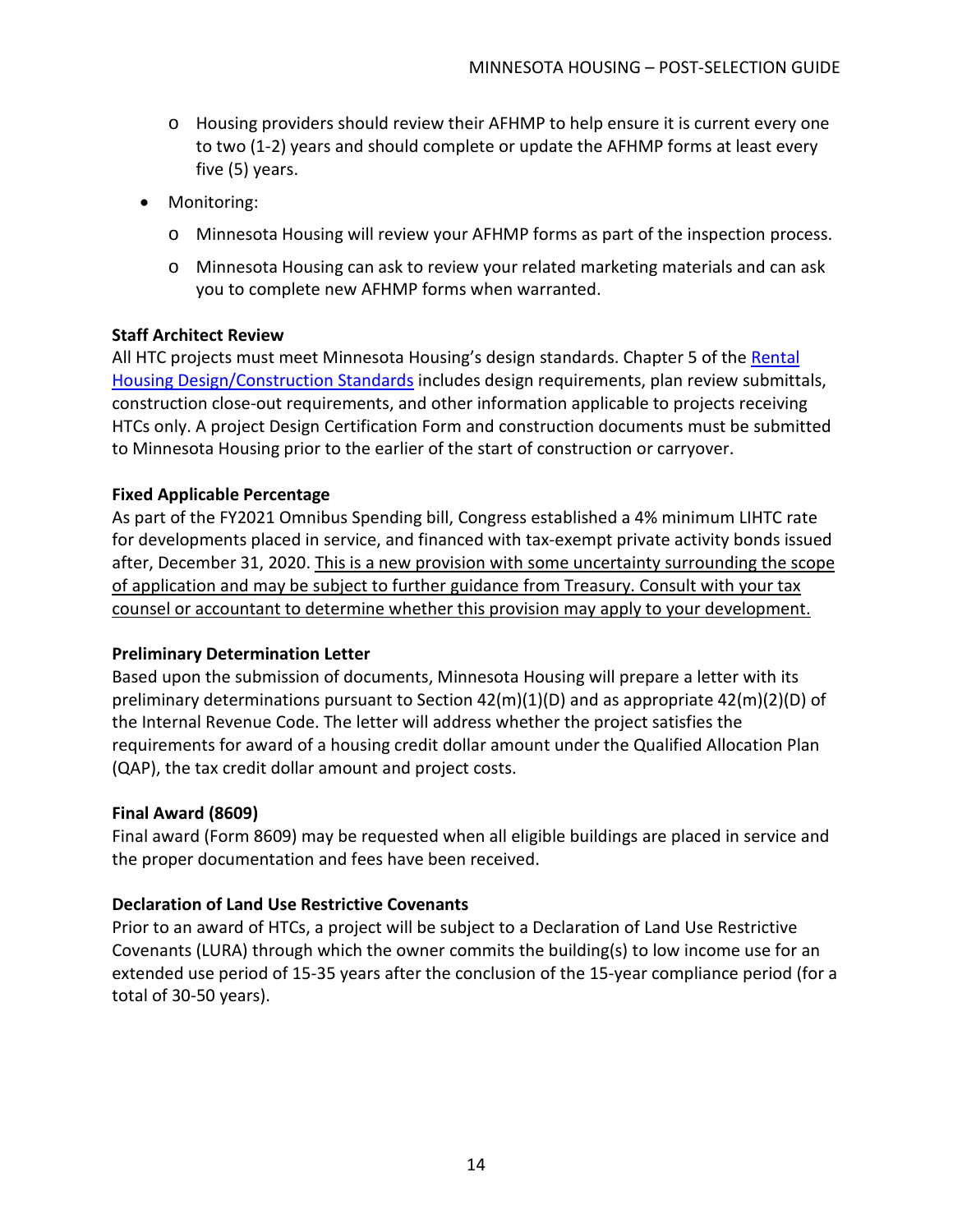### <span id="page-16-0"></span>**4.02 Next Steps**

|    | <b>Next Steps</b>                           | Person(s)<br>Responsible | <b>Timeframe</b>                                                                                                                                                                                                                                                     |
|----|---------------------------------------------|--------------------------|----------------------------------------------------------------------------------------------------------------------------------------------------------------------------------------------------------------------------------------------------------------------|
| 1. | 42M application                             | Applicant                | At least 60 days<br>prior to bond<br>issuance                                                                                                                                                                                                                        |
| 2. | Minnesota Housing plan review               | Architect                | At application                                                                                                                                                                                                                                                       |
|    | 3. Submit supportive housing due diligence  | Applicant                | 60 days prior to<br>closing                                                                                                                                                                                                                                          |
|    | 4. Approve supportive housing due diligence | SHO and HMO              | 30 days prior to<br>closing                                                                                                                                                                                                                                          |
| 5. | 8609 application                            | Applicant                | No later than 15<br>days after the last<br>day of the first year<br>of the tax credit<br>period. Section 42<br>states the owner<br>must elect the first<br>year of the credit<br>period in the year<br>the project is placed<br>in service or the<br>year following. |

### <span id="page-16-1"></span>**4.03 Reference Materials, Forms and Documents**

- [2022-2023 Housing Tax Credit](https://www.mnhousing.gov/get/MHFA_238915) Qualified Allocation Plan
- [HTC Procedures for Projects Financed with Tax-Exempt Volume Limited Bonds](https://www.mnhousing.gov/get/MHFA_006163)
- [Due Diligence Reference Materials, Forms and Guides](https://www.mnhousing.gov/sites/multifamily/postselection/developers) Contains links to templates and guidance on other due diligence documentation.
- [Tax-Exempt Bonds Informational Guide](https://www.mnhousing.gov/get/MHFA_1038786)
- [Fair Housing](https://www.mnhousing.gov/wcs/Satellite?c=Page&cid=1358905739252&pagename=External%2FPage%2FEXTStandardLayout) Contains fair housing resources and links to templates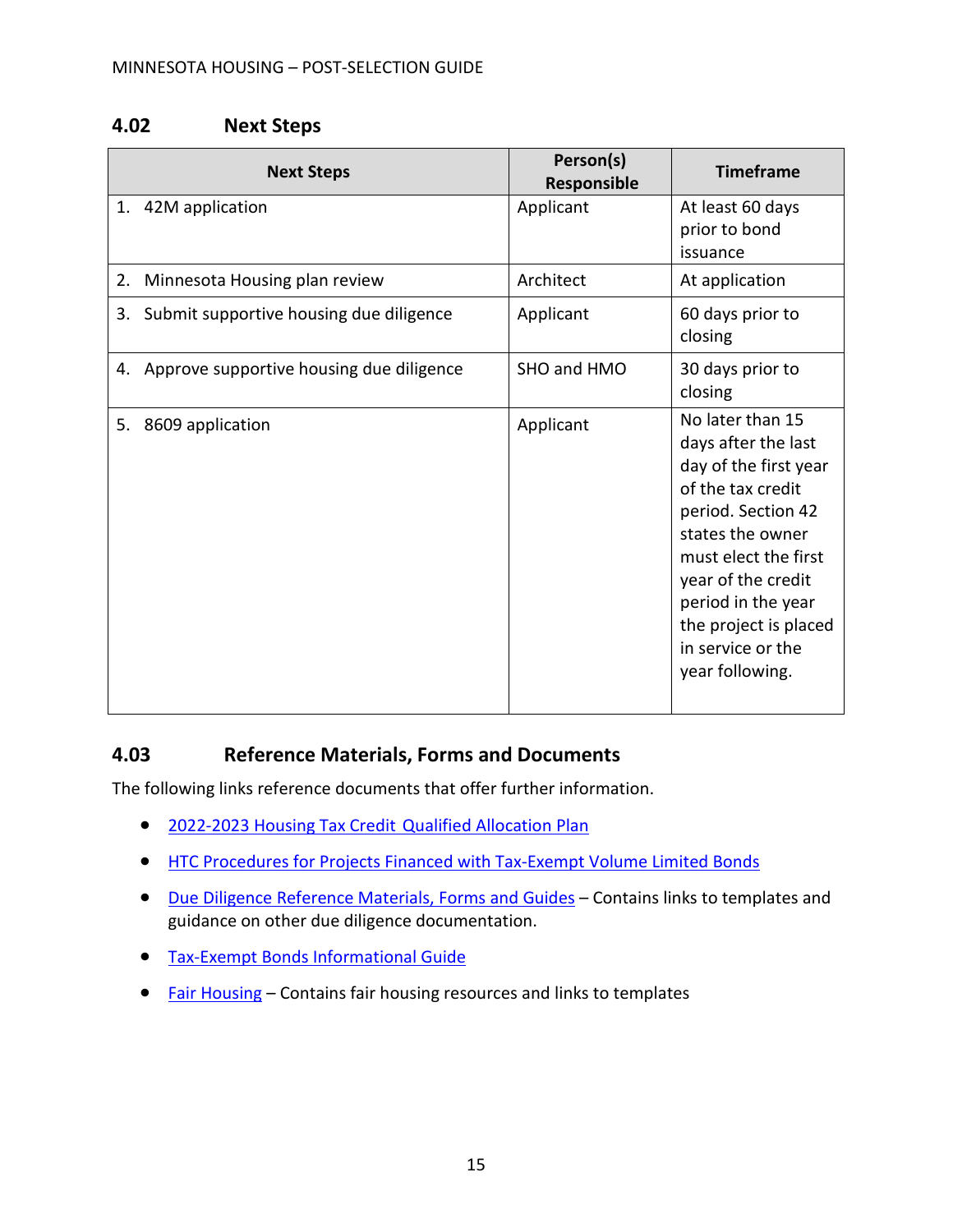# <span id="page-17-0"></span>**Chapter 5 – Tax-exempt Bonds (LMIR Bridge Loans)**

### <span id="page-17-1"></span>**5.01 What to Expect**

For LMIR bridge loans funded with tax-exempt bond proceeds, there are additional requirements, due diligence and processes that must be coordinated to help ensure a smooth closing process and qualification for tax-exempt bonds.

- Due to current market conditions, all tax-exempt bond deals are being structured with only short-term bonds, which will be used to fund a LMIR bridge loan. This is subject to change as market conditions change.
- Under this structure, permanent LMIR mortgages are currently being funded from Minnesota Housing resources as end loans that will be a source of payment of the shortterm bonds.
- Loans funded with proceeds of volume-limited tax-exempt bonds may qualify for 4% housing tax credits if structured properly.
- Short-term bonds will have a term of not less than 18 months and may be redeemed not earlier than 12 months after issue.

<span id="page-17-2"></span>

|    | <b>Next Steps</b>                                                                                                                                                                                                                                                                           | Person(s)<br>Responsible                                        | <b>Timeframe</b>                                     |
|----|---------------------------------------------------------------------------------------------------------------------------------------------------------------------------------------------------------------------------------------------------------------------------------------------|-----------------------------------------------------------------|------------------------------------------------------|
| 1. | Reimbursement declaration<br>Declaration allows project costs to be<br>eligible for reimbursement with bond<br>proceeds at closing                                                                                                                                                          | Bond Lead/<br>Bond<br>Counsel/Finance<br>Counsel                | Typically one to two<br>months after<br>selection    |
| 2. | <b>TEFRA Hearing</b><br>Publication at least seven (7) days prior to<br>hearing                                                                                                                                                                                                             | Underwriter/Bond<br>Lead/Bond<br>Counsel/Finance<br>Counsel     | Not less than one<br>month prior to<br>bond issuance |
| 3. | <b>Bond Tests/HTC Tests</b><br>Income Restrictions<br><b>Ownership Assessment (for Preservation)</b><br>Good Costs/Bad Costs<br>Acquisition/Rehab Ratio<br><b>State Rental Requirements</b><br>Rents not above FMR<br><b>Reserve Requirements</b><br>Extend affordability/rental assistance | Borrower/<br>Underwriter/<br>Bond<br>Counsel/Finance<br>Counsel | Ongoing                                              |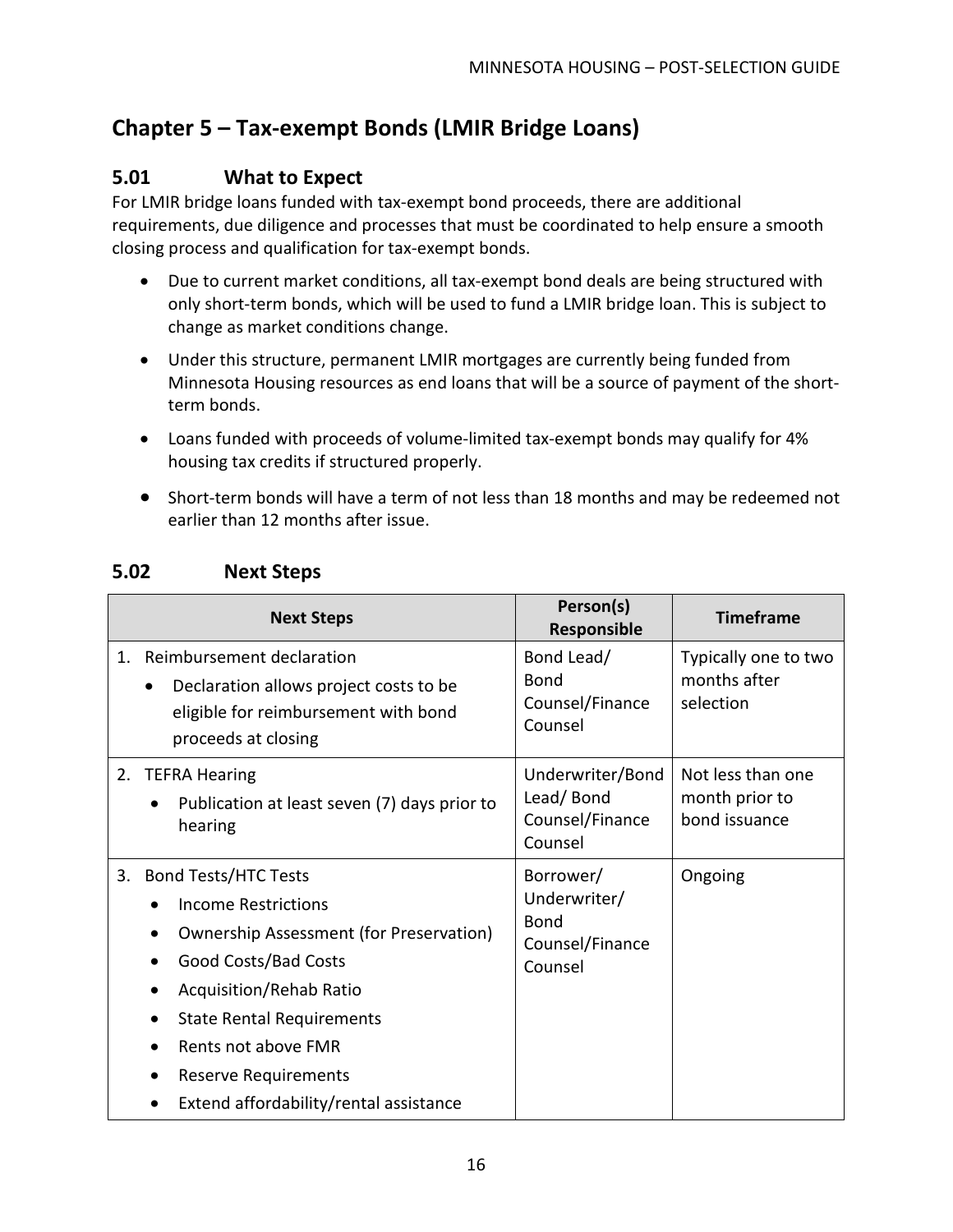#### MINNESOTA HOUSING – POST-SELECTION GUIDE

|    | <b>Next Steps</b>                                                                                                                           | Person(s)<br>Responsible                     | <b>Timeframe</b>                                                                                                              |
|----|---------------------------------------------------------------------------------------------------------------------------------------------|----------------------------------------------|-------------------------------------------------------------------------------------------------------------------------------|
|    | 50% Test for HTC eligibility<br>$\bullet$                                                                                                   |                                              |                                                                                                                               |
|    | Scattered site may have additional tests<br>$\bullet$                                                                                       |                                              |                                                                                                                               |
|    | 4. Loan Structures to Bond Underwriter<br><b>First draft Series Resolution</b>                                                              | Finance/<br>Underwriter/                     |                                                                                                                               |
|    |                                                                                                                                             | <b>Bond Counsel</b>                          |                                                                                                                               |
|    | <b>Preliminary Offering Statement</b><br>Preliminary bond issue cash flows                                                                  |                                              |                                                                                                                               |
|    | First draft loan docs                                                                                                                       |                                              |                                                                                                                               |
| 5. | Application for HTC Preliminary Determination<br>Letter<br>Combined $42(m)(1)(D)$ and $42(m)(2)(D)$<br><b>Preliminary Determination Fee</b> | Borrower/<br>Underwriter                     | Application must be<br>received at least 60<br>days prior to bond<br>issuance. Letter<br>may be executed<br>prior to closing. |
|    | 6. Board Approval of Bond Issuance and Loan<br>Commitment<br><b>Series Resolution</b><br>Loan Commitment                                    | Finance/<br>Underwriter                      | 30-60 days prior to<br>closing                                                                                                |
| 7. | All Due Diligence in final approved form in<br>online Portal                                                                                | <b>Borrower</b>                              | At least two weeks<br>prior to closing                                                                                        |
| 8. | <b>Finalize Documents</b><br><b>Offering Document</b><br><b>Bond Compliance Agreement</b>                                                   | Bond Lead/Bond<br>Counsel/Finance<br>Counsel |                                                                                                                               |
|    | 9. Borrower Signs Loan Commitment, pays fees                                                                                                |                                              | At least two weeks<br>prior to closing                                                                                        |
|    | 10. Price and Sell Bonds                                                                                                                    |                                              | At least one week<br>prior to closing                                                                                         |
|    | 11. Loan Closing and Bond Closing                                                                                                           |                                              |                                                                                                                               |

### <span id="page-18-0"></span>**5.03 Reference Materials, Forms and Documents**

- [LMIR and FFCC Programs Procedural Guide](https://www.mnhousing.gov/get/MHFA_005386)
- [Tax-Exempt Bonds Informational Guide](https://www.mnhousing.gov/get/MHFA_1038786)
- 2022-2023 [Housing Tax Credit Qualified Allocation Plan](https://www.mnhousing.gov/get/MHFA_238915)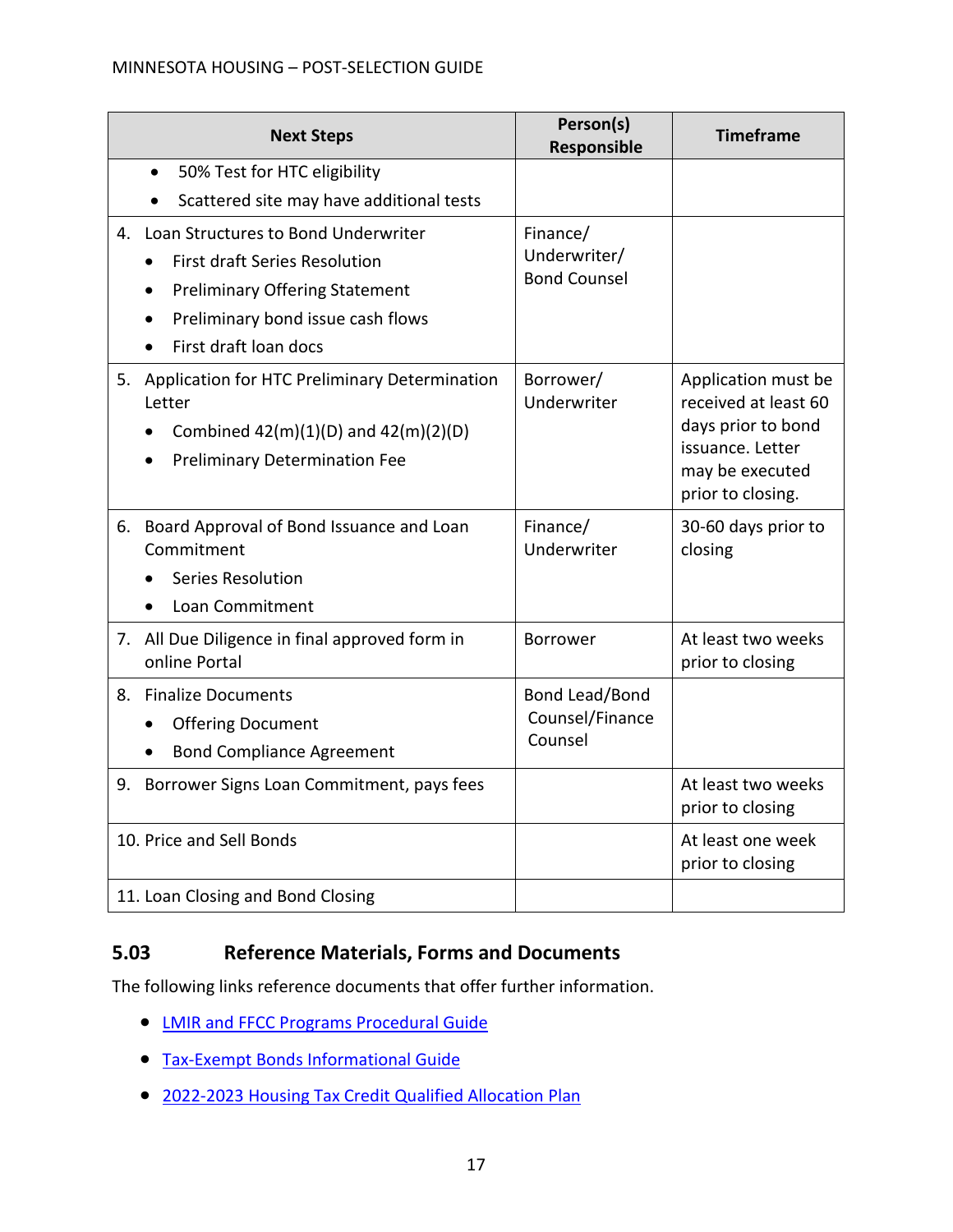- [Procedures for Projects Financed with Tax-Exempt Volume Limited Bonds](https://www.mnhousing.gov/get/MHFA_006163)
- [Minnesota Statutes 474A.047 Residential Rental Bonds](https://www.revisor.mn.gov/statutes/?id=474A.047)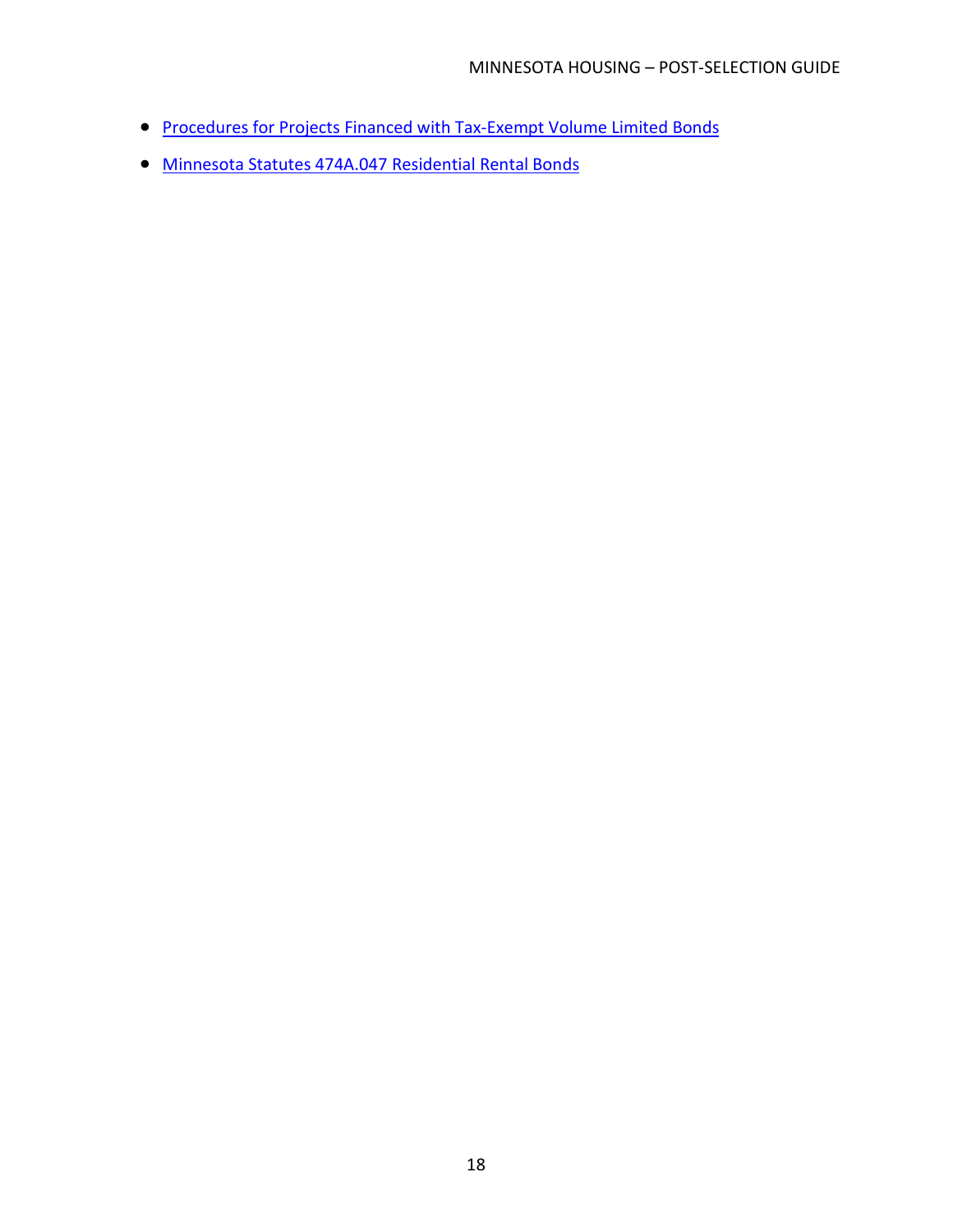# <span id="page-20-0"></span>**Chapter 6 – Housing Infrastructure Bonds (Private Activity Bonds)**

### <span id="page-20-1"></span>**6.01 What to Expect**

Housing Infrastructure Bonds (HIBs) fund supportive housing, preservation, and senior developments.

For developments with 4% housing tax credits, the HIB type is private activity bonds (PAB). These bonds will count toward the 50% test for the tax credits. Bonds are issued for multiple developments at one time, and the development is not collateral for HIBs. Minnesota Housing's ability to issue HIBs is dependent upon Minnesota Management and Budget providing updated disclosure with respect to the state of Minnesota and its finances. Currently, that disclosure is only prepared when the state issues its general obligation bonds in late summer or early fall.

The HIB loan may be deferred and will be repayable.

There is specific due diligence that will be collected for the bond issue.

### <span id="page-20-2"></span>**6.02 Next Steps**

|                | <b>Next Steps</b>                                                                                                                                                                                                                                                                                                                                      | Person(s)<br>Responsible                        | <b>Timeframe</b>                                     |
|----------------|--------------------------------------------------------------------------------------------------------------------------------------------------------------------------------------------------------------------------------------------------------------------------------------------------------------------------------------------------------|-------------------------------------------------|------------------------------------------------------|
| 1 <sub>1</sub> | Reimbursement declaration<br>Declaration allows project costs to be eligible<br>$\bullet$<br>for reimbursement with bond proceeds at<br>closing                                                                                                                                                                                                        | Bond Lead/<br>Finance<br>Counsel                | Typically within one<br>month after<br>selection     |
| 2.             | <b>TEFRA</b> hearing<br>Publication at least seven (7) days prior to public<br>hearing                                                                                                                                                                                                                                                                 | Underwriter/<br>Finance<br>Counsel/Bond<br>Lead | Not less than one<br>month prior to<br>bond issuance |
| 3.             | <b>Bond Tests/HTC Tests</b><br>Income set-aside restrictions<br>Ownership assessment (for Preservation)<br>Good costs/bad costs<br>Eligible/ineligible costs<br>Acquisition/rehab ratio<br><b>State Rental Requirements</b><br>Rents not above FMR<br>$\Omega$<br>Reserve requirements<br>$\circ$<br>Extend affordability/rental assistance<br>$\circ$ | Borrower/<br>Underwriter/<br>Finance<br>Counsel | <b>Underwriting Phase</b>                            |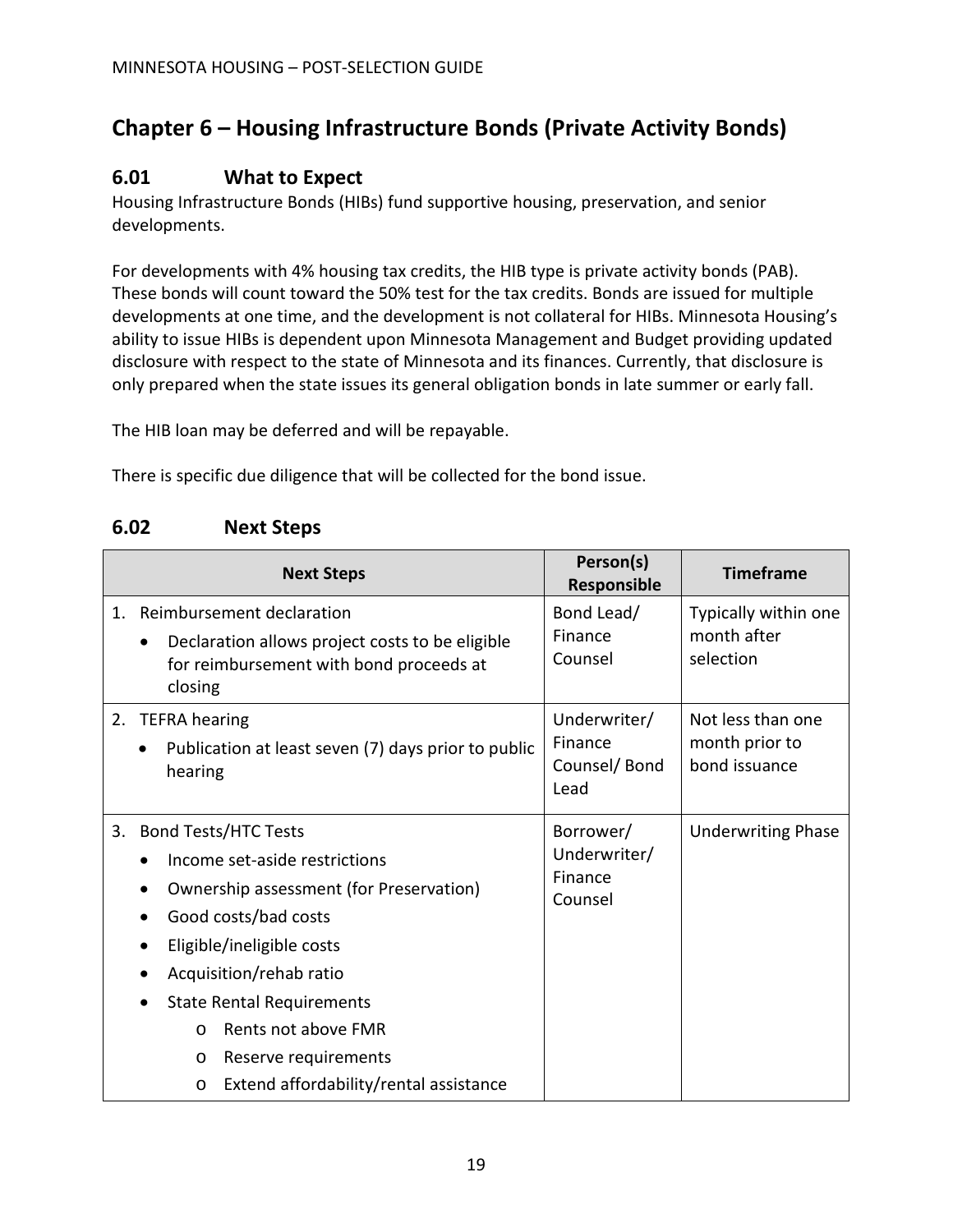|    | <b>Next Steps</b>                                                                                                          | Person(s)<br>Responsible           | <b>Timeframe</b>                                                                                                                                                     |
|----|----------------------------------------------------------------------------------------------------------------------------|------------------------------------|----------------------------------------------------------------------------------------------------------------------------------------------------------------------|
|    | 50% test for HTC eligibility<br>$\bullet$<br>Scattered site developments may have<br>additional tests                      |                                    |                                                                                                                                                                      |
|    | 4. HTC Preliminary Determination application and<br>letters<br>42(m)(1)(D)<br>42(m)(2)(D)<br>Preliminary determination fee | Borrower/<br>Underwriter           | Application must<br>be received prior to<br>bond issuance.<br>Letter may be<br>generated after<br>issuance and<br>require a 42M<br>resubmittal of<br>specific items. |
| 5. | Board approval of bond issuance                                                                                            | Finance/<br>Finance<br>Counsel     | Summer prior to<br>HIBs issued once a<br>year in the fall                                                                                                            |
|    | 6. Finalize bond closing documents                                                                                         | Underwriter/<br>Finance<br>Counsel | At least two weeks<br>prior to closing                                                                                                                               |
| 7. | Bond closing                                                                                                               |                                    |                                                                                                                                                                      |

### <span id="page-21-0"></span>**5.03 Reference Materials, Forms and Documents**

- 2022-2023 [Housing Tax Credit Qualified Allocation Plan](https://www.mnhousing.gov/get/MHFA_238915)
- [Housing Infrastructure Bond Guide](https://www.mnhousing.gov/get/MHFA_191203)
- [Minnesota Statutes 474A.047 Residential Rental Bonds](https://www.revisor.mn.gov/statutes/?id=474A.047)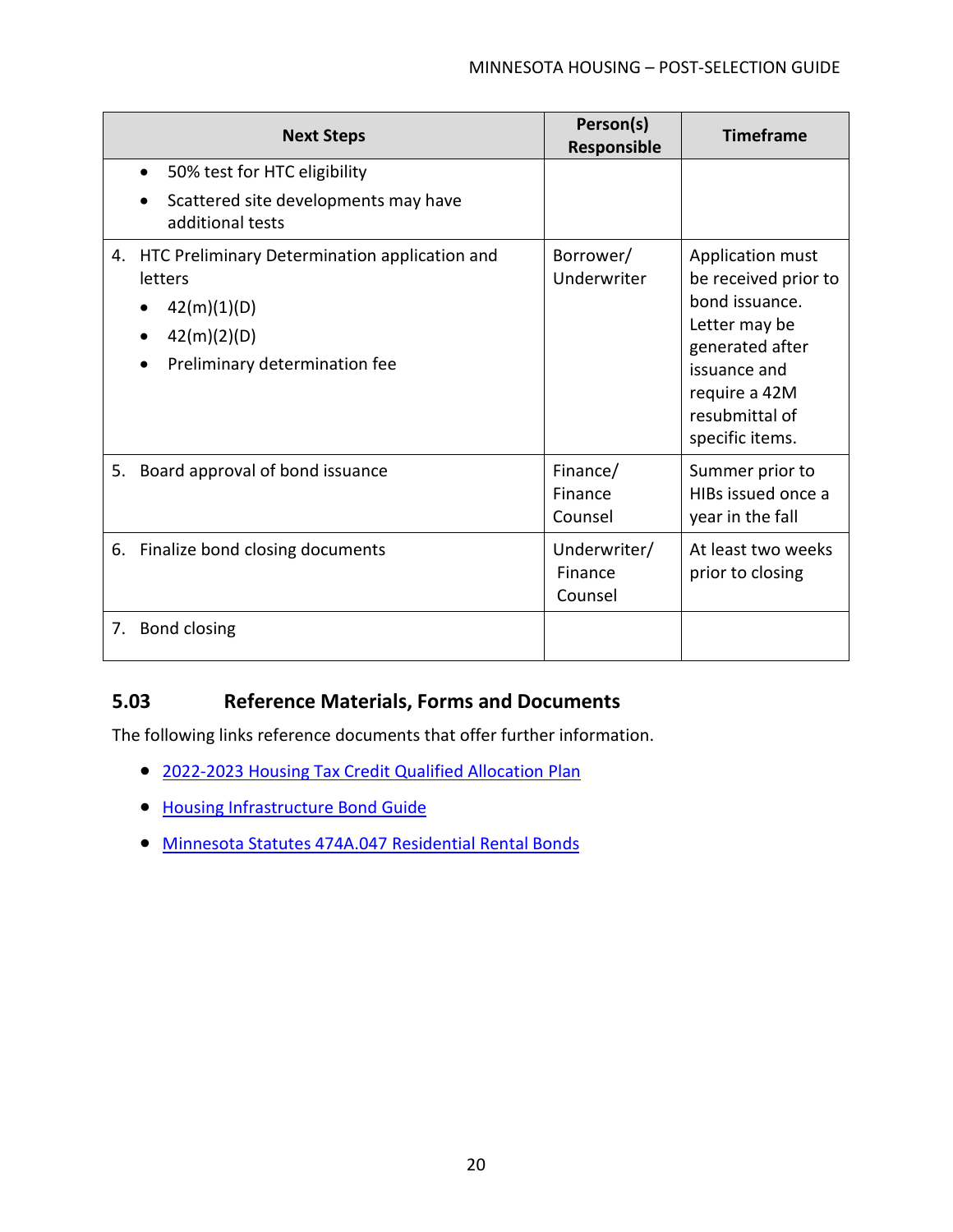# <span id="page-22-0"></span>**Chapter 7 – Housing Infrastructure Bonds (Governmental and 501(c)3 Bonds)**

### <span id="page-22-1"></span>**7.01 What to Expect**

When structured as governmental or 501(c)3 bonds, Housing Infrastructure Bond (HIB) proceeds are not volume limited and do not count toward the 50% test for 4% housing tax credits. Bonds are issued for multiple developments at one time, and the development is not collateral for the HIB private activity bonds. Minnesota Housing's ability to issue HIBs is dependent on Minnesota Management and Budget providing updated disclosure with respect to the state of Minnesota and its finances. Currently, that disclosure is only prepared when the state issues its general obligation bonds in late summer or early fall.

For governmental bonds, the HIB loan may be deferred and forgivable or repayable, depending on the type of borrower.

For 501(c)3 bonds, the HIB loan may be deferred and repayable. The borrower must be a nonprofit organization that is determined by the IRS to be a corporation described in Section 501(c)(3) of the Internal Revenue Code.

|    | <b>Next Steps</b>                                                                                                                  | Person(s)<br>Responsible                         | <b>Timeframe</b>                                          |
|----|------------------------------------------------------------------------------------------------------------------------------------|--------------------------------------------------|-----------------------------------------------------------|
| 1. | Reimbursement declaration<br>Declaration allows project costs to be eligible<br>for reimbursement with bond proceeds at<br>closing | Bond Lead/<br><b>Finance Counsel</b>             | Within one month<br>after selection                       |
| 2. | <b>TEFRA</b> hearing<br>Required for $501(c)(3)$ bonds<br>Publication at least seven (7) days prior to<br>public hearing           | Bond Lead/<br><b>Finance Counsel</b>             | Not less than one<br>month prior to<br>bond issuance      |
| 3. | <b>Bond tests</b><br>Ownership assessment<br>Good costs/bad costs<br>Eligible/ineligible costs                                     | Borrower/<br>Underwriter/<br><b>Bond Counsel</b> | <b>Underwriting Phase</b>                                 |
| 4. | Board approval of bond issuance<br>Supplemental indenture                                                                          | Finance/<br>Underwriter/<br><b>Bond Lead</b>     | Summer prior to<br>HIBs issued once a<br>year in the fall |
| 5. | Finalize bond Closing documents                                                                                                    |                                                  |                                                           |

### <span id="page-22-2"></span>**7.02 Next Steps**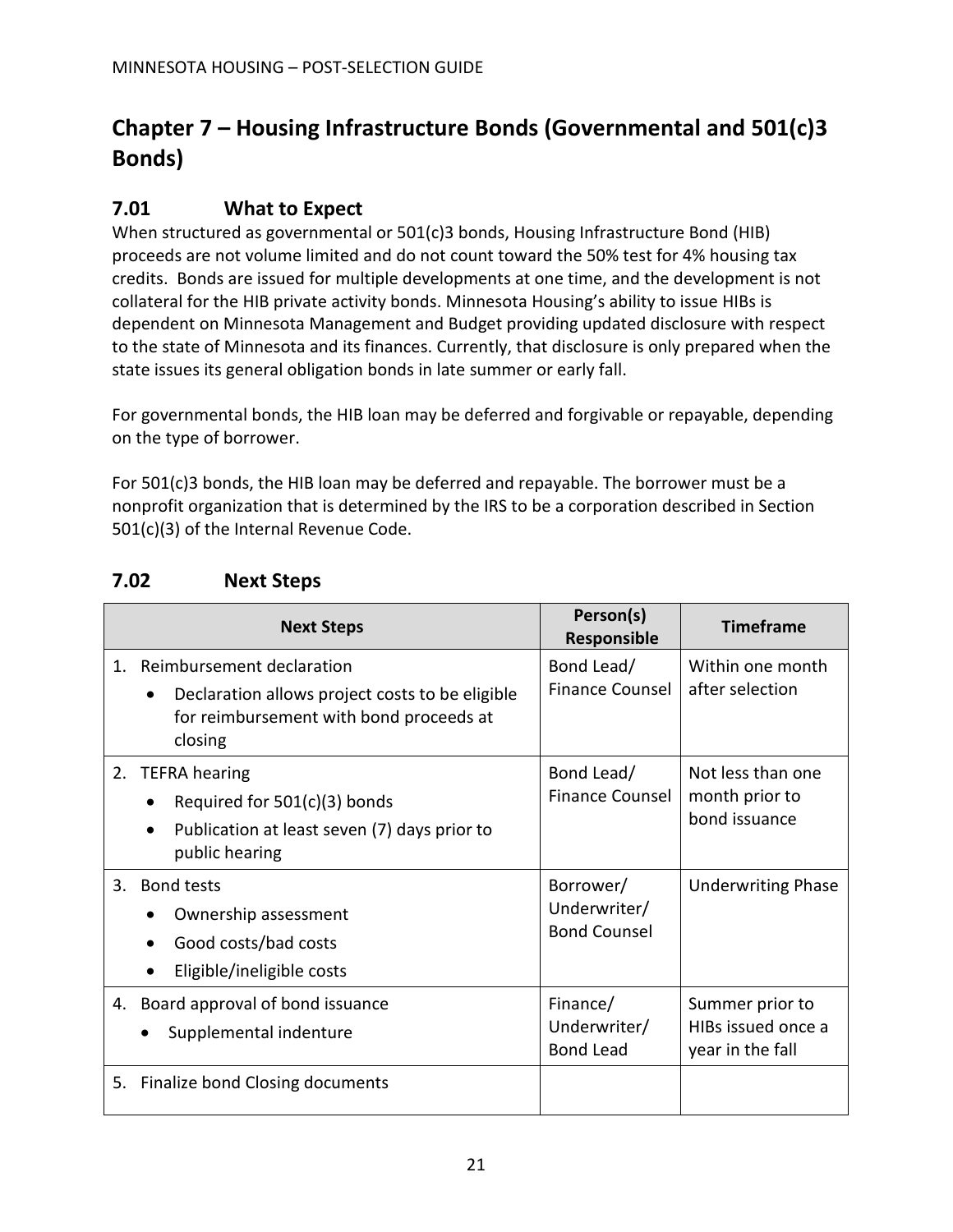| <b>Next Steps</b>         | Person(s)<br>Responsible | <b>Timeframe</b> |
|---------------------------|--------------------------|------------------|
| <b>Bond Closing</b><br>6. |                          |                  |

### <span id="page-23-0"></span>**7.03 Reference Materials, Forms and Documents**

- [Housing Infrastructure Bond Guide](https://www.mnhousing.gov/get/MHFA_191203)
- [Minnesota Statutes 474A.047 Residential Rental Bonds](https://www.revisor.mn.gov/statutes/?id=474A.047)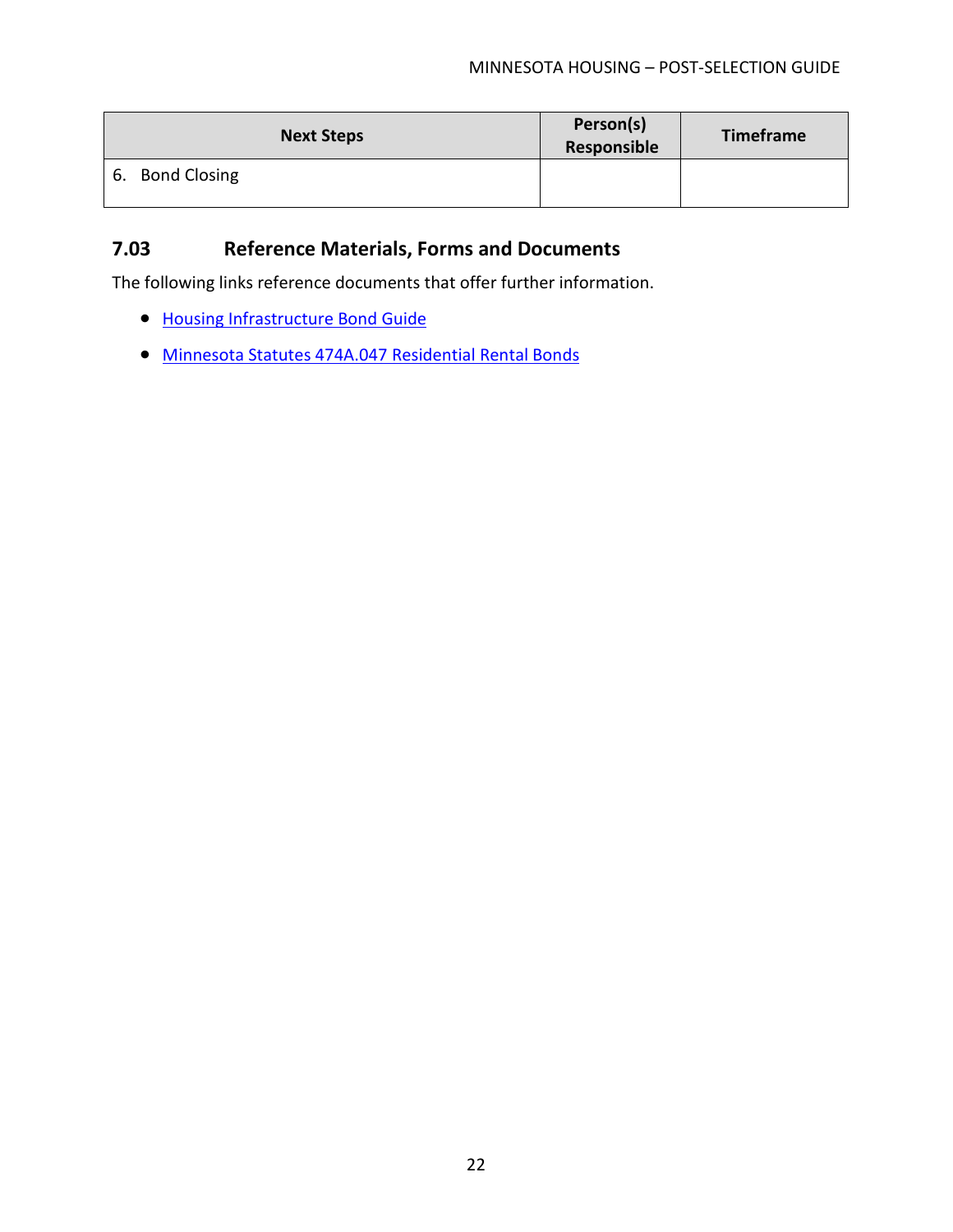# <span id="page-24-0"></span>**Chapter 8 – HOME and National Housing Trust Fund (NHTF)**

### <span id="page-24-1"></span>**8.01 What to Expect**

The HOME Investment Partnerships Program (HOME Program) and the National Housing Trust Fund (NHTF) are federally funded programs designed to increase affordable housing opportunities for low- and very low-income families. Federal funds have multiple levels of requirements. Below are the most important requirements for the development team to keep in mind. The assigned Minnesota Housing federal programs team member will work closely with the project developer, general contractor, and architect to help ensure that all necessary due diligence is collected and reviewed in a timely manner.

### <span id="page-24-2"></span>**8.02 Next Steps**

|    | <b>Next Steps</b>                                                                                                                                                                                                                                                                                                                                                                                                                                                                                                                                                                                                                                                                                                                    | Person(s)<br>Responsible                                                        | <b>Timeframe</b>                                                                                          |
|----|--------------------------------------------------------------------------------------------------------------------------------------------------------------------------------------------------------------------------------------------------------------------------------------------------------------------------------------------------------------------------------------------------------------------------------------------------------------------------------------------------------------------------------------------------------------------------------------------------------------------------------------------------------------------------------------------------------------------------------------|---------------------------------------------------------------------------------|-----------------------------------------------------------------------------------------------------------|
| 1. | <b>Funding Acceptance Agreement and</b><br><b>Application Certifications</b><br>Execution of this form constitutes formal<br>application for federal funds and the Initiation<br>of Negotiations (ION) and triggers several<br>federal cross-cutting requirements as<br>described below.                                                                                                                                                                                                                                                                                                                                                                                                                                             | Owner/Developer                                                                 | Executed and<br>submitted to<br>federal programs<br>staff within two<br>(2) weeks of<br>project launch    |
| 2. | <b>No Choice Limiting Actions until</b><br><b>Environmental Clearance</b><br>After signing the Funding Acceptance<br>Agreement and Application Certifications, the<br>applicant must refrain from undertaking any<br>actions that are considered "choice limiting"<br>until environmental clearance is provided from<br>Minnesota Housing. This includes entering into<br>contracts or entering into a purchase<br>agreement (unless the agreement is<br>specifically conditioned on clearing<br>Environment Review), performing site work,<br>etc. Clearance cannot be provided until a<br>Phase I dated within one year is provided to<br>Minnesota Housing. The development team<br>orders the Phase I and must provide a copy of | Phase $I -$<br>Owner/Developer<br>Environmental<br>Review - Federal<br>Programs | Ongoing until<br>environmental<br>clearance is<br>received<br>(see Written<br>Agreement<br>details below) |
|    | the Phase I report and all necessary<br>documentation for the Environmental Review<br>to Minnesota Housing as soon as possible.                                                                                                                                                                                                                                                                                                                                                                                                                                                                                                                                                                                                      |                                                                                 |                                                                                                           |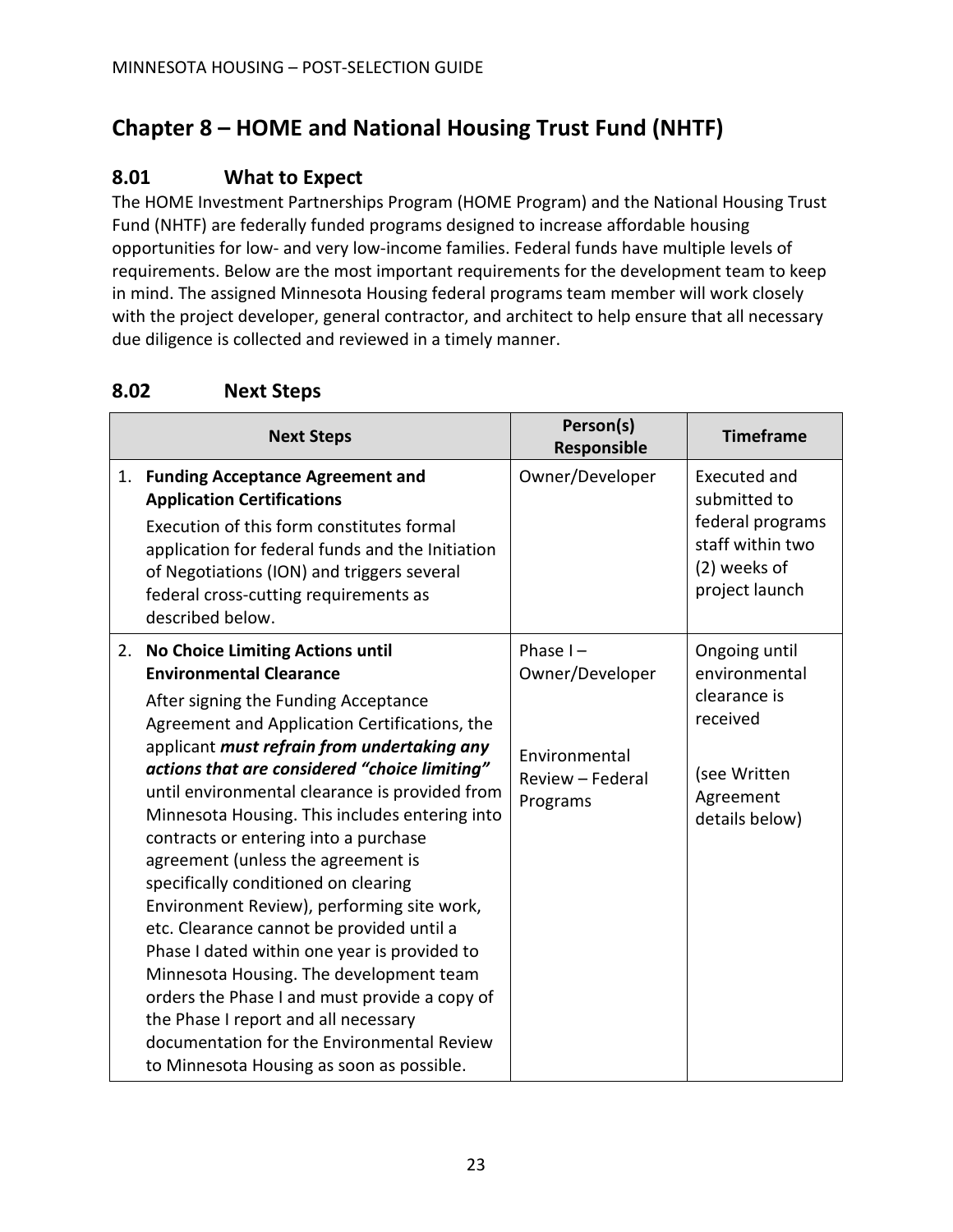|    | <b>Next Steps</b>                                                                                                                                                                                                                                                                                                                                                                                                                                                                                                                                                                                | Person(s)<br>Responsible                                | <b>Timeframe</b>                                                                                           |
|----|--------------------------------------------------------------------------------------------------------------------------------------------------------------------------------------------------------------------------------------------------------------------------------------------------------------------------------------------------------------------------------------------------------------------------------------------------------------------------------------------------------------------------------------------------------------------------------------------------|---------------------------------------------------------|------------------------------------------------------------------------------------------------------------|
| 3. | <b>Initial Inspections</b><br>As soon as possible, a portion of the units and<br>all common areas and mechanicals in the<br>proposed project must be inspected by<br>Minnesota Housing for rehabilitation projects.<br>Staff will reach out to the development team<br>to coordinate. Twenty-five percent (25%) of<br>the first 100 units and, where applicable, 10%<br>of the remaining units over 100, will be<br>inspected.                                                                                                                                                                   | HOME/NHTF<br>Program Manager                            | Within 30 days of<br>project launch                                                                        |
| 4. | <b>Uniform Relocation Act (URA)</b><br>For rehabilitation projects, URA is one of the<br>most critical and time sensitive requirements<br>and must be handled as soon as possible. The<br>development team should consult with their<br>assigned federal programs staff and begin<br>sending out the General Information Notice<br>(GIN) to tenants within 30 days of signing the<br><b>Funding Acceptance Agreement and</b><br>Application Certifications.                                                                                                                                      | Owner/Developer                                         | Immediately -<br>ongoing                                                                                   |
| 5. | <b>Tenant Eligibility</b><br>For rehabilitation projects, helping ensure that<br>eligible residents reside in federally assisted<br>units is critical. It is the owner's responsibility<br>to certify that the property currently has<br>enough tenants who will meet the income<br>eligibility requirements prior to the Written<br>Agreement. The final income eligibility with<br>supporting documentation is required near<br>the end of construction but prior to drawing<br>the remaining federal funds and the initiation<br>of the mandated Effective Period/Period of<br>Affordability. | HOME/NHTF<br>Program Manager<br>and Owner/<br>Developer | Ongoing                                                                                                    |
| 6. | <b>Utility Allowance</b><br>When calculating the utility allowance (UA),<br>the local public housing authority (PHA) limits<br>cannot be used for HOME-assisted units. The<br>UA must be calculated from the actual usage<br>methodology, by the HUD Utility Schedule                                                                                                                                                                                                                                                                                                                            | Owner/Developer                                         | Initial calculations<br>should be<br>completed as<br>soon as possible<br>after project<br>launch, and then |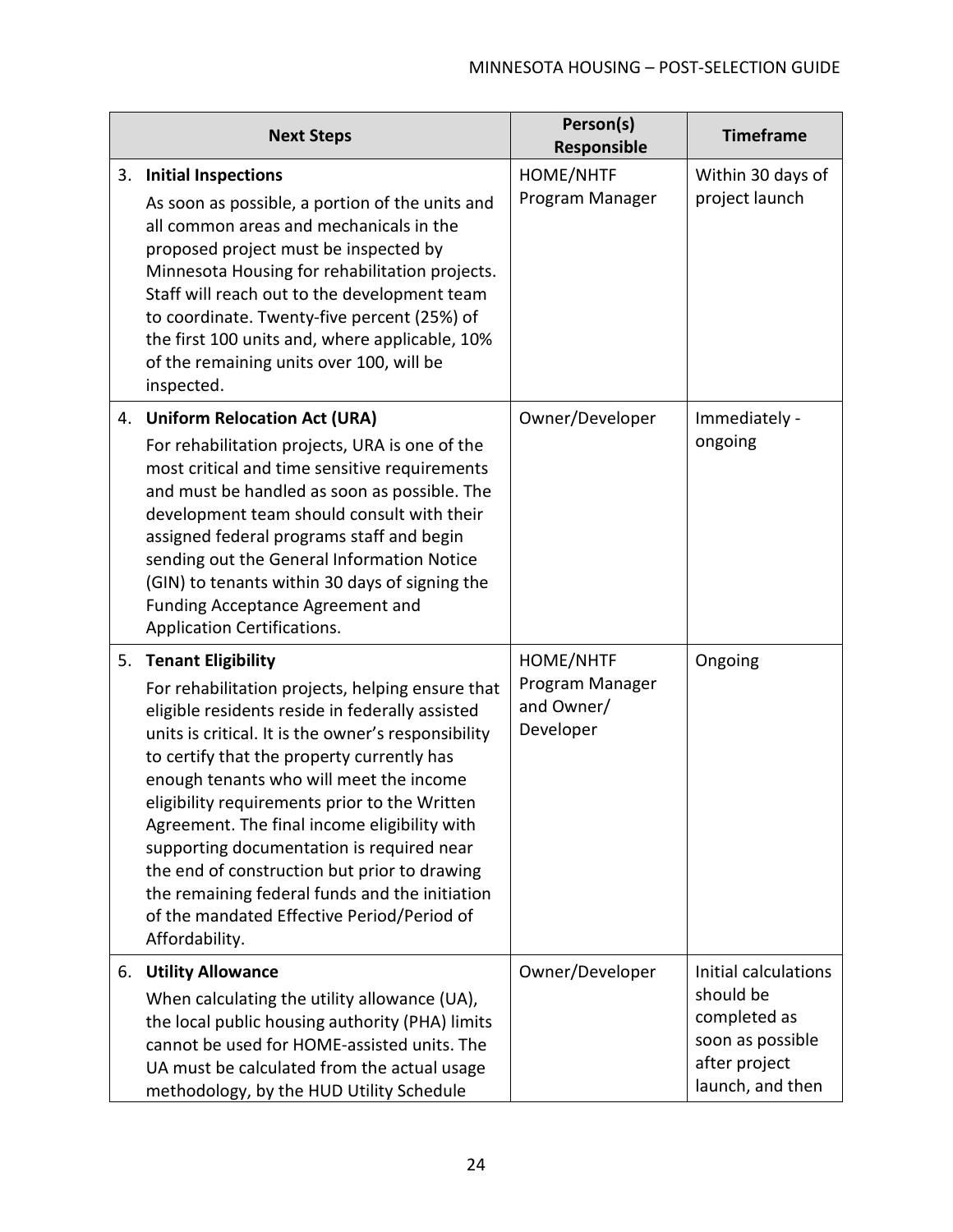|    | <b>Next Steps</b>                                                                                                                                                                                                                                                                                                                                                       | Person(s)<br>Responsible                                                      | <b>Timeframe</b>                                |
|----|-------------------------------------------------------------------------------------------------------------------------------------------------------------------------------------------------------------------------------------------------------------------------------------------------------------------------------------------------------------------------|-------------------------------------------------------------------------------|-------------------------------------------------|
|    | Model or by the energy consumption model<br>(ECM) as prepared by a Minnesota licensed<br>mechanical engineer or a Minnesota Housing<br>approved qualified professional. NHTF-<br>assisted units may continue to use the PHA<br>allowance.                                                                                                                               |                                                                               | updated annually<br>afterwards                  |
|    | 7. Contracting<br>Federal labor requirements including Section<br>3, MBE/WBE and Davis Bacon and Related<br>Acts do apply. Early discussions between the<br>assigned federal programs team member and<br>the development team regarding compliance<br>requirements is essential to following proper<br>protocol and helping ensure contract<br>documents are compliant. | Owner/Developer,<br>Contractors and<br>Subcontractors                         | Prior to closing<br>and project<br>construction |
| 8. | <b>Closing - Execution of Written Agreement</b><br>Contracts cannot be executed, and site work<br>cannot begin until after the Written<br>Agreement has been executed.                                                                                                                                                                                                  |                                                                               |                                                 |
| 9. | <b>Davis Bacon and Related Acts (DBRA)</b><br>HOME funds trigger DBRA. All applicable<br>requirements must be met. The reporting that<br>is required during the construction phase will<br>be completed using LCPTracker software.<br>Please note that NHTF alone does not trigger<br>DBRA.                                                                             | General Contractor,<br>Subcontractors and<br>Contractor<br>Compliance Officer | During project<br>construction                  |
|    | 10. Project Closeout<br>The owner/developer will complete the Rental<br>Completion Report as the federally assisted<br>units are leased up. Once project construction<br>is 100% complete, a project close-out<br>inspection is scheduled and completed by<br>Minnesota Housing.                                                                                        | HOME/NHTF<br>Program Manager,<br>Owner/Developer,<br>Compliance Officer       | After project<br>construction                   |
|    | 11. Affordability Period Begins<br>Affordability Period Certificate is executed<br>only after construction is complete, the final<br>draw has occurred, the closeout inspection                                                                                                                                                                                         | HOME/NHTF<br>Program Manager<br>and<br>Owner/Developer                        |                                                 |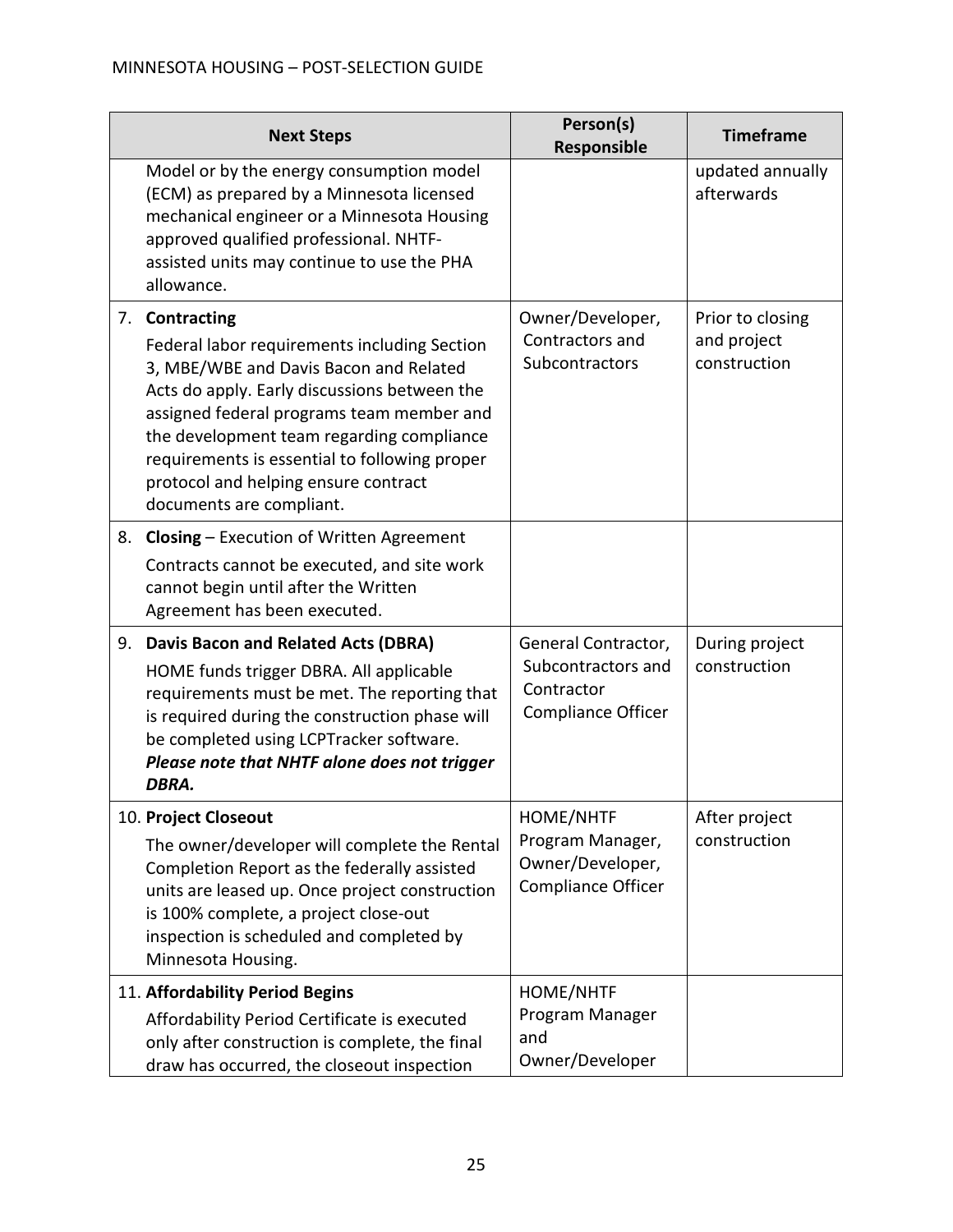| <b>Next Steps</b>                  | Person(s)<br>Responsible | <b>Timeframe</b> |
|------------------------------------|--------------------------|------------------|
| has been completed, and the Rental |                          |                  |
| Completion Report is approved.     |                          |                  |

### <span id="page-27-0"></span>**8.03 Reference Materials, Forms and Documents**

- [HOME and NHTF materials, forms, web trainings and documents](https://www.mnhousing.gov/sites/multifamily/postselection/homenhtf)
- **[Temporary Relocation Principles](https://www.mnhousing.gov/get/MHFA_247797)**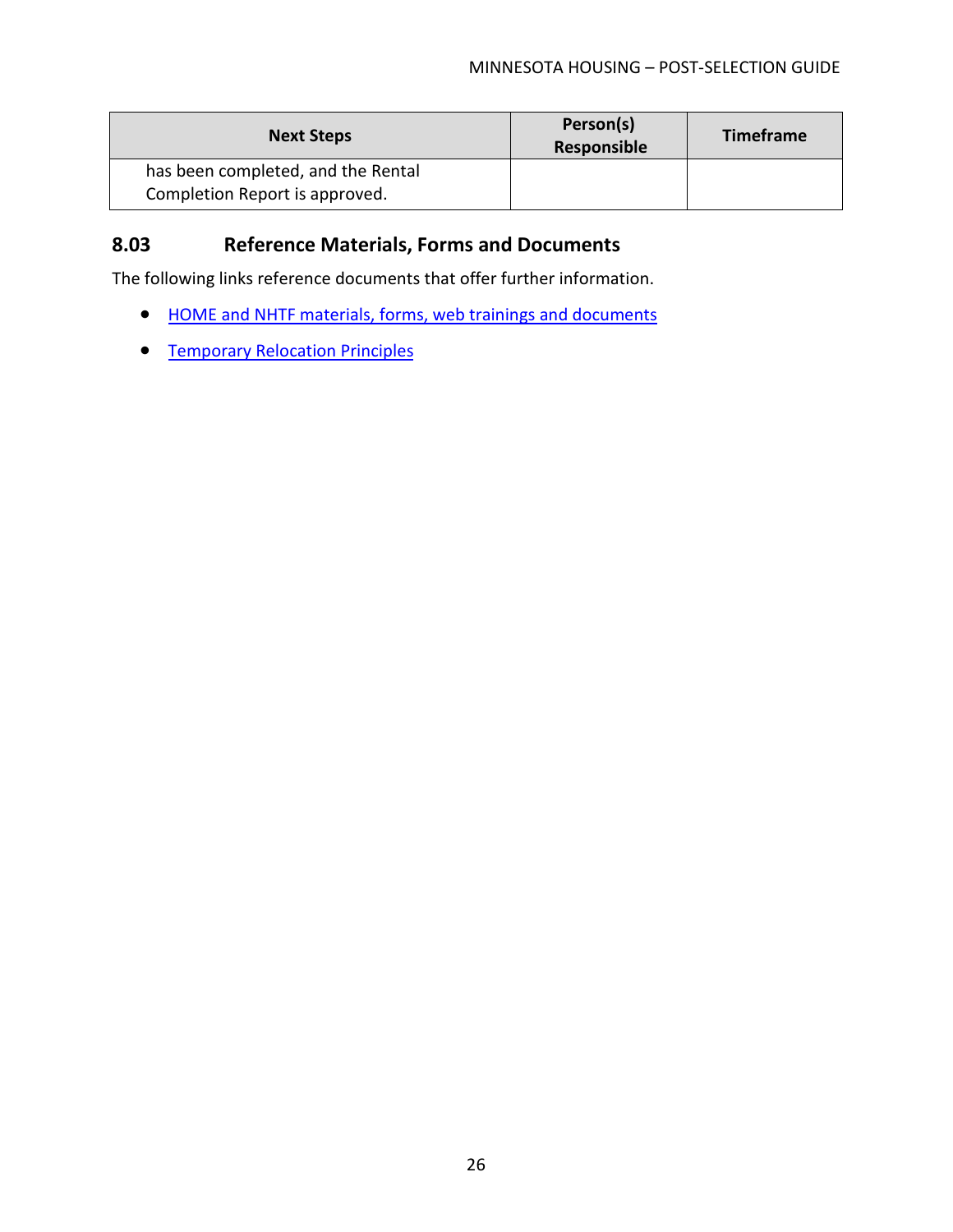# <span id="page-28-0"></span>**Chapter 9 – Architecture and Design**

### <span id="page-28-1"></span>**9.01 What to Expect**

To better meet our customer needs and communicate our expectations, Minnesota Housing has developed design/construction standards for rental housing.

A Minnesota Housing staff architect will be assigned to each project involving new construction or rehabilitation to help ensure the proposed design and/or work scope meets Minnesota Housing's expectations. As design, work scopes, and construction documents (CDs) are developed, they must be submitted to Minnesota Housing periodically (Schematic/Design Development Phase, 75% – 90% CD Phase, and 100% CD Phase) for review, comment and approval. Once final design/work scopes and final bid documents are completed and approved, they are released to contractors for bidding. Do not issue CDs for final hard bidding without Minnesota Housing plan approval. Once all bids are secured, and an executed construction contract and construction financing are in place, then permission to start construction is authorized.

The architect of record shall perform normal construction administration duties to help ensure work gets completed in accordance with contract documents. To help ensure the project is constructed in accordance with approved plans and with Minnesota Housing design standards, an assigned Minnesota Housing staff architect will observe construction, review/approve change orders, attend monthly on-site draw meetings, and review/approve construction draws.

## <span id="page-28-2"></span>**9.02 Identity of Interest**

When there is an identity of interest between the owner and contractor, the contractor must submit a Contractor's Certificate of Actual Cost HUD Form 92330A audited by an independent public accountant in accordance with requirements established by HUD as follows:

- At the end of construction after final contractor payment, but before the final draw closeout for projects with Minnesota Housing financing
- At the end of the project and before IRS Form 8609 issuance for 4% and 9% HTC projects
- For more information, refer to Chapter 13 of Minnesota Housing's Contractor's Guide

When there is an identity of interest between the owner and architect of record or between the general contractor and architect of record, the owner must commission a third-party architect to observe construction administration duties being performed by the architect of record. Refer to Chapter 2 of Minnesota Housing Architect's Guide for more information.

### <span id="page-28-3"></span>**9.03 Prevailing Wage and Other Labor/Hiring Requirements**

Davis Bacon and Related Acts, if the project is federally funded: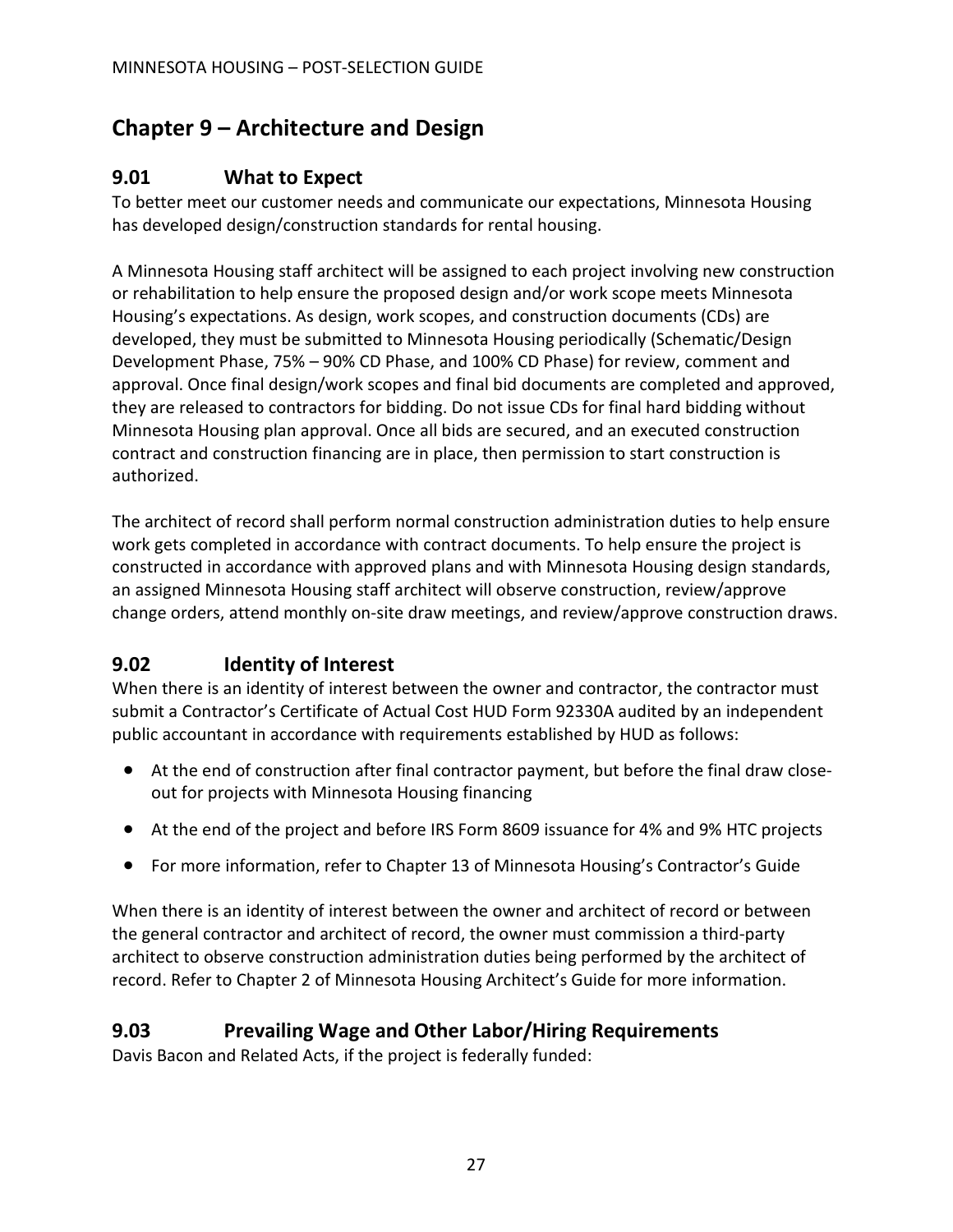• Davis Bacon and Related Acts (DBRA) may be triggered with federally funded projects. Confirm with the owner, and/or the owner's architect if the project has triggered DBRA requirements. If the project has triggered DBRA, confirm that the required DBRA documents are included in the bid package before it is released for bidding.

Section 3 and Black, Indigenous, and People of Color-owned Business Enterprise and Womenowned Business Enterprise Compliance

• Section 3 and Black, Indigenous, and People of Color-owned Business Enterprise and Women-owned Business Enterprise compliance is required for federally funded projects. The Section 3 Compliance Guide and Black, Indigenous, and People of Colorowned Business Enterprise and Women-owned Business Enterprise Compliance Guide and all attachments must be included in the bid package.

#### State Prevailing Wage

- Under certain circumstances, awards of agency funds may trigger state prevailing wage requirements under Minn. Stat. § 116J.871. In broad terms, the statute applies to awards that meet the following conditions: (1) new housing construction (not rehabilitation); and (2) a single entity receives from Minnesota Housing \$200,000 or more of grant proceeds or \$500,000 of loan proceeds. The statute excludes new housing construction in which total financial assistance at a single project site is less than \$100,000.
- Note the following statutory provisions:
	- o A state agency may provide financial assistance to a person only if the person receiving or benefiting from the financial assistance certifies to the commissioner of labor and industry that laborers and mechanics at the project site during construction, installation, remodeling, and repairs for which the financial assistance was provided will be paid the prevailing wage rate as defined in section 177.42, subdivision 6. Minn. Stat. § 116J.871, subd. 2.
	- o It is a misdemeanor for a person who has certified that prevailing wages will be paid to laborers and mechanics under subdivision 2 [see above] to subsequently fail to pay the prevailing wage. Each day a violation of this subdivision continues is a separate offense. Minn. Stat. § 116J.871, subd. 3.
- In addition, a separate prevailing wage statute, Minn. Stat. § 177.41-.43, may apply if funds are used for a building that is publicly owned or leased.
- All questions regarding state prevailing wages and compliance requirements should be directed to the Department of Labor and Industry as follows:

Division of Labor Standards and Apprenticeship Karen Bugar, State Program Administrator 443 Lafayette Road N, St. Paul, MN 55155 651.284.5091 or [dli.prevwage@state.mn.us](mailto:dli.prevwage@state.mn.us)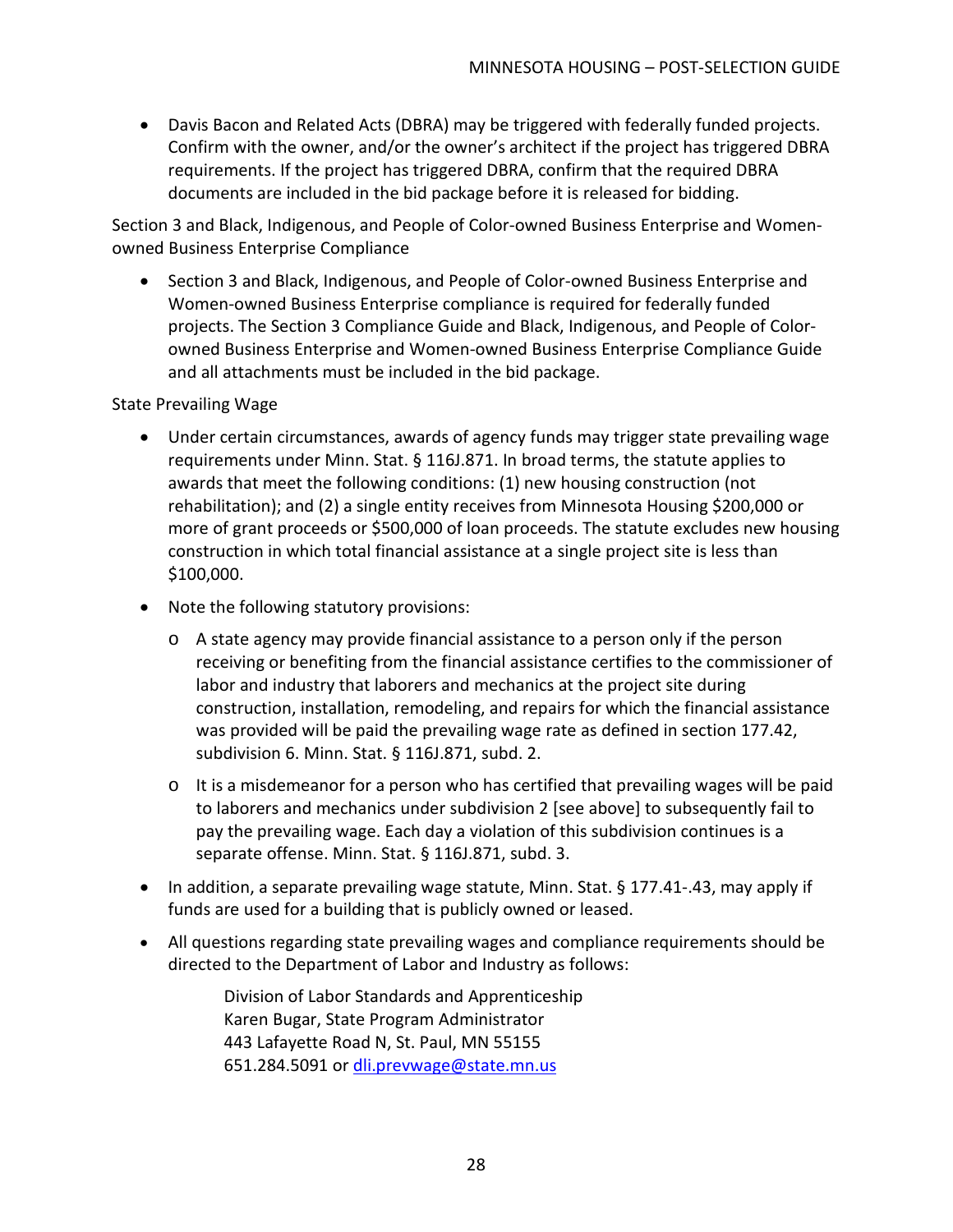### <span id="page-30-0"></span>**9.04 Reference Materials, Forms and Documents**

To learn more about Minnesota Housing's design/construction standards, including what to expect and next steps, refer to the standards and guides listed below:

- [Architect's Guide](https://www.mnhousing.gov/sites/multifamily/buildingstandards) Assists architects and owners in understanding when architectural services are required, and the role architects have in the Minnesota Housing development process. In addition, it explains requirements associated with required professional services, compensation, insurance and the Owner-Architect Agreement.
- [Contractor's Guide](https://www.mnhousing.gov/sites/multifamily/buildingstandards) Assists contractors and owners in understanding the contractor's role in the Minnesota Housing development process. In addition, it explains requirements associated with contractor selection, bidding, compensation, surety, insurance, Identity of Interest, labor/ hiring requirement, and the Owner-Contractor Agreement.
- Minnesota Housing [Rental Housing Design/Construction Standards](https://www.mnhousing.gov/sites/multifamily/buildingstandards) Describes design/construction standards, which are unique to Minnesota Housing and are in addition to basic standards established by applicable building codes, local zoning, and other applicable regulations. Where two standards cover the same condition, conformance to the most restrictive standard is required.
- 2021 MN Overlay and Guide to the 2020 [Enterprise Green Communities Criteria](https://www.mnhousing.gov/sites/multifamily/buildingstandards) Modifies the Mandatory and Optional Criteria of the 2020 Enterprise Green Communities Criteria. The 2020 Enterprise Green Communities Criteria is the basis for Minnesota Housing's sustainable housing standards. For more information, refer to Chapter 8 of Minnesota Housing – Rental Housing Design/Construction Standards.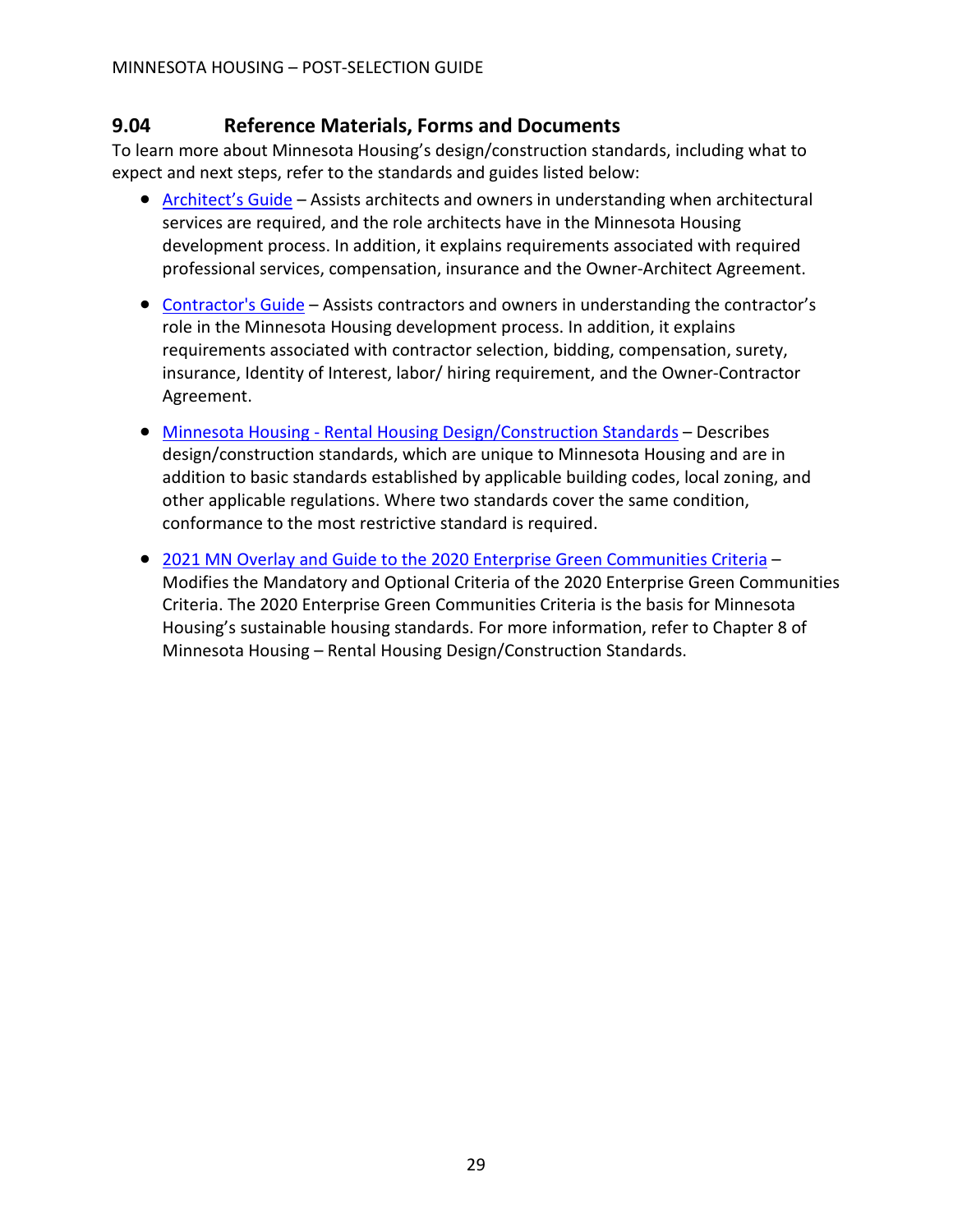# <span id="page-31-0"></span>**Chapter 10 – Black, Indigenous, and People of Color-owned Business Enterprises and Women-owned Business Enterprises**

### <span id="page-31-1"></span>**10.01 What to Expect**

It is the policy of Minnesota Housing that Black, Indigenous, and People of Color-owned Business Enterprises and Women-owned Business Enterprises<sup>[1](#page-31-2)</sup> have equal access to business opportunities resulting from Minnesota Housing-financed developments. This policy addresses marketing and outreach requirements for contracting and purchasing as described by state and federal procurement laws and regulations.

Projects with deferred financing through Minnesota Housing trigger the Black, Indigenous, and People of Color-owned Business Enterprise and Women-owned Business Enterprise marketing and outreach requirements and performance goals. Deferred financing includes the following state and federal programs: Economic Development and Housing Challenge (EDHC), Preservation Affordable Rental Investment Fund (PARIF), Publicly Owned Housing Program (POHP), Rental Rehabilitation Deferred Loan (RRDL), Housing Infrastructure Bonds (HIB), HOME Investment Partnerships (HOME), and National Housing Trust Fund (NHTF).

The owner/developer must take all necessary affirmative steps to help ensure that it and its contractors use Black, Indigenous, and People of Color-owned Business Enterprises and Women-owned Business Enterprises when possible, in accordance with Minnesota Housing's Multifamily Division Black, Indigenous, and People of Color-owned Business Enterprise and Women-owned Business Enterprise Compliance Guide, for all project related contract awards that exceed \$25,000.

Minnesota Housing set individual participation goals for Black, Indigenous, and People of Colorowned Business Enterprises and Women-owned Business Enterprises. Women-owned Business Enterprise goals are statewide. Black, Indigenous, and People of Color-owned Business Enterprise goals differ for the Twin Cities seven-county metropolitan area and Greater Minnesota. Participation goals are applied to the whole project and pertain to the total amount of construction and related contracts.

Women-owned Business Enterprises:

• Statewide: 6%

Black, Indigenous, and People of Color-owned Business Enterprises:

- Twin Cities 7-County Metro: 13%
- Greater Minnesota: 4%

<span id="page-31-2"></span><sup>1</sup> Black, Indigenous, and People of Color-owned Business Enterprise and Women-owned Business Enterprise is also known as Minorityowned and Women-owned Business Enterprises (MBE/WBE)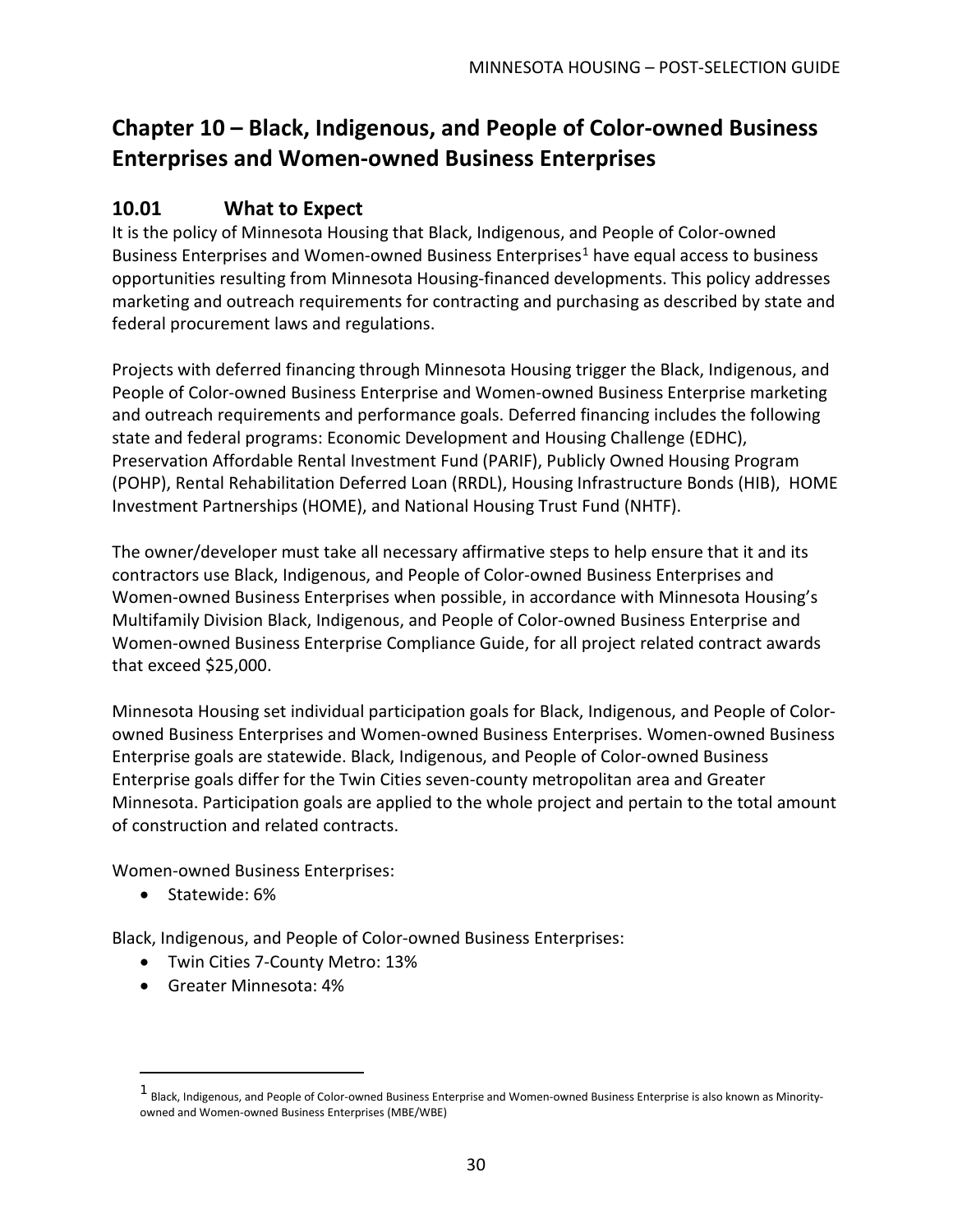### <span id="page-32-0"></span>**10.02 Next Steps**

|    | <b>Next Steps</b>                                                                                                                    | Person(s)<br>Responsible        | <b>Timeframe</b>                                         |
|----|--------------------------------------------------------------------------------------------------------------------------------------|---------------------------------|----------------------------------------------------------|
| 1. | Minnesota Housing notifies owner/developer of<br>requirements and provides the Black, Indigenous,                                    | Underwriter/Loan<br>Processor   | At project<br>launch                                     |
|    | and People of Color-owned Business Enterprise<br>and Women-owned Business Enterprise                                                 |                                 |                                                          |
|    | Compliance Guide and all appendices to the<br>owner/developer                                                                        |                                 |                                                          |
| 2. | Create bid package and certify compliance with<br>laws prohibiting discrimination in employment<br>and certify to hire affirmatively | Developer/General<br>Contractor | During<br>underwriting                                   |
| 3. | Submit completed Contractor Compliance Activity                                                                                      | Developer/General               | One to two                                               |
|    | Report (CCAR) and documentation to the extent                                                                                        | Contractor                      | weeks prior to                                           |
|    | that Black, Indigenous, and People of Color-                                                                                         |                                 | closing                                                  |
|    | owned Business Enterprise and Women-owned<br>Business Enterprise bids were solicited and                                             |                                 |                                                          |
|    | awarded contracts via Portal                                                                                                         |                                 |                                                          |
|    | a. For federal projects with HOME and/or                                                                                             |                                 |                                                          |
|    | NHTF, this will be initial CCAR                                                                                                      |                                 |                                                          |
| 4. | Approve initial Contractor Compliance Activity<br>Report                                                                             | <b>Federal Teams</b><br>Staff   | Prior to closing                                         |
| 5. | Closing                                                                                                                              |                                 |                                                          |
| 6. | For federal projects, submit final Contractor                                                                                        | Developer/General               | At construction                                          |
|    | Compliance Activity Report with any new<br>contracts included via Portal                                                             | Contractor                      | completion                                               |
| 7. | Approve final Contractor Compliance Activity<br>Report                                                                               | <b>Federal Teams</b><br>Staff   | One to two<br>weeks after<br>submission of<br>final CCAR |

### <span id="page-32-1"></span>**10.03 Reference Materials, Forms and Documents**

- [Multifamily Division Black, Indigenous, and People of Color-owned Business Enterprise and](https://www.mnhousing.gov/get/MHFA_1040662)  [Women-owned Business Enterprise Compliance Guide](https://www.mnhousing.gov/get/MHFA_1040662)
- [Contractor Compliance Activity Report](https://www.mnhousing.gov/download/MHFA_238507)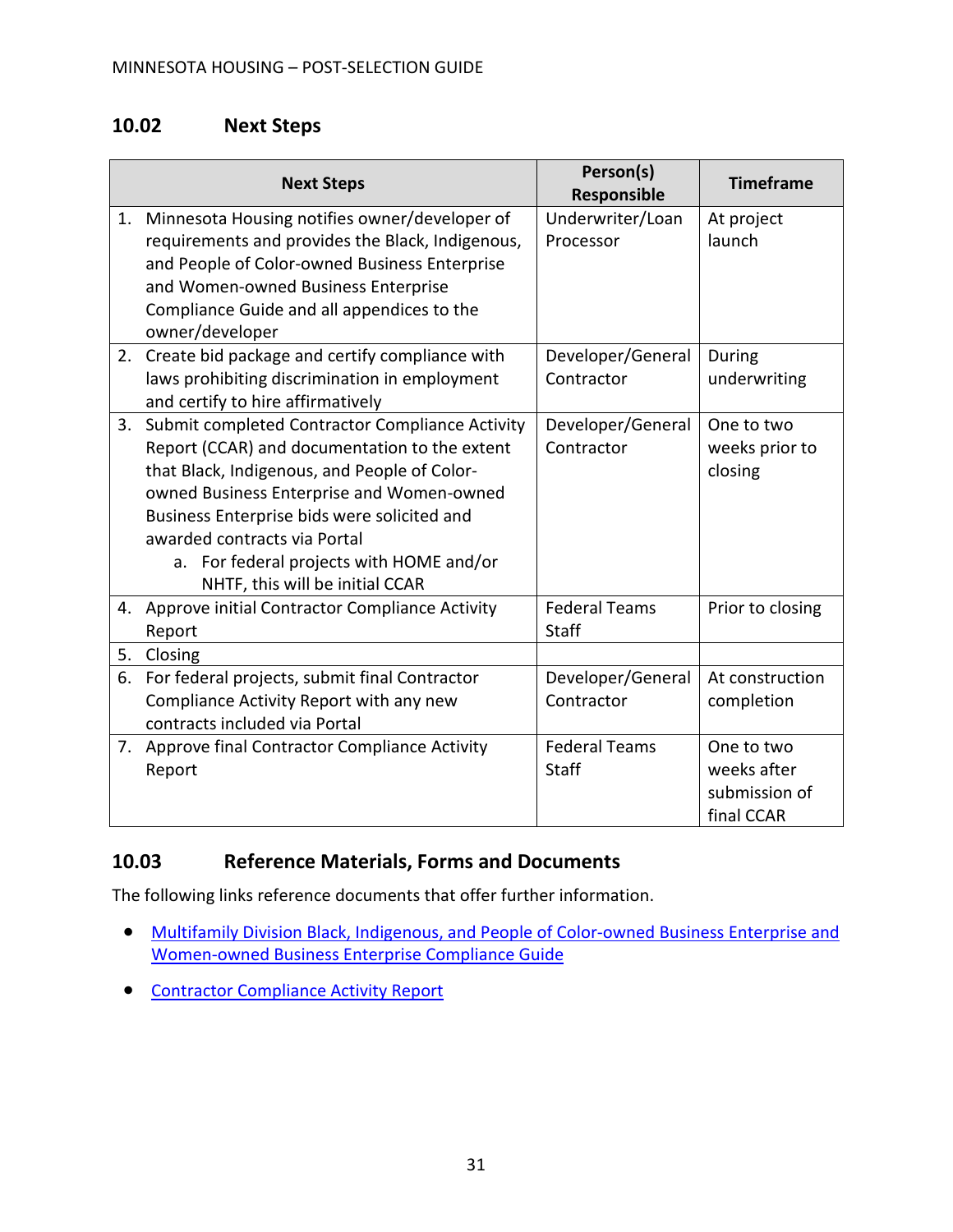# <span id="page-33-0"></span>**Chapter 11 – Supportive Housing**

### <span id="page-33-1"></span>**11.01 What to Expect**

There are specific expectations and requirements that have been established for supportive housing. This includes Housing Infrastructure Bond (HIB) units designated for people experiencing homelessness and/or with behavioral health needs, high priority homeless (HPH) units and units for people with disabilities (PWD) and any other designated permanent supportive housing (PSH) units.

The supportive housing officer (SHO) will review critical issues at the launch meeting. This may include adjustments needed to the proposed plan for the supportive housing units in order to adequately meet a supportive housing need in the community with appropriate resources. Property management and service providers are welcome to attend the launch, and the SHO will communicate if attendance by either party is mandatory. To help ensure understanding of Minnesota Housing's requirements and expectations for supportive housing, a subsequent project meeting will be scheduled as needed to review elements of the project, including supportive housing and required due diligence. This meeting will be coordinated with the development team and Minnesota Housing staff working on the project and will occur closer to when the project is ready to upload to the Portal due diligence materials.

### **Tenant Selection Plan (TSP)** –

Minnesota Housing requires properties financed with applicable program and funding sources to have a Tenant Selection Plan (TSP) that adheres to Minnesota Housing's Tenant Selection Plan Guidelines. These Guidelines were significantly revised in December 2020, including explicit requirements for screening criteria that should apply to designated supportive housing units. A list of applicable program and funding sources and the TSP Guidelines and other resources can be found on Minnesota Housing's **TSP webpage**.

All TSPs will be assessed prior to the earlier of carryover, if applicable, or closing of construction financing to verify compliance with the TSP Guidelines. For developments that are selected to serve specific populations (e.g., people experiencing homelessness, people with disabilities or behavioral health needs, seniors) in supportive housing and senior housing units, the TSP must be structured to adequately reach the intended population(s) and must provide an appeals process for unsuccessful applicants.

In addition to a written TSP, the development must complete a TSP checklist to verify the project TSP reflects both state and federal guidelines for TSPs based on the funding sources in the project. The TSP checklist and help text, which provide additional context for TSP requirements, can be found on Minnesota Housing'[s website](https://www.mnhousing.gov/sites/multifamily/tenantselectionplan) and are also linked in the Portal.

All supportive housing documents must be completed by the development team and approved by Minnesota Housing before financing can be committed or approved by Minnesota Housing's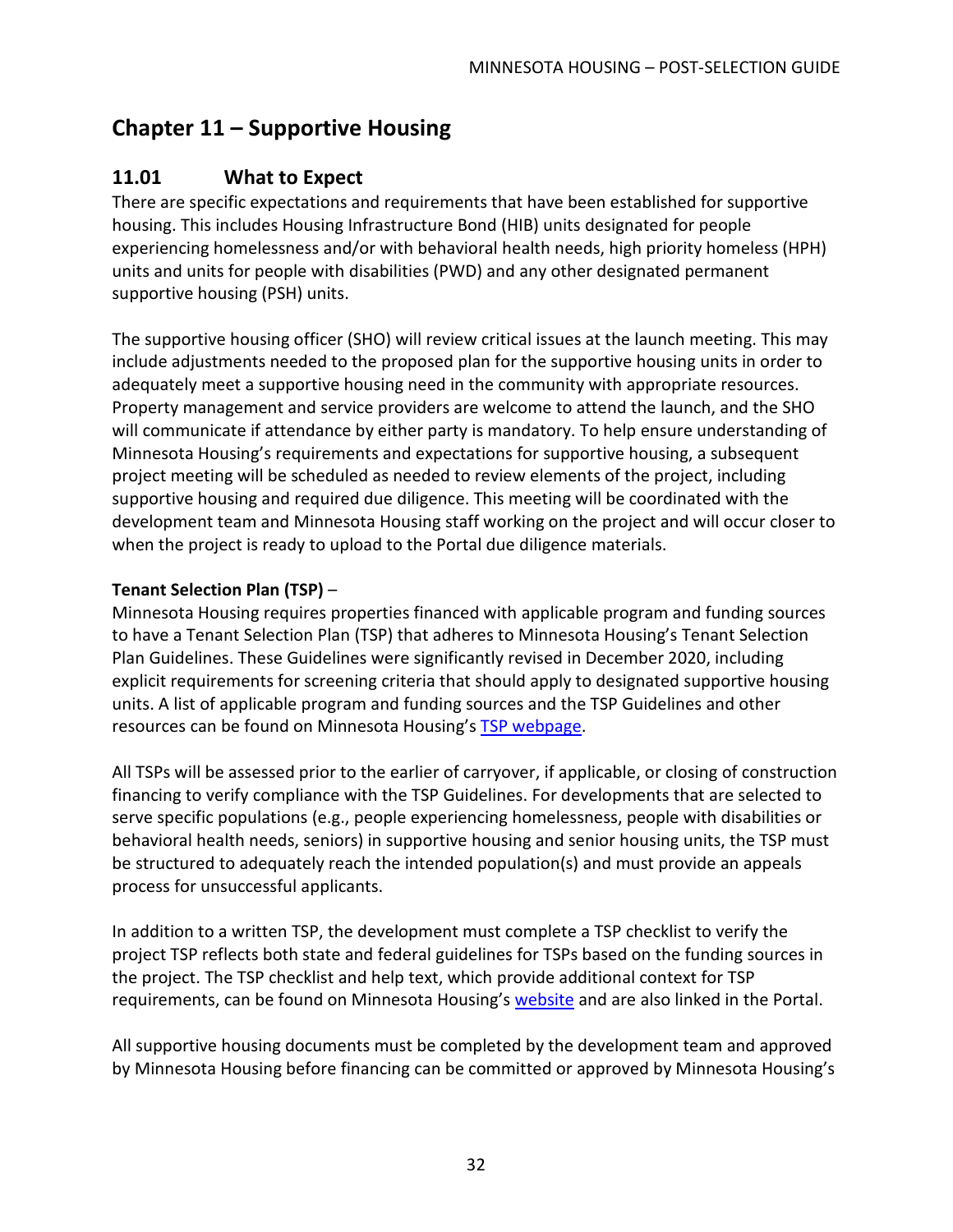Mortgage Credit Committee, unless otherwise specified by the assigned supportive housing officer.

### <span id="page-34-0"></span>**11.02 Housing Infrastructure Bonds (HIB) Supportive Housing**

- Units must serve people experiencing homelessness.
- For HIB financed projects for homeless households, verification of homeless status (if not HPH) should be documented using the Self-Certification of Eligibility for Housing Infrastructure Bonds (HIB) Other Homeless Unit form, available on Minnesota Housing's website [here.](https://www.mnhousing.gov/sites/multifamily/compliance)
- The target population(s), eligibility, outreach and referral process must be clearly delineated in the memorandum of understanding (MOU) and service plan.
- If applicants are not referred through coordinated entry (CE), the process for assessing and determining an applicant's need for supportive housing must be clearly described in the MOU and service plan.
- Supportive housing due diligence materials should be inclusive of all supportive housing units (i.e., not limited to the HPH or PWD units). This includes the MOU, the service plan and budget, service funding verification, and the TSP.

### <span id="page-34-1"></span>**11.03 High Priority Homeless (HPH) Units**

There are specific expectations and requirements that have been established for units designated to serve HPH households:

- The HPH unit restrictions will be included in the financing and HTC documents, including the priority household type if the application received Continuum of Care (CoC) priority points.
- All referrals must come from CE and must be households prioritized for permanent supportive housing.
- Supportive housing due diligence submitted should include HPH units, PWD units and all other supportive housing units. This includes the MOU, the service plan and budget, service funding verification and the TSP.

After loan closing, Minnesota Housing requires owners of occupied developments with funded HPH units to:

- Report annually to Minnesota Housing on the operations of the supportive housing units at the property
- Utilize Minnesota's Homeless Management Information System (HMIS) to collect and report participant information in HMIS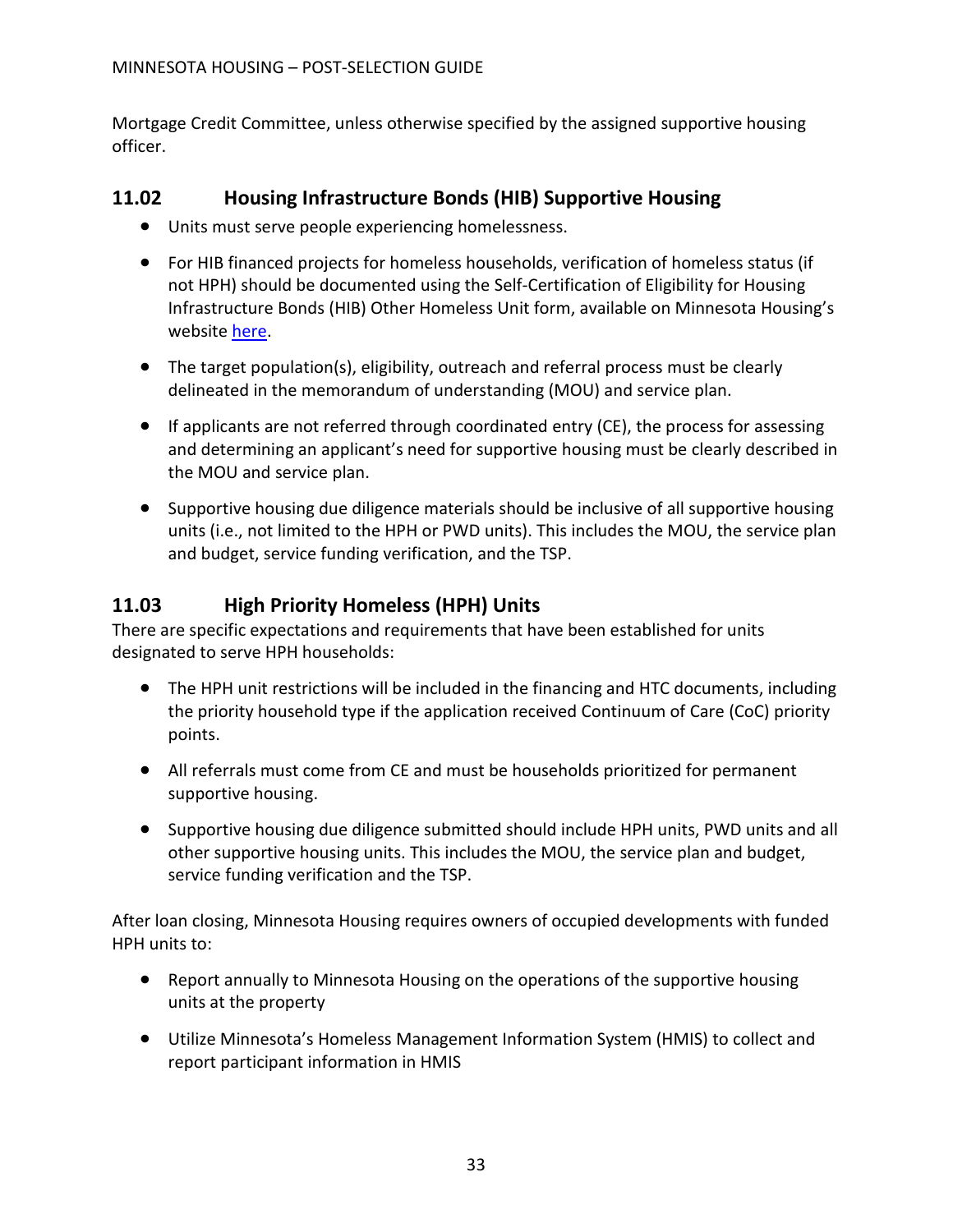• Document tenant HPH eligibility using the HMIS HPH eligibility confirmation report or alternative Minnesota Housing approved HPH verification form for households that are not in HMIS. The eligibility form must be retained in the tenant file.

Monitoring of HPH requirements will be coordinated by the housing management or compliance officer assigned to the property and the supportive housing quality officer.

### <span id="page-35-0"></span>**11.04 People with Disabilities (PWD) Units**

There are specific expectations and requirements that have been established for units designated for PWD.

- The unit restrictions, including the 30% MTSP income restriction, will be included in the financing and HTC documents
- Verification of disability status should be documented using the Self-Certification of Eligibility for People With Disabilities (PWD) Unit form, available on Minnesota Housing's website [here.](https://www.mnhousing.gov/sites/multifamily/compliance)
- The owner will confirm compliance annually in PORT.
- The owner must have a service agreement with the county or tribe outlining the target population, outreach and referral process, how services will be provided and by whom, and the roles and responsibilities and other essential components of the process for providing the units to PWD.
	- $\circ$  The service agreement submitted with the application should be updated prior to closing (as needed).
- Supportive housing due diligence submitted should include PWD units as well as HPH units. This includes the MOU, the service plan and budget, service funding verification and the TSP.

| <b>Next Steps</b>                     | Person(s)<br>Responsible | <b>Timeframe</b>                                                         |
|---------------------------------------|--------------------------|--------------------------------------------------------------------------|
| 1. Submit the requested due diligence | <b>Borrower</b>          | 60 days prior to<br>Mortgage Credit<br>Committee meeting<br>or Carryover |
| 2. Review and approve due diligence   | SHO and HMO              | Prior to Mortgage<br><b>Credit Committee</b><br>meeting or<br>Carryover  |

### <span id="page-35-1"></span>**11.05 Next Steps**

### <span id="page-35-2"></span>**11.06 Reference Materials, Forms and Documents**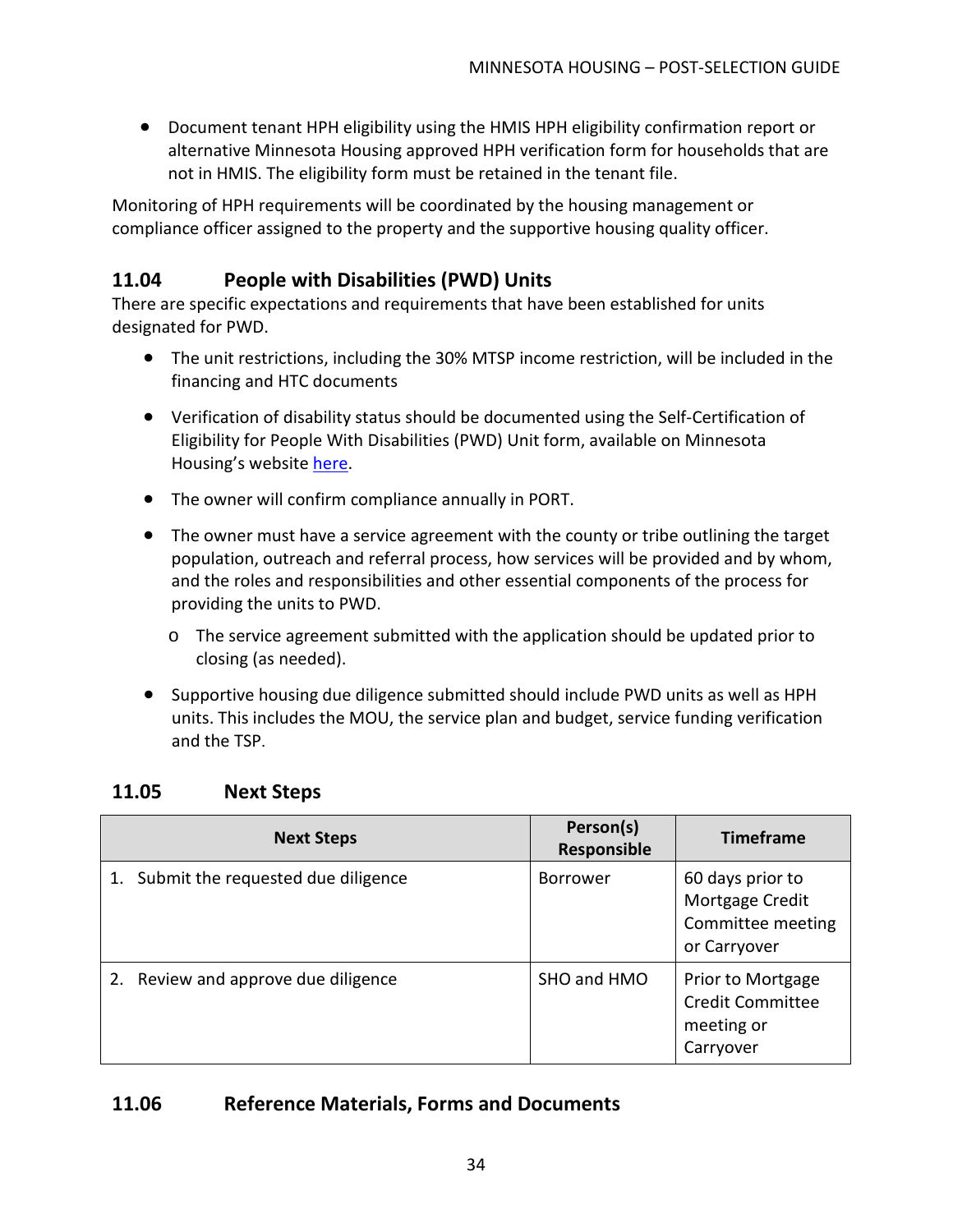- [Supportive Housing Information webpage](https://www.mnhousing.gov/sites/multifamily/supportivehousing) Includes general information about supportive housing, HPH, and supporting resources.
- [Supportive Housing Information and Resources publication](https://www.mnhousing.gov/get/MHFA_1043310) Includes information about supportive housing development, best practices for services, and Minnesota Housing procedures and requirements.
- [Supportive Housing Post Selection webpage](https://www.mnhousing.gov/sites/multifamily/postselection/supportivehousing) Includes key information sources such as the supportive housing closing checklist document, MOU template, and HMIS form.
- [Tenant Selection Plan webpage](https://www.mnhousing.gov/sites/multifamily/tenantselectionplan) Includes the TSP checklist and help text, which provide additional context for TSP requirements.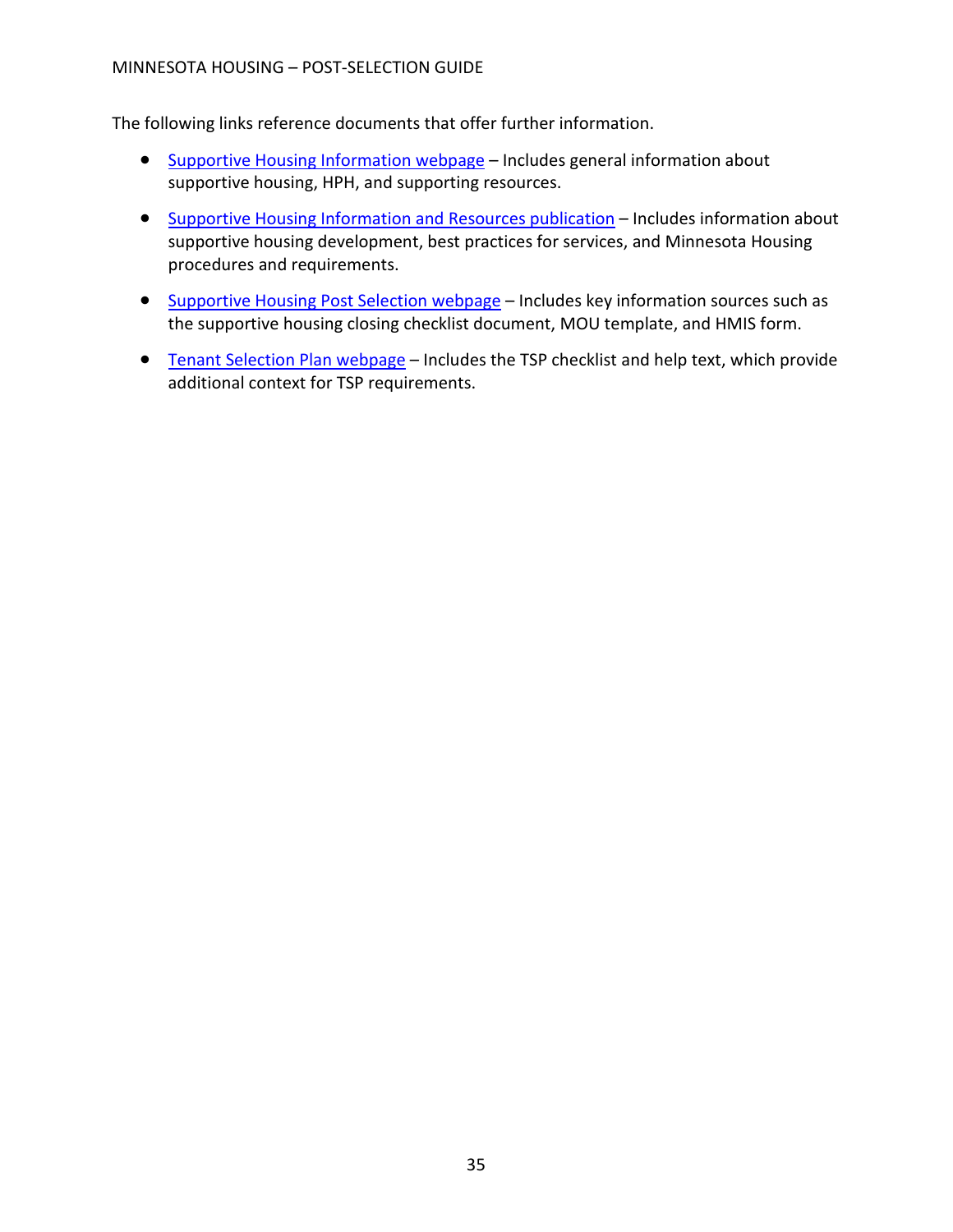# <span id="page-37-0"></span>**Chapter 12 – Project-based Section 8**

### <span id="page-37-1"></span>**12.01 What to Expect**

- Minnesota Housing's underwriting team will determine if a new 20-year Housing Assistance Payments (HAP) contract is required based on the owner's refinancing stipulations.
- If a new 20-year HAP contract is required, and if there is an existing HAP contract in place, an Early Termination will be required along with a potential Preservation Exhibit.
- Owner can renew under one of several options that they are eligible for at time of refinancing*.* (Some options will require submission of a Rent Comparability Study prepared under the guidelines in Chapter 9 of the Section 8 Renewal Policy Guidebook.)

|    | <b>Next Steps</b>                                                                                                                                                              | Person(s)<br>Responsible  | <b>Timeframe</b>                                                                                                                                       |
|----|--------------------------------------------------------------------------------------------------------------------------------------------------------------------------------|---------------------------|--------------------------------------------------------------------------------------------------------------------------------------------------------|
|    | 1. Submission of request to terminate the<br>current HAP contract to assigned HAP<br>officer                                                                                   | Owner                     | Minimum of four<br>months prior to<br>scheduled closing                                                                                                |
| 2. | Work to determine eligibility for Early<br>Termination and requested option for<br>renewal (Use Restrictions, Exception vs. Not<br>Exception, etc.)                            | HAP officer/<br>Owner/HUD | Dependent on<br>availability of<br>supporting<br>documentation                                                                                         |
| 3. | Submission of complete contract renewal<br>packet along with required documentation                                                                                            | Owner                     | Dependent on owner<br>(often takes several<br>months to obtain all<br>required supporting<br>documentationi.e.,<br>budget, RCS, utilities,<br>$etc.$ ) |
| 4. | If requesting a Mark Up to Market Chapter<br>15 renewal, approval from HUD account<br>executive (HUD reviews As-Is and Post RCSs,<br>application and paperwork for Chapter 15) | <b>HUD</b>                | Dependent on HUD                                                                                                                                       |
| 5. | Obtain HUD approval for 20-year request<br>(request for HAP Contract Greater than 5<br>Years form)                                                                             | HAP Officer/HUD           | Dependent on HUD                                                                                                                                       |
|    | 6. Secure funding                                                                                                                                                              | HAP Officer/HUD           | Dependent on HUD                                                                                                                                       |

### <span id="page-37-2"></span>**12.02 Next Steps**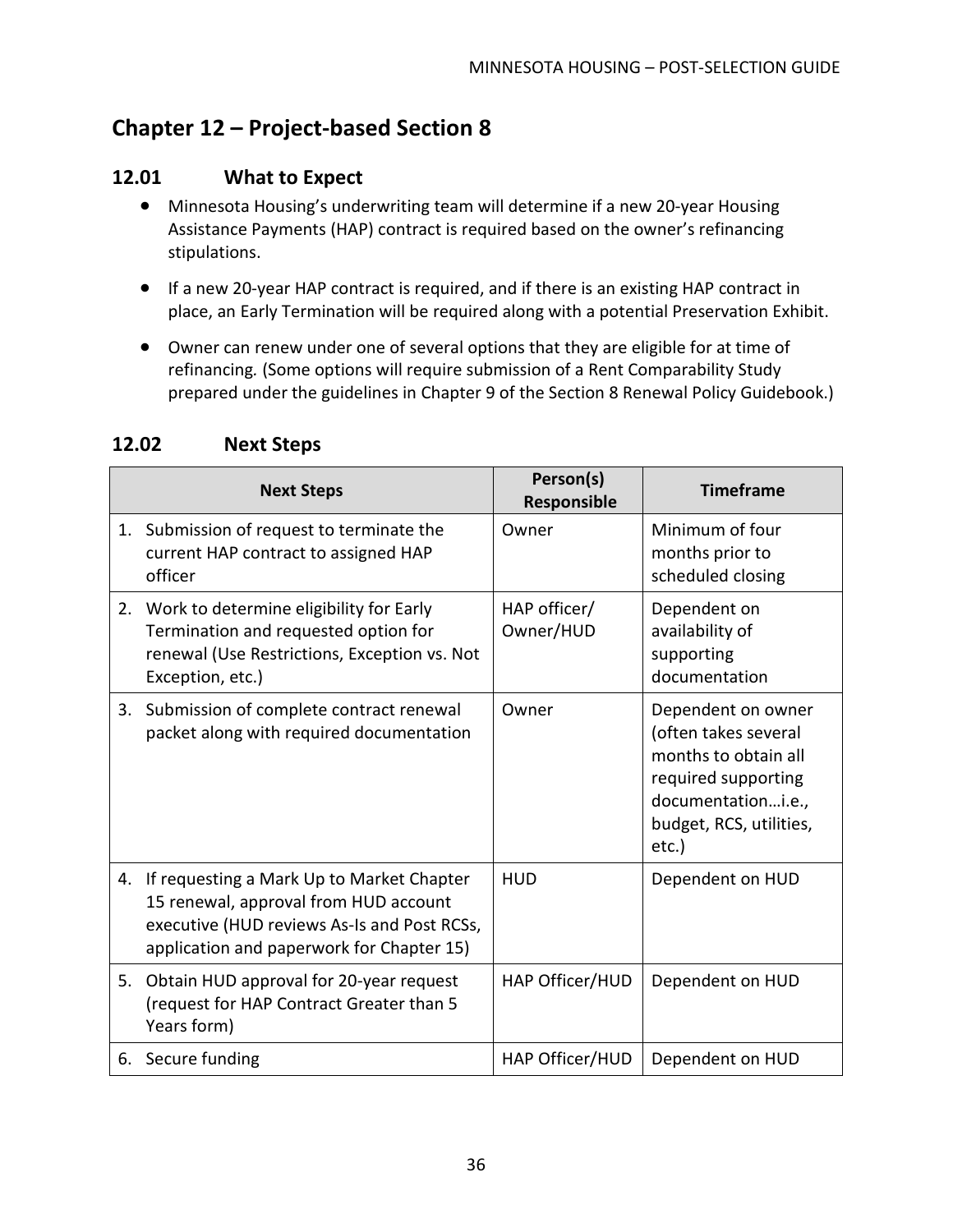| <b>Next Steps</b>                         | Person(s)<br>Responsible | <b>Timeframe</b> |
|-------------------------------------------|--------------------------|------------------|
| 7. Creation of 20-year HAP contract, rent | <b>HAP</b>               | Dependent on all |
| schedules, preservation exhibit, and if   | officer/Owner/           | parties' timely  |
| applicable, a rider and addendum for      | Minnesota                | execution of     |
| signatures                                | Housing/HUD              | documents        |

### <span id="page-38-0"></span>**12.03 Reference Materials, Forms and Documents**

- [Section 8 Renewal Guidebook](https://www.hud.gov/program_offices/housing/mfh/mfhsec8)
- [Chapter 7 of the HUD Handbook 4350.1](https://www.hud.gov/sites/documents/DOC_25304.PDF)
- [HUD Notices and Memorandums](https://www.federalregister.gov/)
- [Minnesota Housing Funding and Contract Renewal forms](https://www.mnhousing.gov/sites/multifamily/haprenewals)
- [HUD Funding and Contract Renewal forms](https://www.hud.gov/program_offices/administration/hudclips)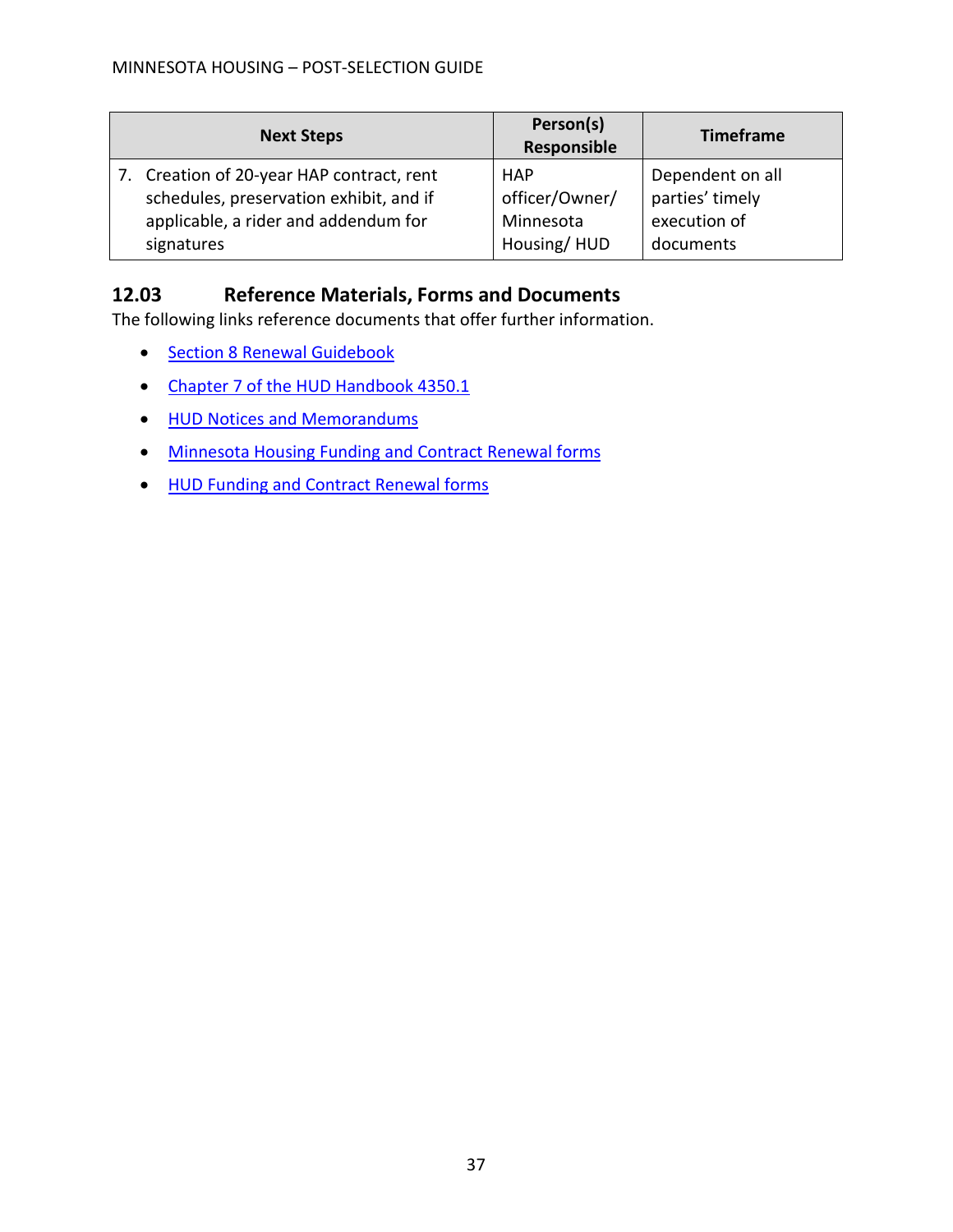# <span id="page-39-0"></span>**Chapter 13 – Closing and Disbursement**

### <span id="page-39-1"></span>**13.01 What to Expect**

The closing process takes approximately 60 to 90 days from the time Minnesota Housing's legal team receives the development file from the Minnesota Housing underwriter. The time period may vary depending on the responsiveness of the external development team in submitting all required closing documentation in proper form and content to the assigned Minnesota Housing closer. **Any deviations to Minnesota Housing standard forms and requirements will likely delay the closing process.**

A closing date will be scheduled by the Minnesota Housing closer when all of the following have occurred:

- All required closing documentation has been submitted and approved by the Minnesota Housing closer and the assigned Minnesota Housing attorney,
- All appropriate parties to the transaction have approved Minnesota Housing's loan documents (including the Master Subordination Agreement and Estoppel Certificate and the Master Disbursement Agreement, if applicable), and
- The Minnesota Housing Workbook and Borrower's Draw Requisition and Payee List are finalized and approved by all necessary parties.

Minnesota Housing requires a minimum of five (5) to seven (7) business days prior to the scheduled closing date to finalize loan documents, obtain signatures, and order funds, if applicable.

### **Pre-closing**

- Minnesota Housing first mortgage loan closings are held at Minnesota Housing's office location.
- Minnesota Housing deferred mortgage loan closings may be held at Minnesota Housing's office location or the Minnesota Housing closer can mail the loan documents to another location, typically a title company. Consult with your assigned Minnesota Housing closer.
- Bi-weekly conference calls are recommended between the Minnesota Housing closer and your development team to discuss issues, ask questions, and determine the status of the development for closing.
- To help ensure uniformity and consistency in the closing process, Minnesota Housing will not permit changes to its loan documents or waivers of closing documentation and requirements.
- Minnesota Housing expects to utilize the Minnesota Housing form of Master Disbursement Agreement and Master Subordination Agreement and Estoppel Certificate, if applicable.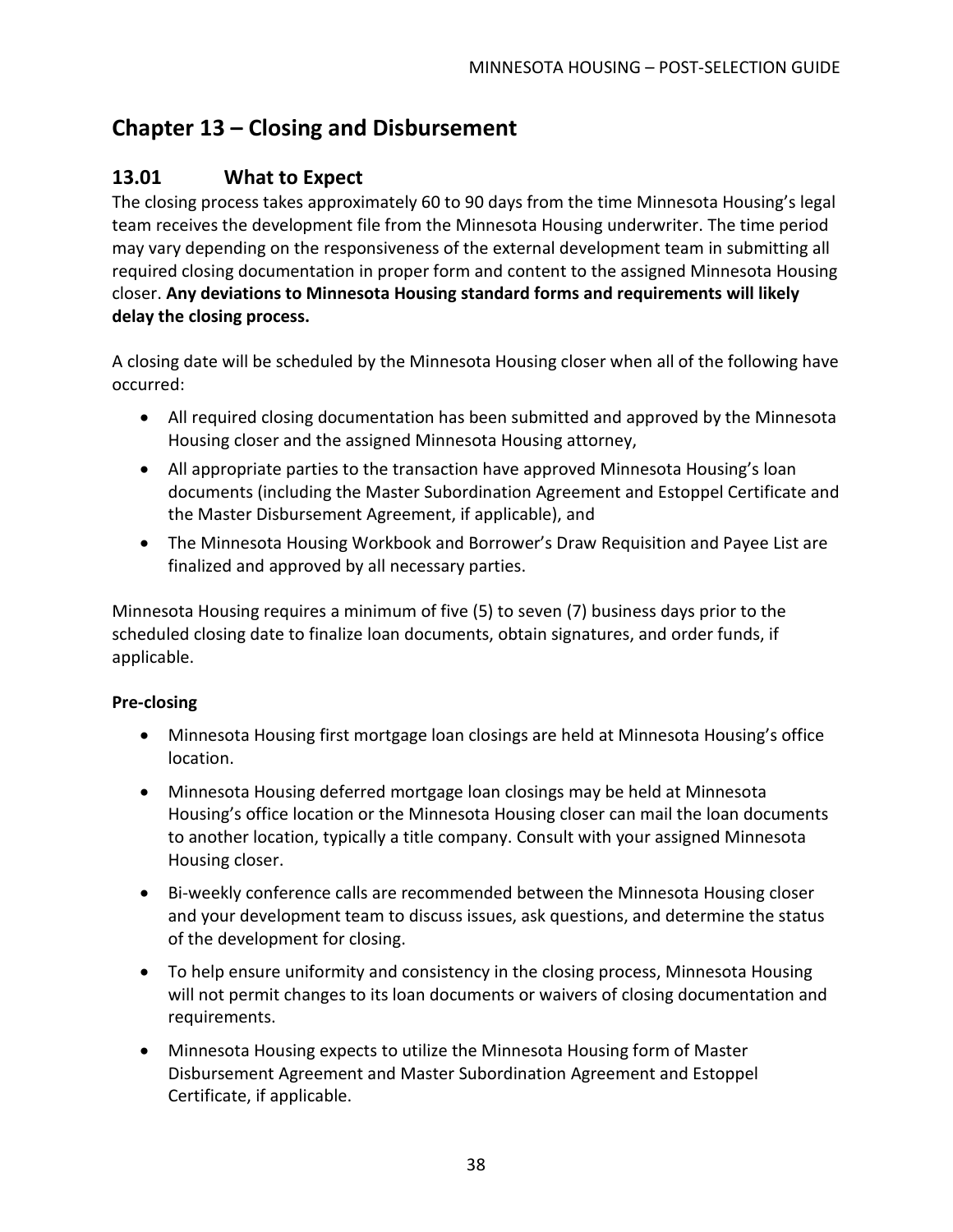- Minnesota Housing expects to be involved in the construction draw approval process including approval of change orders and any contemplated design changes throughout the construction process.
- If Minnesota Housing is the coordinating lender, Minnesota Housing will require a minimum of 10 business days prior to the estimated closing date to prepare and approve the Borrower's Draw Requisition and Payee List. The early submission of documentation (invoices, cancelled checks, etc.) is critical.

#### **Closing**

- Depending on the number of lenders involved, closings typically take one to two (1-2) hours to complete.
- All parties attending the closing must ensure that their documents are complete and that they have the appropriate number of copies needed for distribution after signatures are obtained. Minnesota Housing does not supply notary or copying services.
- For closings occurring at a place other than Minnesota Housing's office location, the executed loan documents and any closing documentation must be returned to the Minnesota Housing closer within the specified time period as outlined in the Minnesota Housing Closing Instruction Letter. Minnesota Housing will not approve the disbursement of funding until receipt of these items.
- Equity and other lenders' funding needed for the closing must be deposited with the title company on the day of closing.

#### **What you can expect from your Minnesota Housing Closing Team**

- Email notification from the Minnesota Housing closer to the development team that the development file has been received by Minnesota Housing's legal team
- The timely review of due diligence by Minnesota Housing staff
- The distribution of draft loan documents to the development team after Minnesota Housing's Mortgage Credit Committee (a Minnesota Housing internal, decision-making team) approves the funding terms of the development
- Updates on the closing status of the development. Development team members will be informed of progress by participating in closing status conference calls and through receipt of periodic comments from the Minnesota Housing closer in the Portal checklist

#### **Suggestions for smooth and timely closings**

- Communicate any proposed deviations from Minnesota Housing standard forms and procedures immediately to the Minnesota Housing closer.
- Material deviations typically require additional reviews and approvals by multiple staff and will likely delay the closing.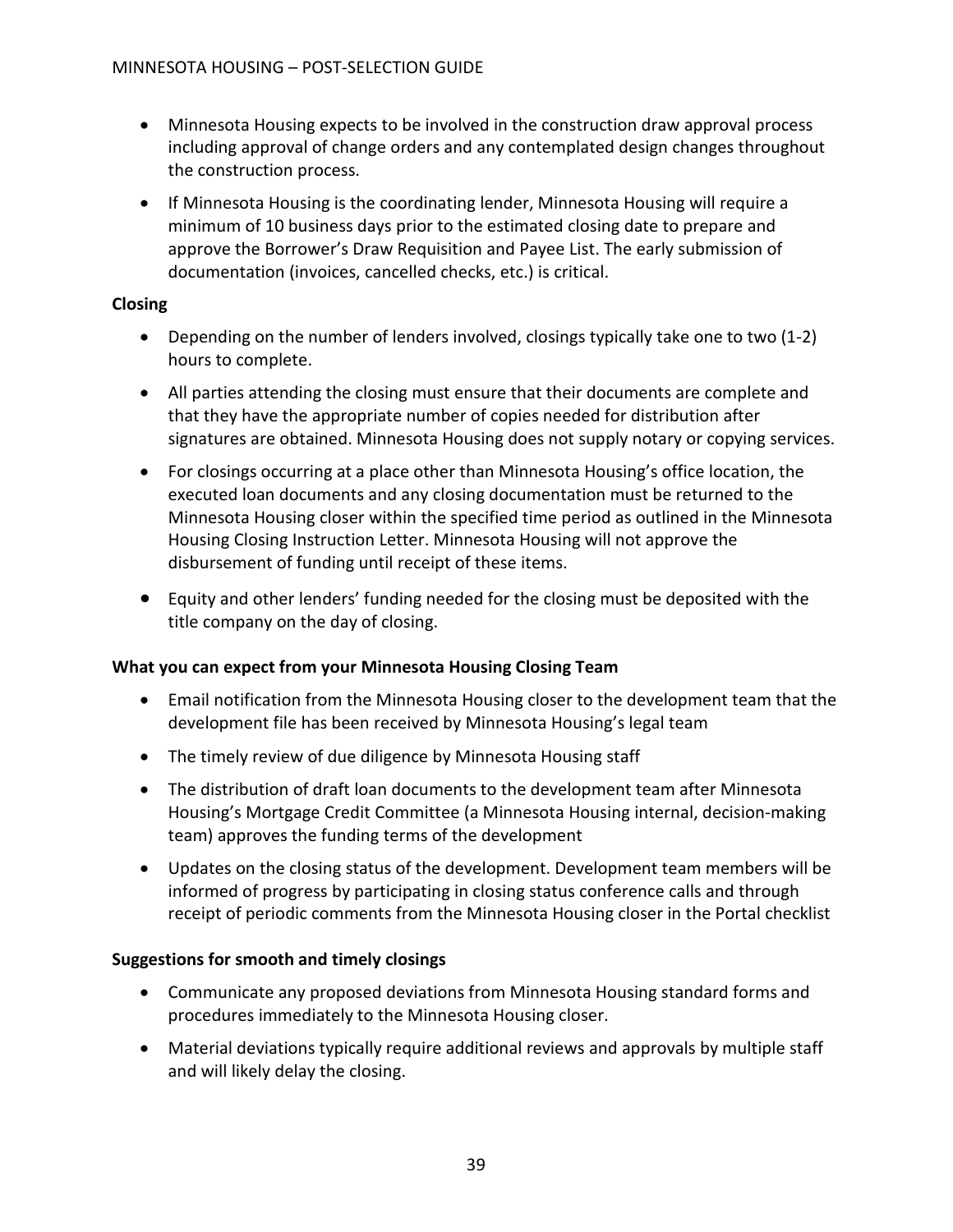- Communicate regularly with your development team members (i.e., project architect, other lenders, general contractor, title company, and your attorney).
- Keep development team members informed of any Workbook budget or development changes.
- Notify development team members of scheduled events or deadlines.
- Communicate with the Minnesota Housing closer on potential material issues immediately. Such items may include, but are not limited to:
	- o Zoning changes, replatting, TIF financing, redevelopment contracts, and Section 8 contracts
	- o Availability of other lenders' funds at closing or restrictions on use of those funds
	- o Availability of equity at closing, including HTC syndication proceeds
- Communicate any Workbook budget changes to the Minnesota Housing underwriter as soon as possible.
- Review closing documentation to help ensure that the form and content of the documentation complies with Minnesota Housing's requirements prior to submitting items to the Minnesota Housing closer.
- Keep track of your submissions so that you know what is outstanding on the Closing Checklist.
- Make sure that you are supplying the applicable Minnesota Housing forms and requirements to your development team members in a timely manner to help ensure that they are familiar with and will be able to meet the requirements.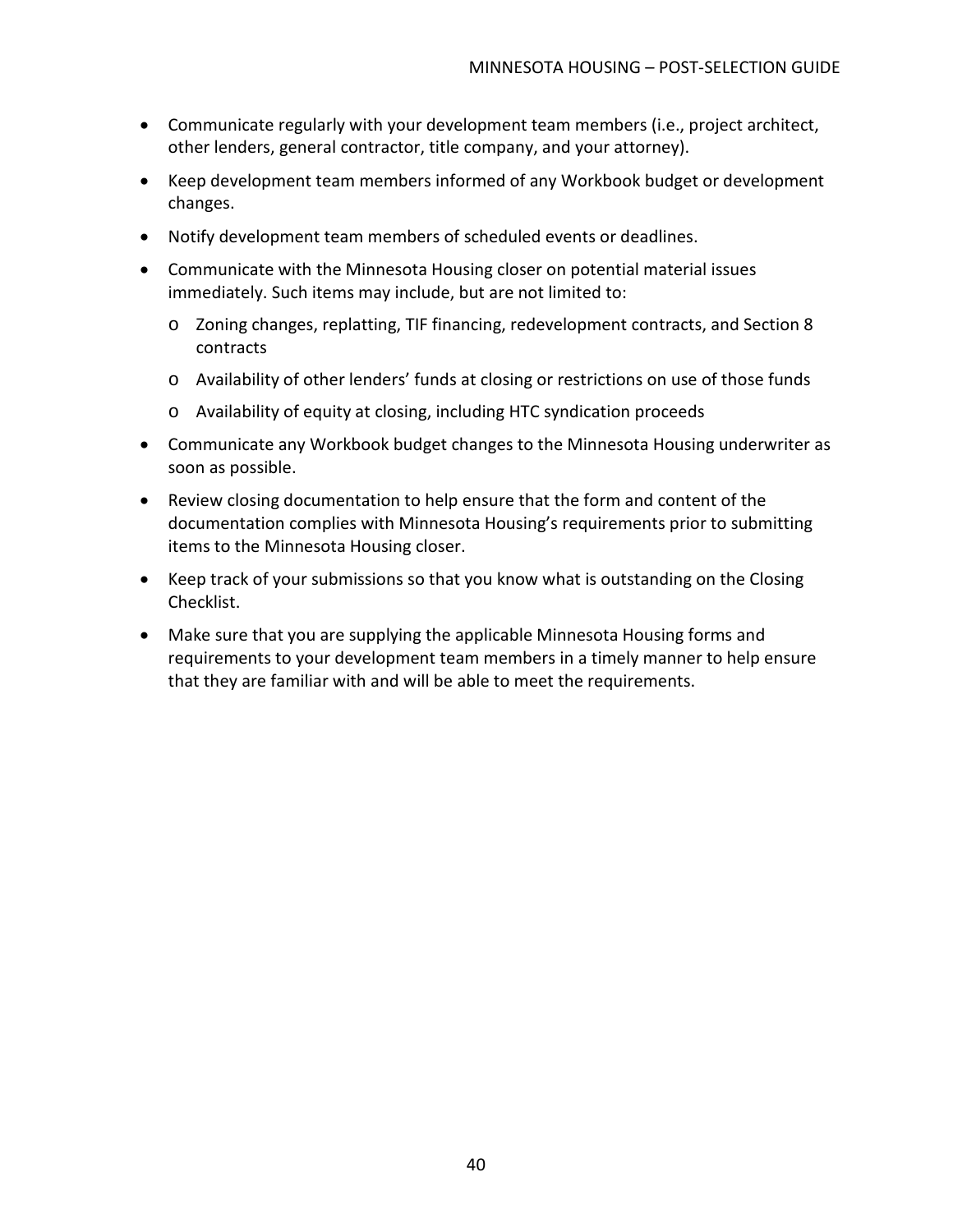# <span id="page-42-0"></span>**Chapter 14 – Asset Management – First Mortgage**

### <span id="page-42-1"></span>**14.01 What to Expect**

When the loan source requires Minnesota Housing first mortgage oversight (e.g., LMIR, amortizing PARIF, Asset Management, FAF/FA, Section 8, Housing Infrastructure Bonds), a housing management officer (HMO) is assigned. Timing and involvement by asset management will depend on the level of complexity surrounding the funding sources and ongoing oversight. Prior to the construction loan closing, asset management will review and approve the TSP, Management Plan, and the Affirmative Fair Housing Marketing Plan (AFHMP). All required documents will be listed as a submittal in the Portal. If supportive services are provided to any of the tenants, both the assigned asset manager and supportive housing officer (SHO) will review an MOU to help ensure the service funding is committed and staffing roles are defined so that the intended populations will be served.

#### **New Construction**

- The development construction budget should include insurance, pre-leasing activities and marketing expenses.
- A Minnesota Housing Marketing Agreement should be used if the management company (and/or marketing agent) will be paid a fee for the marketing of the new units outside of the monthly property management fee (this is a development construction expense and not an operations expense).
- A marketing plan may be required.

#### **Rehabilitation**

- Minnesota Housing must review relocation plans. Plans must address timing, funding, management, and communication to residents.
- Existing tenants must be income-qualified within 120 days of closing.
- A Minnesota Housing Marketing Agreement may be required if significant rehabilitation will occur and the units need to be leased again.

#### **End Loan**

- The End Loan Commitment provides for asset management involvement prior to the permanent loan closing. The loan commitment requires asset management review and approval for rent increases from the Workbook and any change in the management company.
- A Minnesota Housing Management Agreement will be an attachment to the loan commitment but not executed until closing of the end loan. The owner and management agent may use a Management Agreement in the interim with the understanding it terminates upon Minnesota Housing loan closing. If the first mortgage is a HUD Risk-share loan, the property manager must obtain HUD 2530 clearance.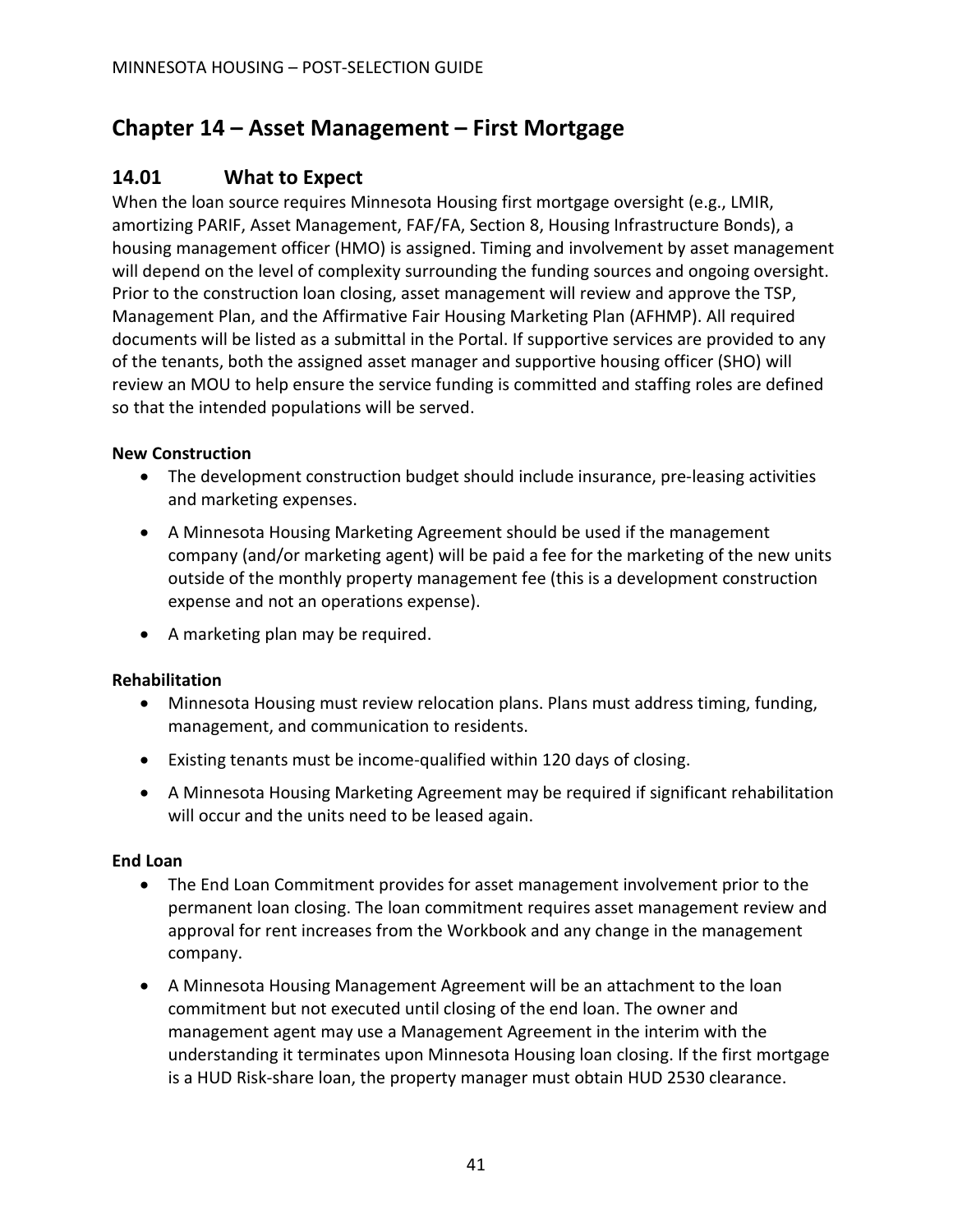- Amortization, reserves, and escrows do not begin until the end loan is closed and disbursed. The development team is required to provide insurance during this stage.
- An Operating Deficit Escrow will be established and funded to provide for rent up (if applicable) and operating deficits. Escrow will be released on the later of the following to occur (a) one year after permanent loan closing or (b) when the development has achieved a debt service coverage ratio of at least 1.15 for six consecutive months. The formula will be based on actual collected revenue less the greater of actual or underwritten effective gross expenses (from Financial Analysis attached to the Regulatory Agreement).
- An upfront guarantee may be required that will be satisfied upon the development reaching and maintaining certain benchmarks.
- Monthly operating reports and budgets will be required to be submitted on a form and through a process designated by Minnesota Housing. The income and expenses from the underwriting Workbook will be used at closing unless a change to rents or expenses was reviewed and approved by asset management. Audits are also required to be sent to Minnesota Housing within 60-90 days after the development's fiscal year-end.
- Partnership distribution is limited and subject to the Regulatory Agreement upon final closing. The use of surplus cash generated during the pre-closing period is at the owner's discretion, subject to the Partnership Agreement. Fees paid out of operations (prior to end closing) will reduce the amount of the approved first year distribution.

#### **Construction Loan**

- Upon "initial" closing, Minnesota Housing's closing department must be provided copies of the signed loan documents; i.e., Regulatory Agreement and end loan commitments (if applicable).
- Upon "final" closing, Minnesota Housing's closing department must be provided "amended" loan documents as/if needed.
- Minnesota Housing's accounting team will confirm with asset management the required escrow accounts and estimates of monthly payments. Invoicing for escrows will begin upon amortization.
- An Operating Deficit Escrow will be established and funded to provide for rent up (if applicable) and operating deficits. Escrow will be released on the later of the following to occur: (a) one year after permanent loan closing or (b) when the development has achieved a debt service coverage ratio of at least 1.15 for six consecutive months. The formula will be based on actual collected revenue less the greater of actual or underwritten effective gross expenses (from the financial analysis attached to the Regulatory Agreement).
- An upfront guarantee may be required that will be satisfied upon the development reaching and maintaining certain benchmarks.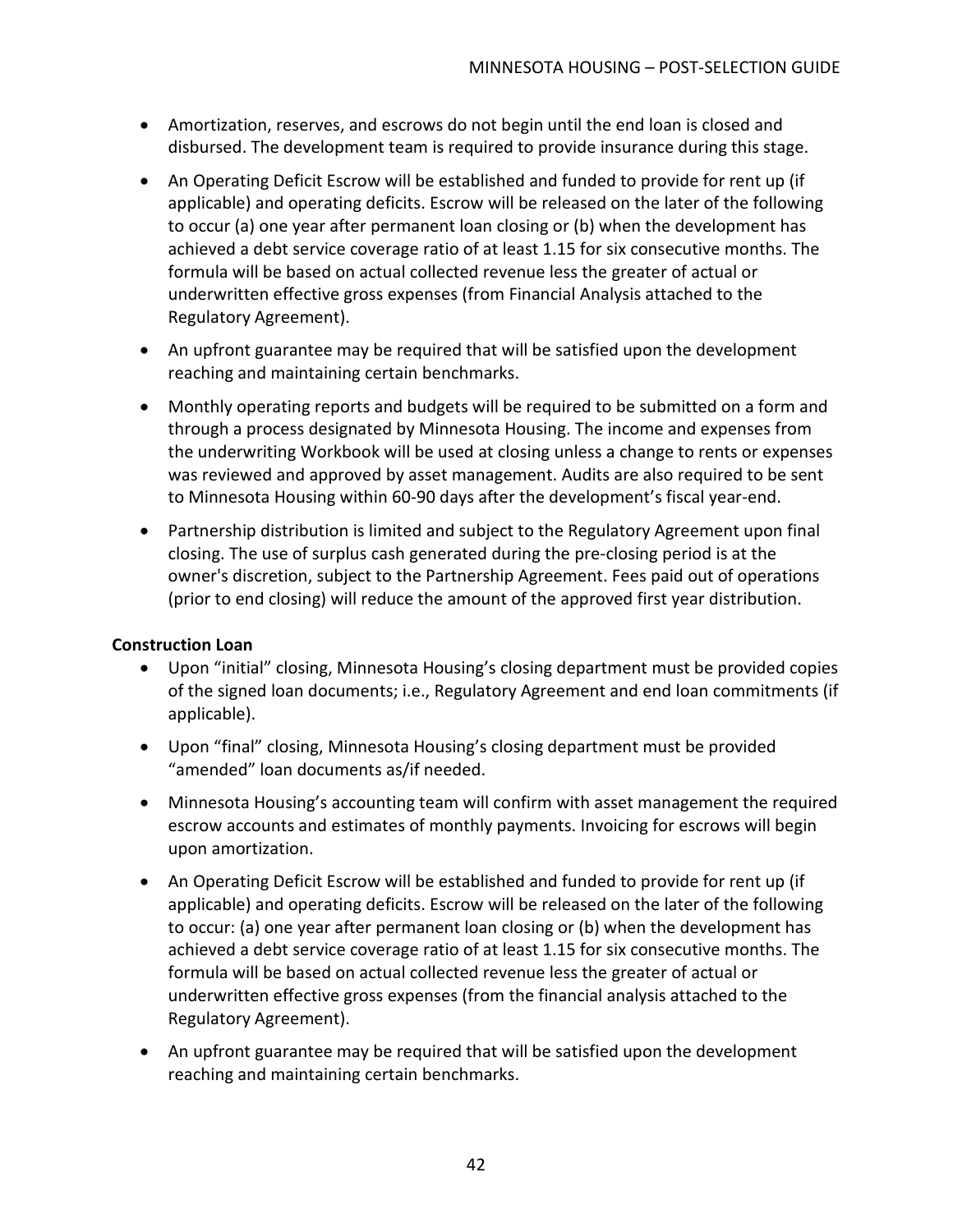- Monthly operating reports and budgets will be required to be submitted on a form and process designated by Minnesota Housing and will be due upon "final" closing. The income and expenses from the underwriting Workbook will be used to reflect the first year's budget. If the development began rent up prior to "final" closing, the owner/agent will need to reflect income and expenses for those months.
- Partnership distribution is limited and subject to the Regulatory Agreement upon final closing. The use of surplus cash generated during the pre-closing period is at the owner's discretion, subject to the partnership agreement. Fees paid out of operations (prior to end closing) will reduce the amount of the approved first year distribution.

### <span id="page-44-0"></span>**14.02 Next Steps**

| <b>Next Steps</b>                                         | Person(s)<br>Responsible | <b>Timeframe</b>                              |
|-----------------------------------------------------------|--------------------------|-----------------------------------------------|
| Submit the required due diligence listed in<br>the Portal | <b>Borrower</b>          | At least 60 days prior to<br>closing          |
| 2. Review and approve due diligence                       | Asset Manager            | Prior to Mortgage Credit<br>Committee meeting |

### <span id="page-44-1"></span>**14.03 Reference Materials, Forms and Documents**

- [Asset Management Post-Selection webpage](https://www.mnhousing.gov/sites/multifamily/postselection/developers) Contains links to forms and guidance on due diligence documentation.
- [Asset Management Information webpage](https://www.mnhousing.gov/sites/multifamily/assetmanagement) Contains links to forms and guidance on reporting documentation.
- [Minnesota Housing's Fair Housing webpage](https://www.mnhousing.gov/sites/np/fairhousing)
- [FairHousingMN.org AFHMP Toolkit](https://amtk.housinglink.org/login) Online tool to assist owner/agents in preparing Form 935.2A.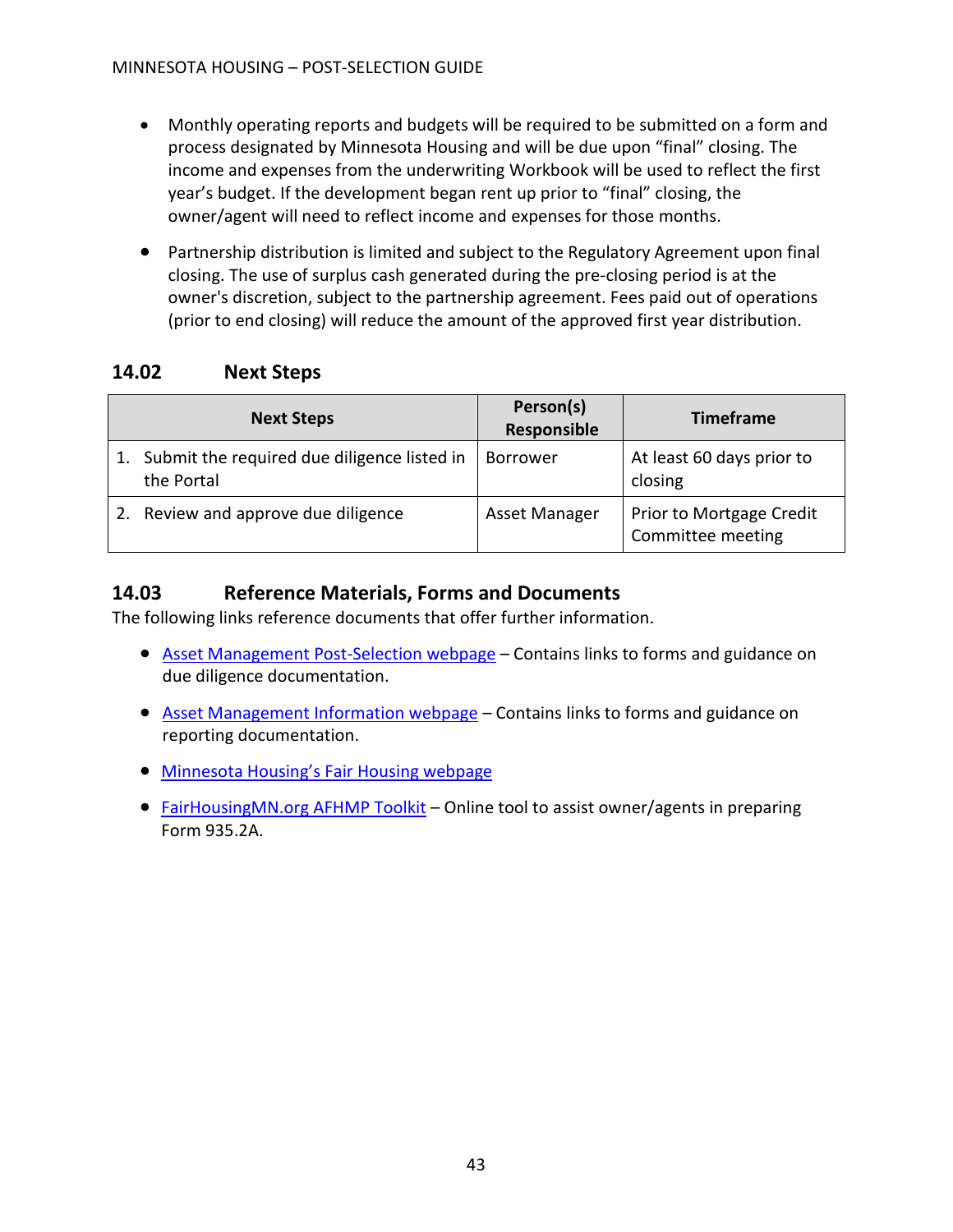# <span id="page-45-0"></span>**Chapter 15 – Asset Management – Deferred Loans**

### <span id="page-45-1"></span>**15.01 What to Expect**

Asset management will participate until loan closing, as needed, to:

- Review rents and expenses if they change significantly from the time of selection
- Review and approve the Qualifications of Management Company (Form 210A) if the management company has changed from the time of selection
- Review and approve Affirmative Fair Housing Marketing Plans and the TSP
- If the development has supportive housing units, asset management will review the management plan and the MOU
- Minnesota Housing reserves the right to oversee the development when all first mortgage requirements apply

### <span id="page-45-2"></span>**15.02 Next Steps**

| <b>Next Steps</b>                                            | Person(s)<br>Responsible | <b>Timeframe</b>                                        |
|--------------------------------------------------------------|--------------------------|---------------------------------------------------------|
| 1. Submit the required due diligence listed in the<br>Portal | <b>Borrower</b>          | At least 60 days prior<br>to closing                    |
| 2. Review and approve due diligence                          | Asset Manager            | Prior to Mortgage<br><b>Credit Committee</b><br>meeting |

### <span id="page-45-3"></span>**15.03 Reference Materials, Forms and Documents**

- [Asset Management Post-Selection webpage](https://www.mnhousing.gov/sites/multifamily/postselection/developers) Contains links to forms and guidance on due diligence documentation
- [Asset Management Information webpage](https://www.mnhousing.gov/sites/multifamily/assetmanagement) Contains links to forms and guidance on reporting documentation
- [Minnesota Housing's Fair Housing webpage](https://www.mnhousing.gov/sites/np/fairhousing)
- [FairHousingMN.org AFHMP Toolkit](https://amtk.housinglink.org/login) Online tool to assist owner/agents in preparing Form 935.2A.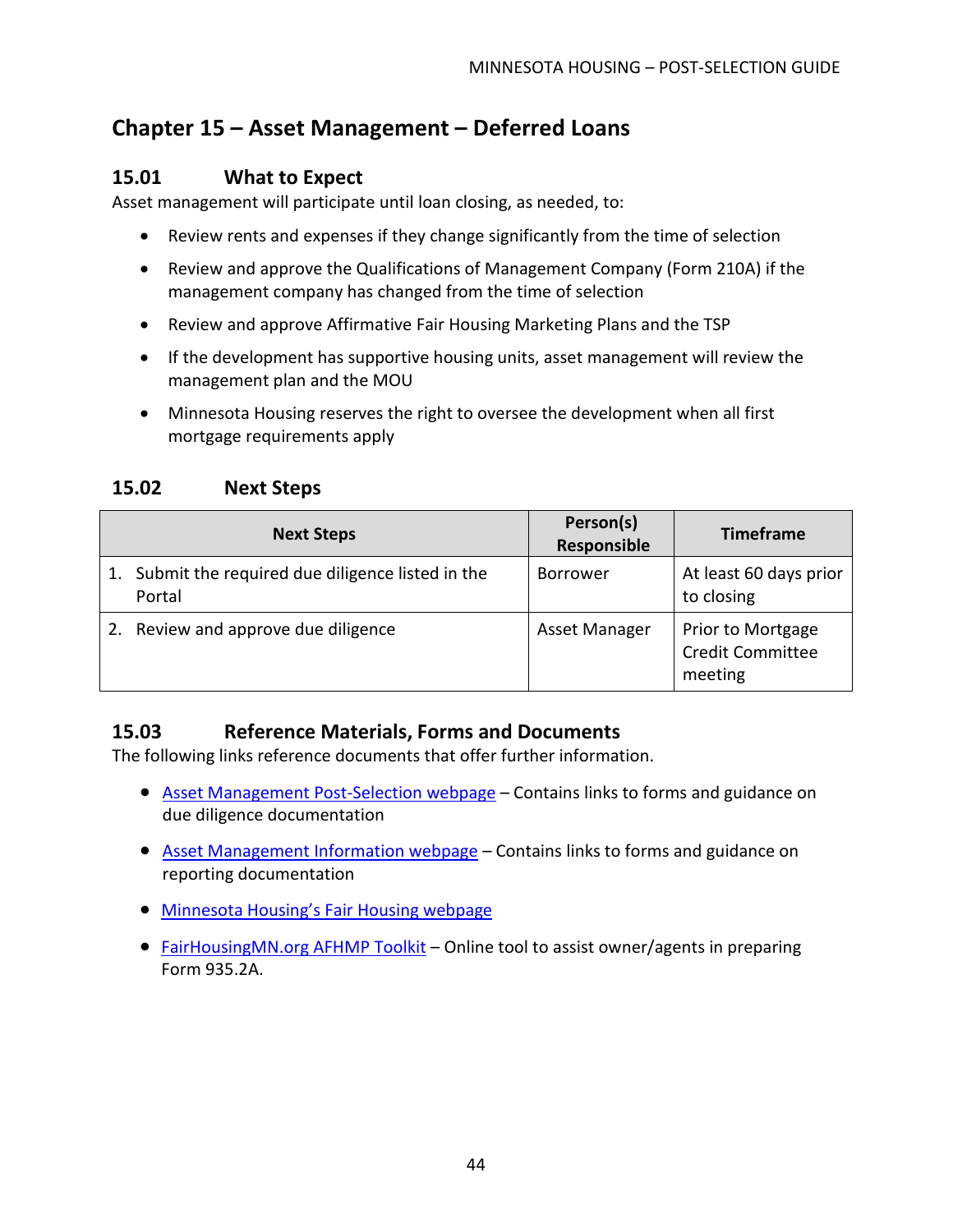# <span id="page-46-0"></span>**Chapter 16 – Asset Management – HOME and National Housing Trust Fund (NHTF)**

### <span id="page-46-1"></span>**16.01 What to Expect**

The following requirements are applicable to developments that enter into a Written Agreement on or after July 2014:

• **For HOME:** A post rehab, 20-year capital expenditures will be established upon construction closeout by the owner, which will include capital projections through the end of the HOME affordability period.

**For NHTF:** A post rehab, 30-year capital expenditures will be established upon construction closeout by the owner, which will include capital projections through the end of the NHTF affordability period.

- A Minnesota Housing architect will review the plan based off of the completed work to help ensure an appropriate useful life timeline and applicable capital needs items are included. Asset management will annually review the physical needs assessment (PNA) for the following:
	- o Balance of replacement reserves at the beginning of the fiscal year
	- o Capital expenditures during the fiscal year
	- o Adjust above referenced PNA as needed
	- o Make sure reserve balance remains positive through affordability date
		- **Minnesota Housing may require the borrower to establish an additional** Replacement Cost Reserve Account any time prior to repayment of the indebtedness. This account shall be held and maintained by either the lender or a depository designated by lender.
- Financial reporting: A Federal Reporting tool will be used to assist in evaluating the financial status of the development. This reporting tool will be similar to Minnesota Housing's reporting tool that owners and agents currently use to report first mortgage operating data with the following changes:
	- o Only one report needs to be submitted 30 days from the development's fiscal year end.
	- o The report will include all reserve balances and loan amounts from outside entities (if not held by Minnesota Housing).
	- o This report will be in place of an annual budget and will reflect actual annual financial viability.
- Review and approve Affirmative Fair Housing Marketing Plans.
- If this development has supportive housing units, asset management will review the TSP, management plan, and MOU.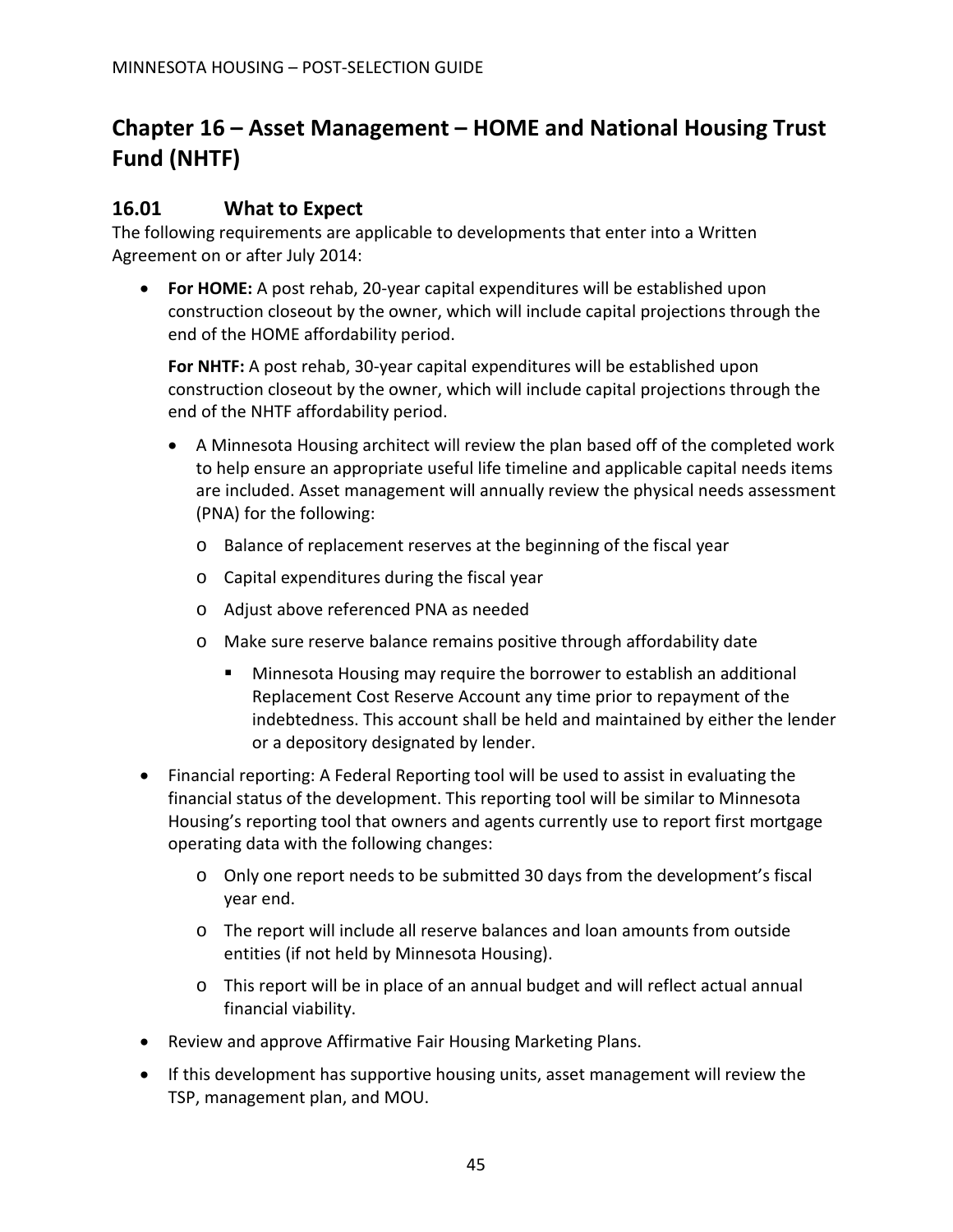• Minnesota Housing reserves the right to oversee the development when all first mortgage requirements apply.

### <span id="page-47-0"></span>**16.02 Next Steps**

|    | <b>Next Steps</b>                                         | Person(s)<br>Responsible | <b>Timeframe</b>                                        |
|----|-----------------------------------------------------------|--------------------------|---------------------------------------------------------|
|    | Submit the required due diligence listed in the<br>Portal | <b>Borrower</b>          | At least 60 days prior<br>to closing                    |
| 2. | Review and approve due diligence                          | Asset Manager            | Prior to Mortgage<br><b>Credit Committee</b><br>meeting |

### <span id="page-47-1"></span>**16.03 Reference Materials, Forms and Documents**

- [Asset Management Post-Selection webpage](https://www.mnhousing.gov/sites/multifamily/postselection/developers) Contains links to forms and guidance on due diligence documentation.
- [Asset Management Information webpage](https://www.mnhousing.gov/sites/multifamily/assetmanagement) Contains links to forms and guidance on reporting documentation.
- [Minnesota Housing's Fair Housing webpage](https://www.mnhousing.gov/sites/np/fairhousing)
- [FairHousingMN.org AFHMP Toolkit](https://amtk.housinglink.org/login) Online tool to assist owner/agents in preparing Form 935.2A.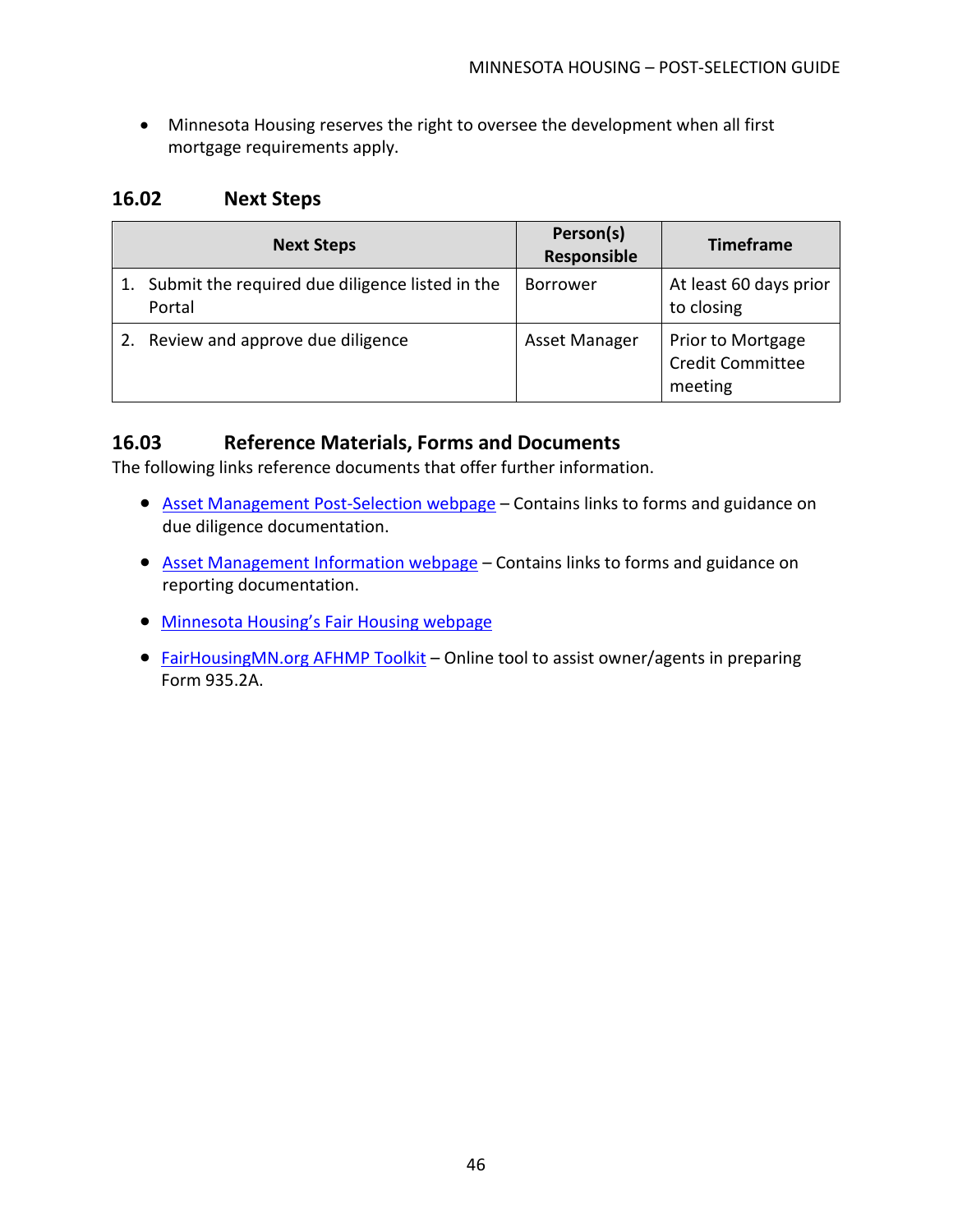# <span id="page-48-0"></span>**Chapter 17 – Asset Management – Housing Infrastructure Bonds (HIB) and Rental Housing Bonds (RHB)**

The language below only applies to RHB, HIB/PAB and HIB  $501(c)(3)$  that is not new construction and cannot meet the substantial rehab requirements. It does not apply to HIB Governmental Bonds.

### <span id="page-48-1"></span>**17.01 What to Expect**

In addition to the requirements referenced in the Asset Management First Mortgage oversight section, the assigned asset manager will reach out to the development team regarding the Management Agreement. An interim Management Agreement may be needed during construction if the HIB or RHB are paired with a LMIR first mortgage. If the development receives HIB or RHB from Minnesota Housing, the following bold-faced language must be added to all Management Agreements applicable to the compliance period. The LMIR Management Agreement template includes the following paragraph.

### **REQUIRED BOND COMPLIANCE LANGUAGE:**

**Bond Compliance Agreement. This section shall apply to the Project if the Owner has received a mortgage loan from Minnesota Housing Finance Agency from proceeds of tax exempt bonds that qualify as exempt facility bonds issued to finance a qualified residential rental project pursuant to Section 142(d) of the Internal Revenue Code of 1986, as amended. The Management Agent fully understands that the Owner is required to comply with one or more Bond Compliance Agreements attached hereto as an Exhibit and incorporated herein by reference, which may be amended from time to time. The Management Agent further fully understands that the operation of the Project is subject to the Bond Compliance Agreements. In the performance of its duties hereunder, the Management Agent agrees to become conversant with and comply with the Bond Compliance Agreements and acknowledges receipt of the Bond Compliance Agreements.**

The following is required on all bond financed developments (except tax-exempt governmental bonds – forgivable) to confirm the owners' ongoing tax-exempt status and rent and income qualifications:

- Owner annual certification required per the bond agreement:
	- $\circ$  If applicable, file HUD Form 8703 pursuant to Section 142(d)(7) of the Internal Revenue Code; provide Minnesota Housing with a copy. This form must match your set aside requirement.
	- o File 474A.047 unless exempted
- Minnesota Housing reserves the right to oversee the development where all first mortgage requirements apply.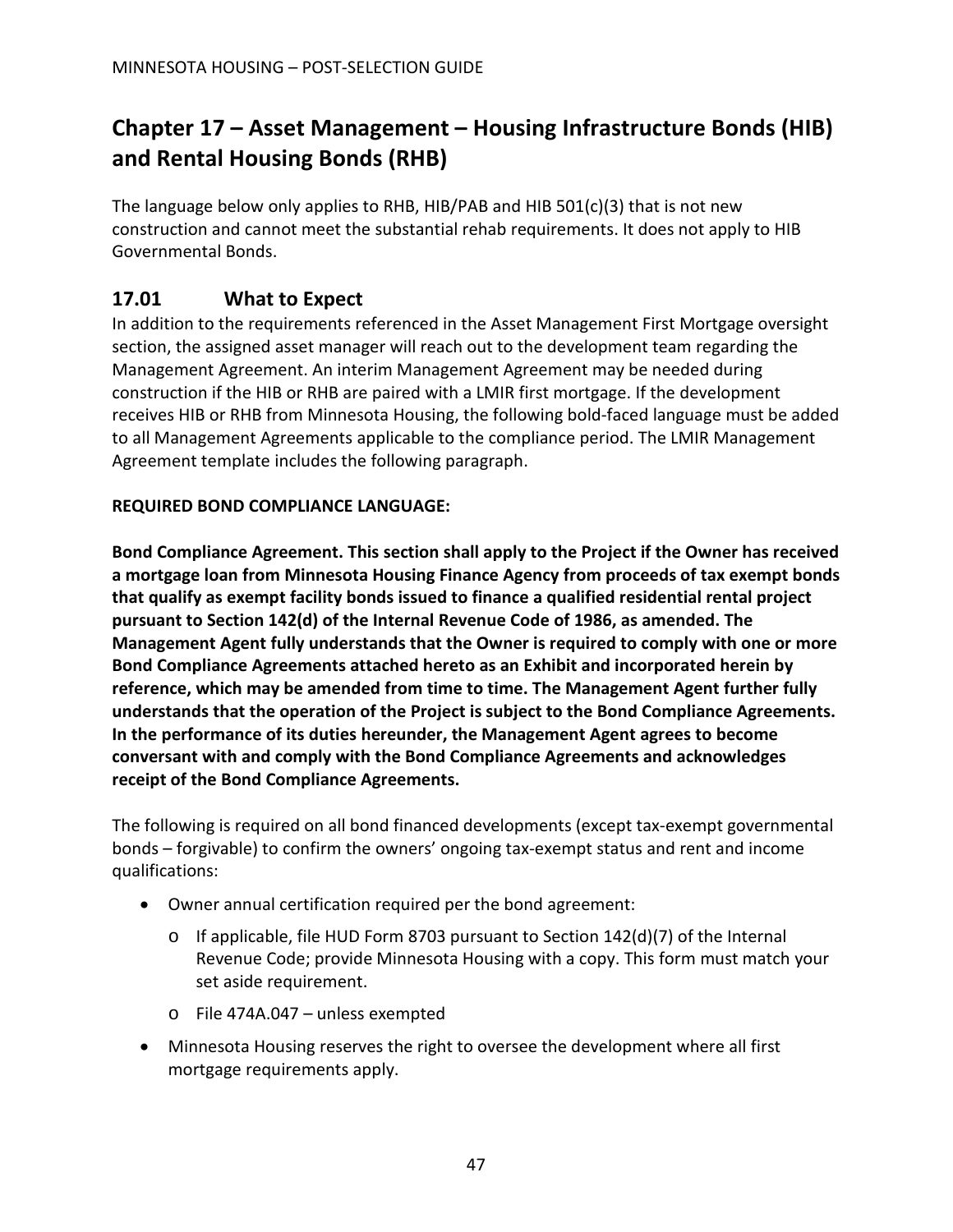- Asset management staff will review and approve Affirmative Fair Housing Marketing Plans
- If this development has supportive housing units, asset management will review the TSP, management plan and MOU
- For more information, review the [Tax-Exempt Bonds Informational](https://www.mnhousing.gov/get/MHFA_1038786) Guide

### <span id="page-49-0"></span>**17.02 Next Steps**

| <b>Next Steps</b>                                         | Person(s)<br>Responsible | <b>Timeframe</b>                                        |
|-----------------------------------------------------------|--------------------------|---------------------------------------------------------|
| Submit the required due diligence listed in the<br>Portal | <b>Borrower</b>          | At least 60 days prior<br>to closing                    |
| Review and approve due diligence                          | Asset Manager            | Prior to Mortgage<br><b>Credit Committee</b><br>meeting |

### <span id="page-49-1"></span>**17.03 Reference Materials, Forms and Documents**

- [Asset Management Post-Selection webpage](https://www.mnhousing.gov/sites/multifamily/postselection/developers) Contains links to forms and guidance on due diligence documentation
- [Asset Management Information webpage](https://www.mnhousing.gov/sites/multifamily/assetmanagement) Contains links to forms and guidance on reporting documentation
- [Minnesota Housing's Fair Housing webpage](https://www.mnhousing.gov/sites/np/fairhousing)
- [FairHousingMN.org AFHMP Toolkit](https://amtk.housinglink.org/login) Online tool to assist owner/agents in preparing Form 935.2A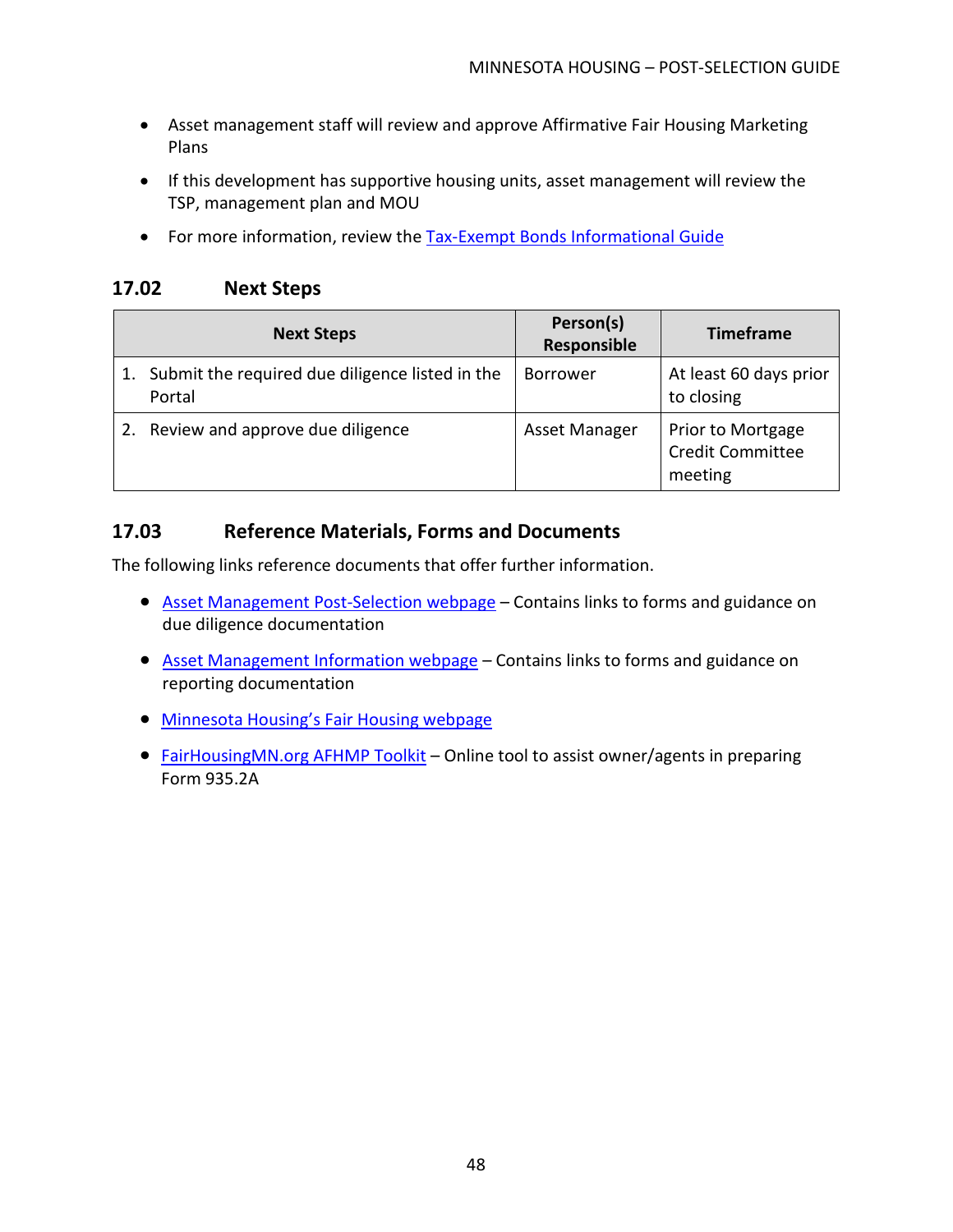# <span id="page-50-0"></span>**Chapter 18 – Program Compliance and Monitoring**

### <span id="page-50-1"></span>**18.01 What to Expect**

Properties financed using HTCs, HOME, National Housing Trust Fund (NHTF) and/or certain deferred loan products from Minnesota Housing are required to satisfy the compliance requirements detailed in the allocation and/or loan documents. Minnesota Housing's Property Online Reporting Tool (PORT) is used for compliance reporting. The owner will be provided a login ID after loan closing or issuance of a carryover agreement or preliminary determination letter. A compliance officer will be assigned to monitor program compliance. The compliance officer will perform periodic on-site inspections and review administrative records such as updated utility allowances; boiler, fire and elevator certifications; AFHMP; TSP; house rules; occupancy policy; etc. The compliance officer will also review tenant files for properties with HTCs, HOME, NHTF, and any High Priority Homeless (HPH) units.

**HOME and NHTF:** Compliance reporting begins after loan closing. Owners must submit an annual owner certification, and report of unit events in PORT each year until the end of the period of affordability. The first inspection will be done in conjunction with the start of the affordability period and every three years thereafter. Properties are also subject to annual financial oversight by Minnesota Housing. The asset management officer that is assigned to your property will be assisting you with these requirements.

**Housing Tax Credits:** Compliance reporting begins after Carryover Allocation for 9% HTCs or after issuance of the Preliminary Determination letter for 4% HTCs. Owners will be required to report placed in service dates, report first credit year, make a single or multiple-building election, and generate the building map required for the 8609 application in PORT. Owners must submit an annual owner certification and report of unit events in PORT each year until the end of the three-year protection period following the extended use period. Owners are also required to pay an annual monitoring fee starting with the annual owner certification for the first year of the credit period. The first inspection will be scheduled the year following the first credit year and will be conducted every three years during the 15-year compliance period and every five years during the extended use period.

**Suballocator Tax Credits:** Janken Housing Solutions monitors HTCs on behalf of Dakota County. Affordable Housing Connections (AHC) monitors HTCs on behalf of all other suballocators.

**Deferred Loans**: Compliance reporting begins after loan closing. Owners must submit an annual owner certification and report of unit events in PORT each year beginning the year the loan closes and annually thereafter during the compliance period. Inspections are conducted every three or five years, depending on the amount of Minnesota Housing financing in the development. If Minnesota Housing HOME, NHTF, HTCs, Section 8 and/or amortizing debt are also involved, inspections will be conducted according to those schedules. Some owners will also have to submit operating data on an annual basis.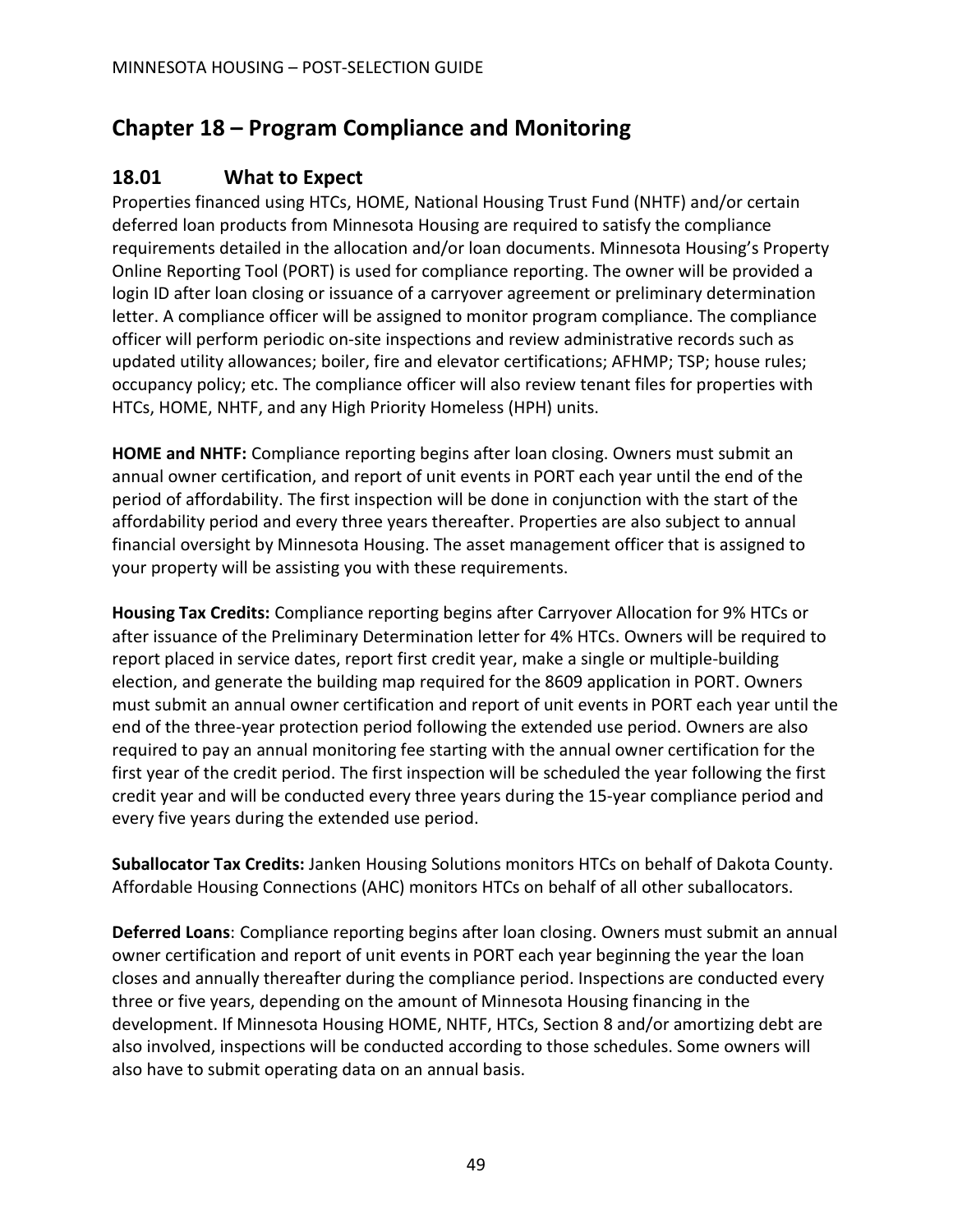### <span id="page-51-0"></span>**18.02 Next Steps**

|    | <b>Next Steps</b>                                                                                                                                                                                                                                                                                                                                               | Person(s)<br>Responsible | <b>Timeframe</b>                                                                                                                                                                                                              |
|----|-----------------------------------------------------------------------------------------------------------------------------------------------------------------------------------------------------------------------------------------------------------------------------------------------------------------------------------------------------------------|--------------------------|-------------------------------------------------------------------------------------------------------------------------------------------------------------------------------------------------------------------------------|
|    | 1. Provide regulatory documents, including<br>affordability declarations, HTC LURA, and other<br>compliance-related legal agreements to the<br>appropriate property management staff.                                                                                                                                                                           | Owner/Manager            | Prior to lease-up                                                                                                                                                                                                             |
| 2. | Train staff responsible for complying with program<br>rules and certifying tenant eligibility. Seminars for<br>HOME, NHTF and HTC compliance, including<br>certifying tenant income, are available from national<br>and local trainers. A list of such trainers is on<br>Minnesota Housing's Compliance webpage.                                                |                          |                                                                                                                                                                                                                               |
| 3. | Obtain respective income and rent limit charts, as<br>well as utility allowance source documentation for<br>compliance with income and rent limits.                                                                                                                                                                                                             |                          |                                                                                                                                                                                                                               |
|    | 4. For each program-eligible household, obtain a<br>Minnesota Government Data Practices Act<br>Disclosure Statement, and certify household income<br>and rent according to the respective program(s)<br>requirements and eligibility (and eligible student<br>status for HTC and/or HOME). Also obtain<br>demographic information and document tenant<br>files. | Owner/Manager            | On or after<br>execution of the<br><b>HOME or NHTF</b><br>Written<br>Agreement, no<br>later than end of<br>first credit year<br>for tax credits,<br>or prior to loan<br>closing for<br>Minnesota<br>Housing<br>deferred loans |

### <span id="page-51-1"></span>**18.03 Reference Materials, Forms and Documents**

- [Property Online Reporting Tool User Guide](https://www.mnhousing.gov/get/MHFA_1016460)
- [Compliance webpage and Compliance Staff Contact Information](https://www.mnhousing.gov/sites/multifamily/compliance) Contains links to HOME/NHTF and HTC compliance guides, program guides, occupancy forms, PORT login page, compliance officer contacts, training and other links. Also contains a link to sign up for compliance email alerts.
- [Compliance and Monitoring General Information Training](https://youtu.be/GagjbkTHXOo) Tutorial This tutorial covers basic information that all owners receiving a Minnesota Housing deferred loan should know, including general information pertaining to deferred loans, an overview of the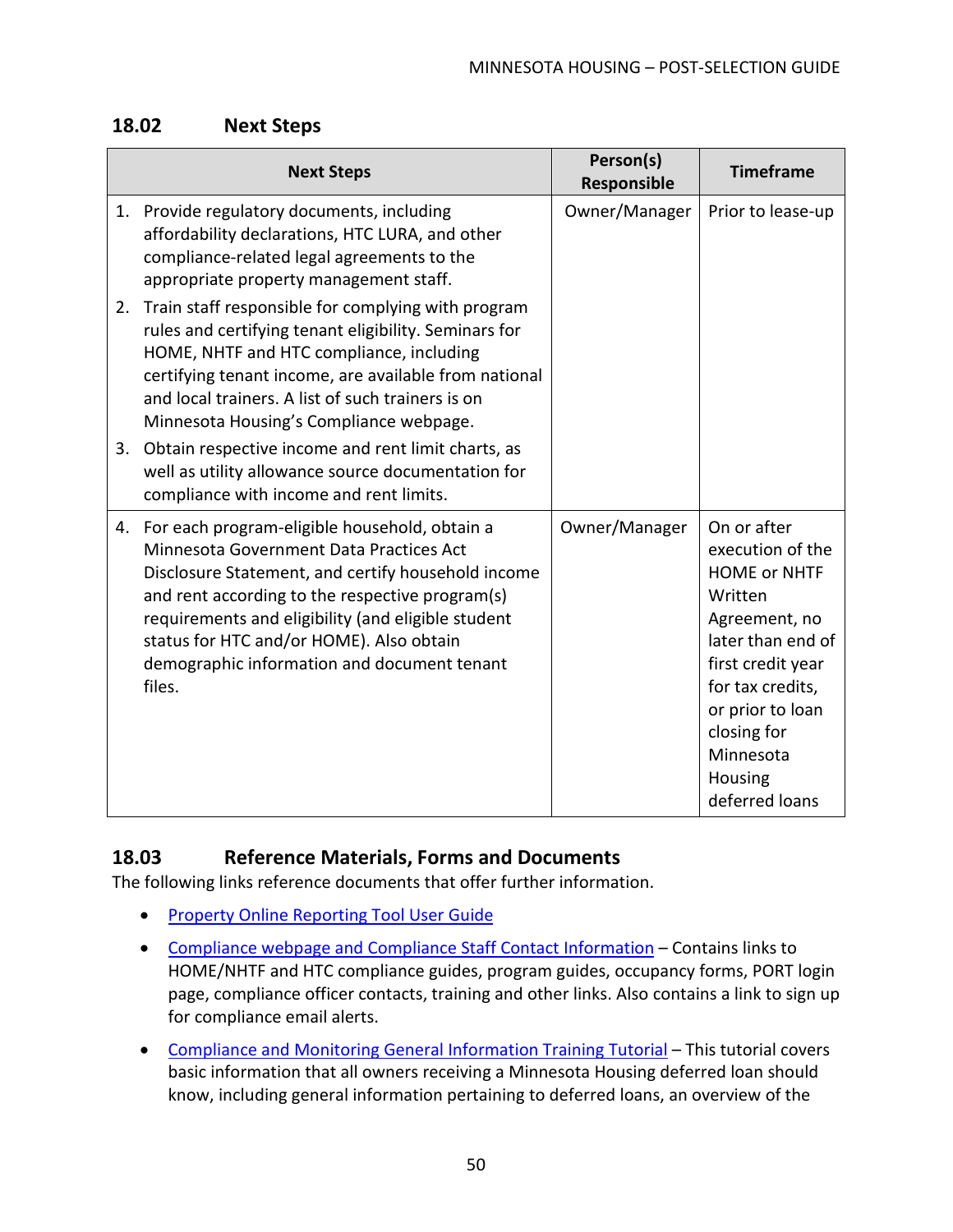teams within asset management, and where to find specific compliance required items on the website. (50:10) – [Download the presentation slides](https://www.mnhousing.gov/get/MHFA_260357)

- [Rent and Income Limits](https://www.mnhousing.gov/sites/multifamily/limits)
- [Fair Housing](https://www.mnhousing.gov/sites/np/fairhousing)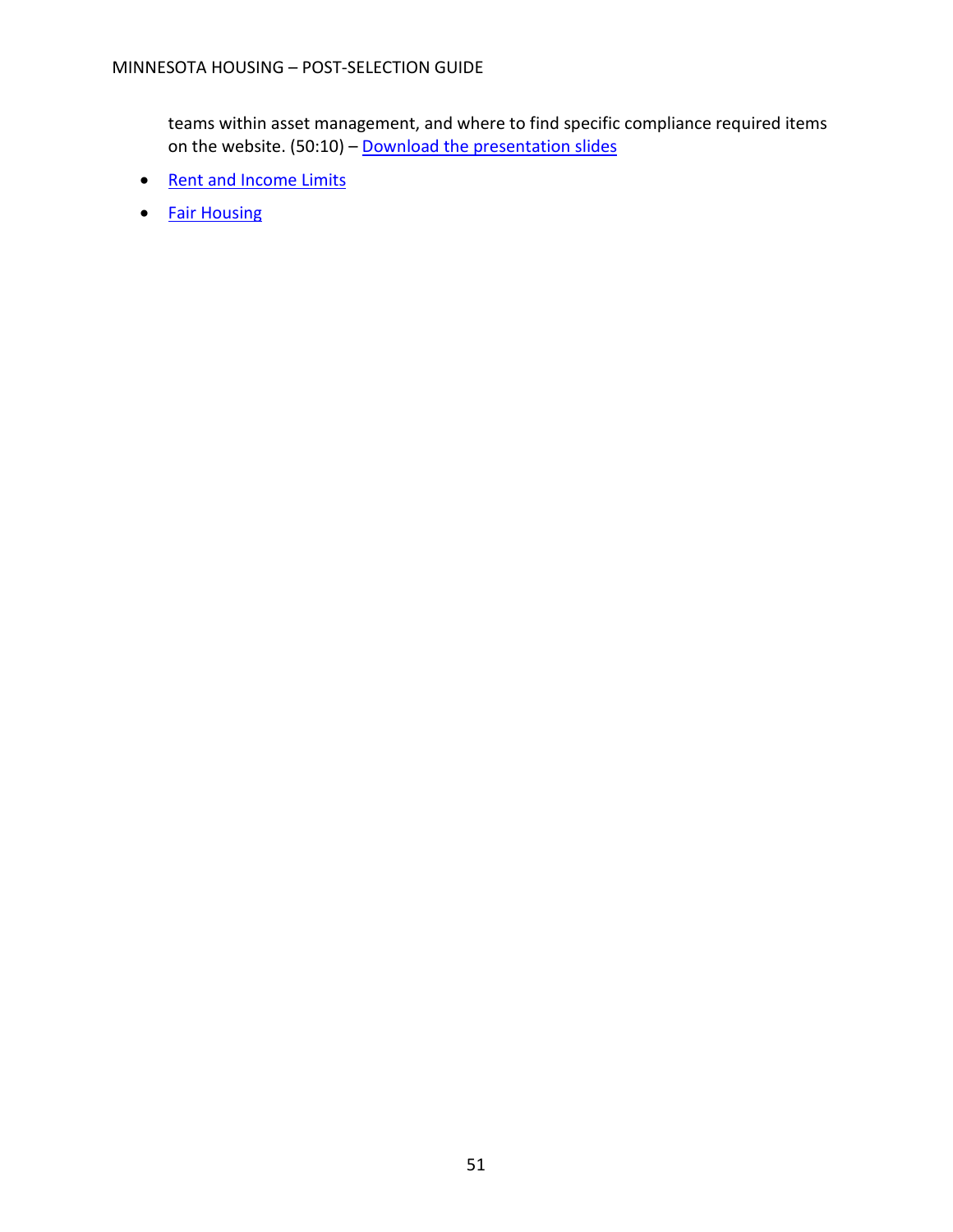# <span id="page-53-0"></span>**Chapter 19 – Fair Housing Policy**

It is the policy of Minnesota Housing to affirmatively further fair housing in all its programs so that individuals of similar income levels have equal access to Minnesota Housing programs, regardless of race, color, creed, religion, national origin, sex, marital status, status with regard to public assistance, disability, familial status, gender identity or sexual orientation.

Minnesota Housing's fair housing policy incorporates the requirements of the Fair Housing Act, Title VIII of the Civil Rights Act of 1968, as amended by the Fair Housing Amendment Act of 1988, as well as the Minnesota Human Rights Act. Housing providers are expected to comply with the applicable statutes, regulations, and related policy guidance. Housing providers should make sure that admissions, occupancy, marketing and operating procedures comply with nondiscrimination requirements.

In part, the Fair Housing Act and the Minnesota Human Rights Act make it unlawful, because of protected class status, to:

- Discriminate in the selection/acceptance of applicants in the rental of housing units;
- Discriminate in terms, conditions or privileges of the rental of a dwelling unit or services or facilities;
- Engage in any conduct relating to the provision of housing that otherwise makes unavailable or denies the rental of a dwelling unit;
- Make, print or publish (or cause to make, print or publish) notices, statements or advertisements that indicate preferences or limitations based on protected class status;
- Represent a dwelling is not available when it is in fact available;
- Deny access to, or membership or participation in, associations or other services, organizations or facilities relating to the business of renting a dwelling or discriminate in the terms or conditions of membership or participation; or
- Engage in harassment or quid pro quo negotiations related to the rental of a dwelling unit.

Minnesota Housing has a commitment to affirmatively further fair housing for individuals with disabilities by promoting the accessibility requirements set out in the Fair Housing Act, which establish design and construction mandates for covered multifamily dwellings and requires housing providers to make reasonable accommodations and to allow persons with disabilities to make reasonable modifications.

Applicants will be required to submit an Affirmative Fair Housing Marketing Plan at the time of application, to update the plan regularly and to use affirmative fair housing marketing practices in soliciting renters, determining eligibility and concluding all transactions.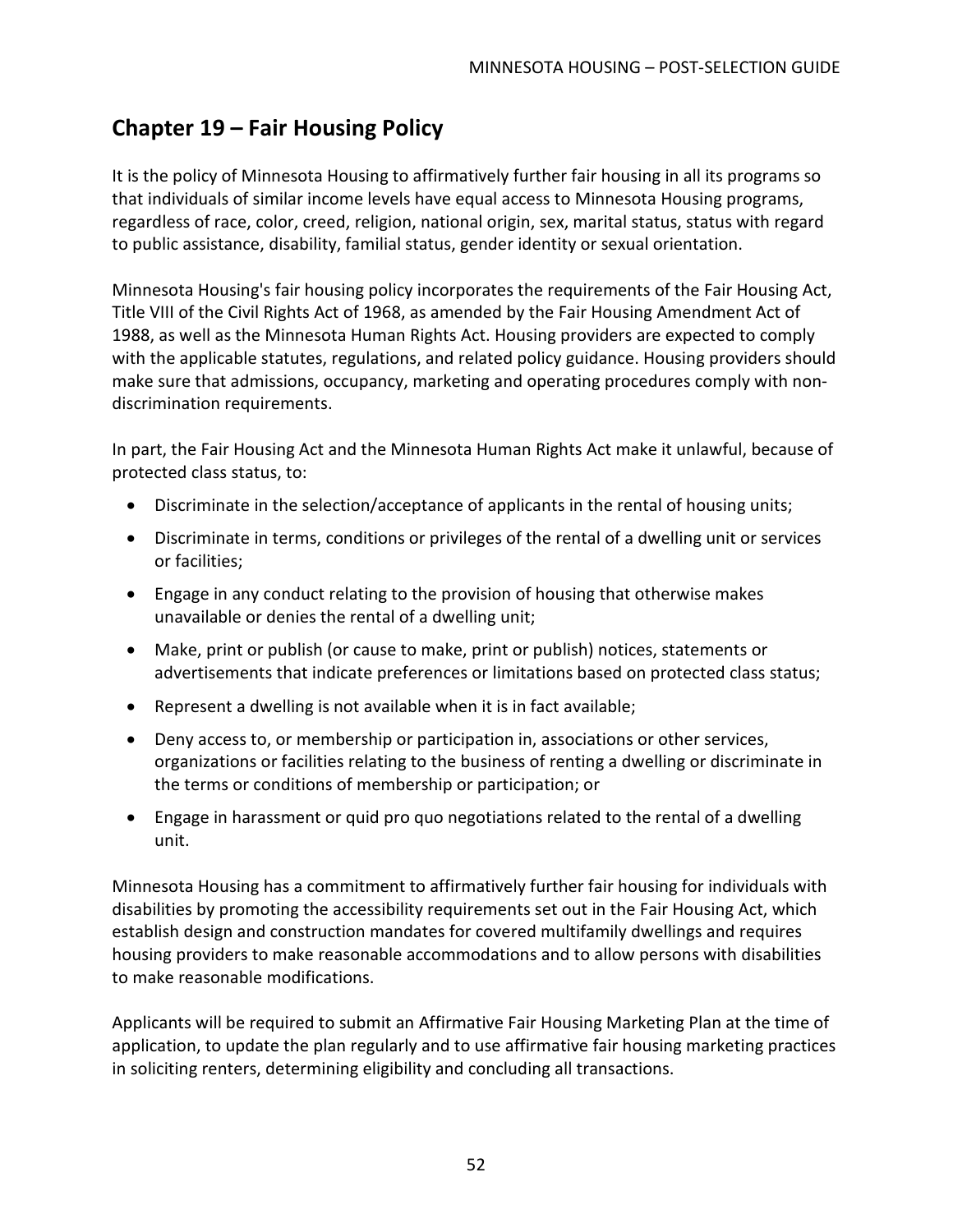As a condition of funding through Minnesota Housing, housing providers are not permitted to refuse to lease a unit to, or discriminate against, a prospective resident solely because the prospective resident has a housing choice voucher or other form of tenant-based rental assistance.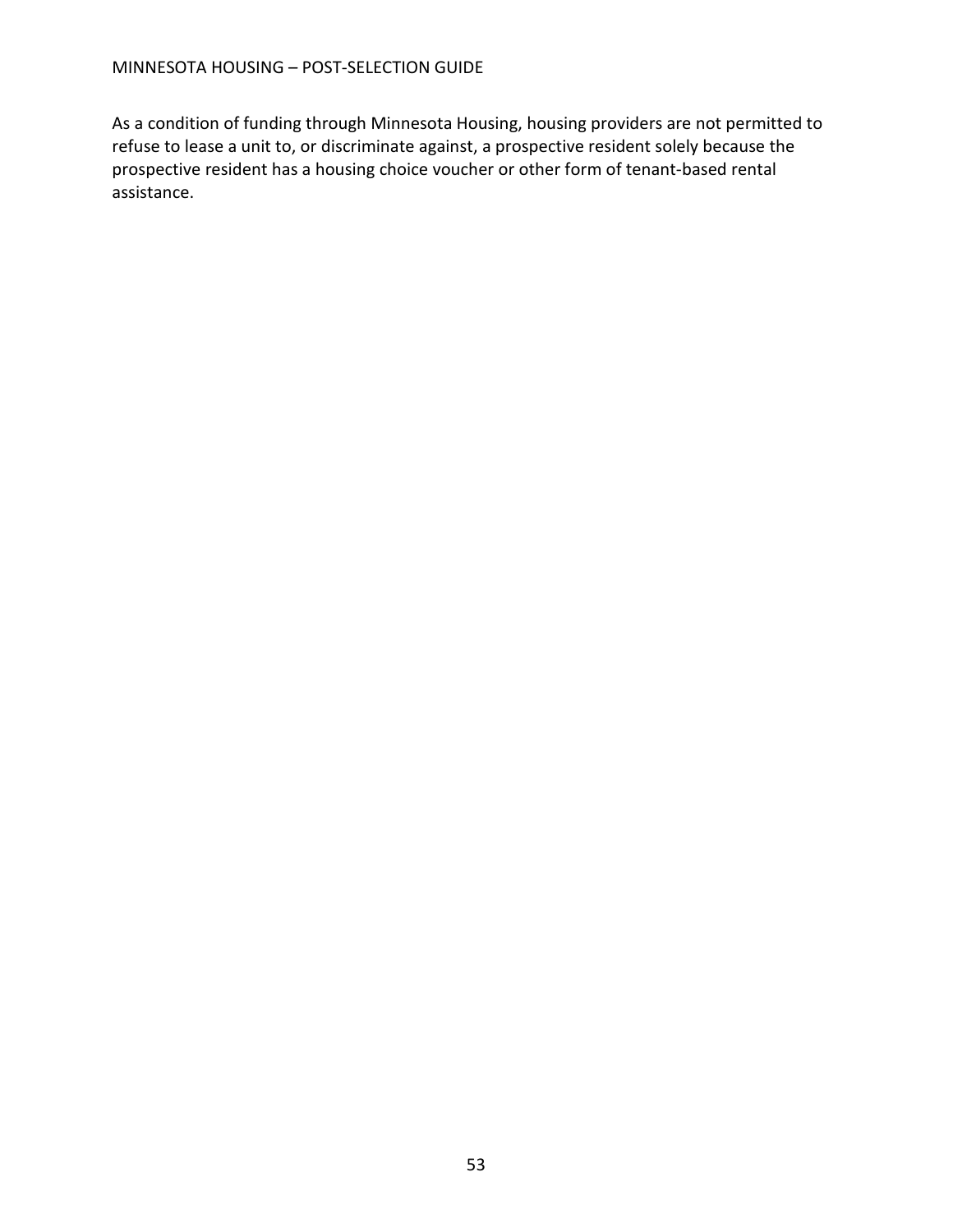# <span id="page-55-0"></span>**Chapter 20 – Fraud, Misuse of Funds, Conflict of Interest, Suspension, and Disclosure and Reporting**

### <span id="page-55-1"></span>**20.01 Fraud**

Fraud is any intentionally deceptive action made for personal gain or to damage another.

Any person or entity (including its employees and affiliates) that enters into an agreement with Minnesota Housing and witnesses, discovers evidence of, receives a report from another source, or has other reasonable basis to suspect that fraud or embezzlement has occurred must immediately make a report through one of the ways described in section 20.05.

### <span id="page-55-2"></span>**20.02 Misuse of Funds**

A loan or grant agreement is a legal contract between Minnesota Housing and the borrower or grantee. The borrower or grantee promises to use the funds to engage in certain activities or procure certain goods or services while Minnesota Housing agrees to provide funds to the borrower or grantee to pay for those activities, goods or services. Regardless of the Minnesota Housing program or funding source, the borrower or grantee must use Minnesota Housing funds as agreed, and the borrower or grantee must maintain appropriate documentation to prove that funds were used for the intended purpose(s).

A misuse of funds shall be deemed to have occurred when: (1) Minnesota Housing funds are not used as agreed by a borrower or grantee; or (2) A borrower or grantee cannot provide adequate documentation to establish that Minnesota Housing funds were used in accordance with the terms and conditions of the loan or grant agreement.

Any borrower or grantee (including its employees and affiliates) of Minnesota Housing funds that discovers evidence, receives a report from another source, or has other reasonable basis to suspect that a misuse of funds has occurred must immediately make a report through one of the ways described in section 20.05

### <span id="page-55-3"></span>**20.03 Conflict of Interest**

A conflict of interest, actual, potential, or perceived, occurs when a person has an actual or apparent duty or loyalty to more than one organization and the competing duties or loyalties may result in actions which are adverse to one or both parties. A potential or perceived conflict of interest exists even if no unethical, improper or illegal act results from it.

An individual conflict of interest is any situation in which one's judgment, actions or non-action could be interpreted to be influenced by something that would benefit them directly or through indirect gain to a friend, relative, acquaintance or business or organization with which they are involved.

Organizational conflicts of interest occur when: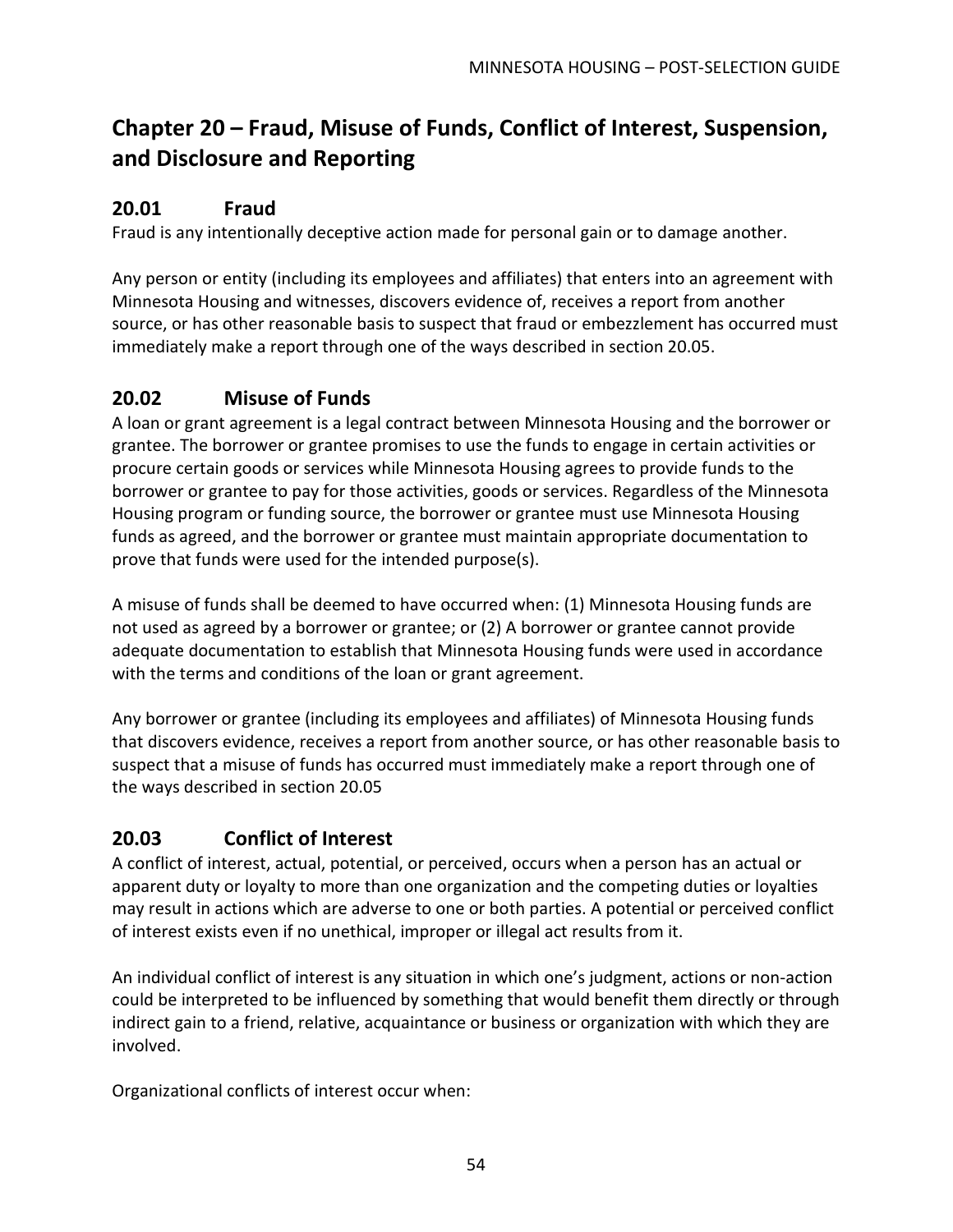- A contracting party is unable or potentially unable to render impartial assistance or advice to Minnesota Housing due to competing duties or loyalties
- A contracting party's objectivity in carrying out the award is or might be otherwise impaired due to competing duties or loyalties
- A contracting party has an unfair competitive advantage through being furnished unauthorized proprietary information or source selection information that is not available to all competitors

Once made aware of a conflict of interest, Minnesota Housing will make a determination before disbursing any further funds or processing an award. Determinations could include:

- Revising the contracting party's responsibilities to mitigate the conflict
- Allowing the contracting party to create firewalls that mitigate the conflict
- Asking the contracting party to submit an organizational conflict of interest mitigation plan
- Terminating the contracting party's participation

Any person or entity (including its employees and affiliates) that enters into an agreement with Minnesota Housing must avoid and immediately disclose to Minnesota Housing any and all actual, perceived or potential conflicts of interest through one of the ways described in section 20.05.

A contracting party should review its contract agreement and request for proposals (RFP) material, if applicable, for further requirements.

### <span id="page-56-0"></span>**20.04 Suspension**

By entering into any agreement with Minnesota Housing, a contracting party represents that the contracting party (including its employees or affiliates that will have direct control over the subject of the agreement) has not been suspended from doing business with Minnesota Housing. Refer to Minnesota Housing's website for a list of [suspended individuals and](https://www.mnhousing.gov/sites/np/suspensions)  [organizations.](https://www.mnhousing.gov/sites/np/suspensions)

### <span id="page-56-1"></span>**20.05 Disclosure and Reporting**

Minnesota Housing promotes a "speak-up, see something, say something" culture whereby internal staff, external business partners (e.g., grantees, borrowers) and the general public are encouraged to report instances of fraud, misuse of funds, conflicts of interest, or other concerns without fear of retaliation. You may report wrongdoing or other concerns by contacting:

- Minnesota Housing's chief risk officer
- Any member of Minnesota Housing's [Servant Leadership Team](https://www.mnhousing.gov/sites/np/leadership)